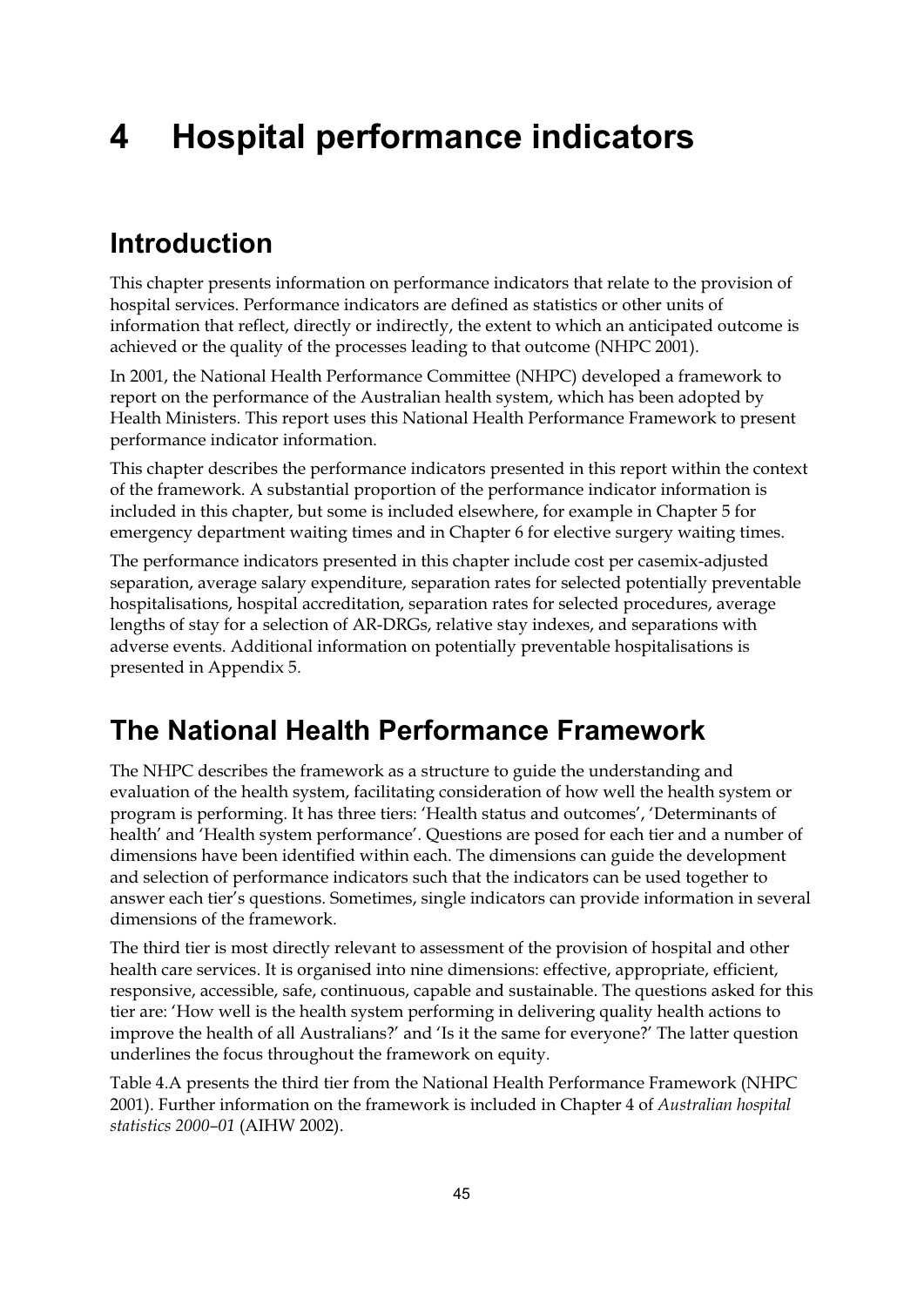#### **Table 4.A: The National Health Performance Framework, Tier 3**

| <b>Health system performance</b>                                                                                                                                                                                                                       |                                                                                                                                                       |                                                                                                                                                                                              |  |  |  |  |  |  |  |
|--------------------------------------------------------------------------------------------------------------------------------------------------------------------------------------------------------------------------------------------------------|-------------------------------------------------------------------------------------------------------------------------------------------------------|----------------------------------------------------------------------------------------------------------------------------------------------------------------------------------------------|--|--|--|--|--|--|--|
|                                                                                                                                                                                                                                                        | How well is the health system performing in delivering quality health actions to improve the health of all Australians?                               |                                                                                                                                                                                              |  |  |  |  |  |  |  |
|                                                                                                                                                                                                                                                        | Is it the same for everyone?                                                                                                                          |                                                                                                                                                                                              |  |  |  |  |  |  |  |
| Effective<br>Efficient<br>Appropriate                                                                                                                                                                                                                  |                                                                                                                                                       |                                                                                                                                                                                              |  |  |  |  |  |  |  |
| Care, intervention or action achieves<br>desired outcome.                                                                                                                                                                                              | Care/intervention/action provided is<br>relevant to the client's needs and based<br>on established standards.                                         | Achieving desired results with most cost-<br>effective use of resources.                                                                                                                     |  |  |  |  |  |  |  |
| Responsive                                                                                                                                                                                                                                             | Accessible                                                                                                                                            | Safe                                                                                                                                                                                         |  |  |  |  |  |  |  |
| Service provides respect for persons and<br>is client orientated and includes respect<br>for dignity, confidentiality, participation in<br>choices, promptness, quality of<br>amenities, access to social support<br>networks, and choice of provider. | Ability of people to obtain health care at<br>the right place and right time irrespective<br>of income, physical location and cultural<br>background. | The avoidance or reduction to<br>acceptable limits of actual or potential<br>harm from health care management or<br>the environment in which health care is<br>delivered.                    |  |  |  |  |  |  |  |
| Continuous                                                                                                                                                                                                                                             | Capable                                                                                                                                               | Sustainable                                                                                                                                                                                  |  |  |  |  |  |  |  |
| Ability to provide uninterrupted,<br>coordinated care or service across<br>programs, practitioners, organisations<br>and levels over time.                                                                                                             | An individual's or service's capacity to<br>provide a health service based on skills<br>and knowledge.                                                | System or organisation's capacity to<br>provide infrastructure such as workforce,<br>facilities and equipment, and be<br>innovative and respond to emerging<br>needs (research, monitoring). |  |  |  |  |  |  |  |

*Source:* NHPC 2001.

### **Performance indicators in this report**

Table 4.B presents performance indicator information in this report (both in this chapter and elsewhere) for the National Health Performance Framework Tier 3 dimensions. Information relevant to the interpretation of these performance indicator data is in the text and footnotes accompanying the tables. Further discussion of how these performance indicators fit into the National Health Performance Framework is presented in *Australian hospital statistics 2002–03* (AIHW 2004a).

| Table 4.B: Performance indicator information in this report, by National Health Performance |  |
|---------------------------------------------------------------------------------------------|--|
| <b>Framework dimension</b>                                                                  |  |

| Table(s)                               | <b>Indicator</b>                                                                | Level(s) of care to<br>which it relates | Presentation that relates to equity                                                                                                                                                                                              |
|----------------------------------------|---------------------------------------------------------------------------------|-----------------------------------------|----------------------------------------------------------------------------------------------------------------------------------------------------------------------------------------------------------------------------------|
| <b>Effective</b>                       |                                                                                 |                                         |                                                                                                                                                                                                                                  |
| 4.5, 4.6, A5.1, A5.2,<br>A5.3          | Separation rates for<br>selected potentially<br>preventable<br>hospitalisations | Primary care<br>Population health       | Presented in summary by state and territory of usual<br>residence of the patient, Remoteness Area of usual<br>residence and quintile of socioeconomic<br>advantage/disadvantage (Table 4.5) and as a time-<br>series (Table 4.6) |
|                                        |                                                                                 |                                         | Presented in detail by state or territory of usual<br>residence of the patient (Table A5.1), Remoteness Area<br>of usual residence (Table A5.2) and quintile of<br>socioeconomic advantage/disadvantage (Table A5.3)             |
| No indicators available for acute care |                                                                                 |                                         |                                                                                                                                                                                                                                  |

*(continued)*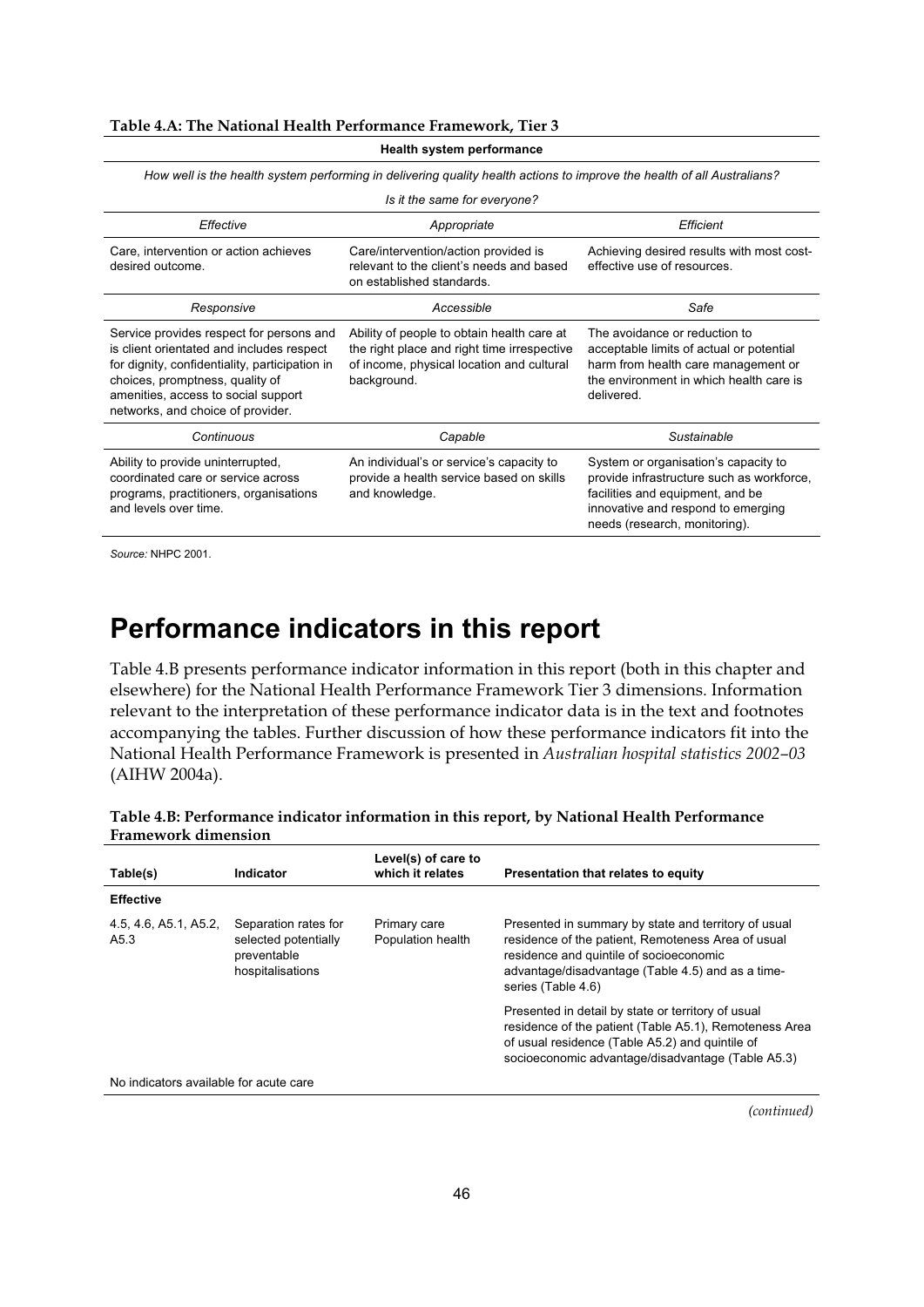| Table(s)                                             | Indicator                                                                                                                                                                     | Level(s) of care to<br>which it relates | Presentation that relates to equity                                                                                                                                                                                                                                                  |
|------------------------------------------------------|-------------------------------------------------------------------------------------------------------------------------------------------------------------------------------|-----------------------------------------|--------------------------------------------------------------------------------------------------------------------------------------------------------------------------------------------------------------------------------------------------------------------------------------|
| Appropriate                                          |                                                                                                                                                                               |                                         |                                                                                                                                                                                                                                                                                      |
| 2.4                                                  | Separation rates                                                                                                                                                              | Acute care                              | Presented by state and territory of hospitalisation,<br>and for the public and private sectors                                                                                                                                                                                       |
| 7.3                                                  | Separation rates                                                                                                                                                              | Acute care                              | Presented by state and territory of hospitalisation,<br>by admitted patient election status and funding<br>source, and for the public and private sectors                                                                                                                            |
| 8.7, 8.8                                             | Separation rates                                                                                                                                                              | Acute care                              | Presented by state and territory of hospital,<br>hospital sector and Indigenous status                                                                                                                                                                                               |
| 8.11, 8.12, 8.13                                     | Separation rates                                                                                                                                                              | Acute care                              | Presented by state and territory of usual<br>residence of the patient (Table 8.11),<br>Remoteness Area of usual residence (Table<br>8.12) and quintile of socioeconomic<br>advantage/disadvantage (Table 8.13) for the<br>public and private sectors                                 |
| 4.7, 4.8, 4.9                                        | Separation rates for<br>selected procedures                                                                                                                                   | Acute care                              | Presented by state and territory of usual<br>residence of the patient (Table 4.7), Remoteness<br>Area of usual residence (Table 4.8) and quintile<br>of socioeconomic advantage/disadvantage (Table<br>4.9)                                                                          |
| <b>Efficient</b>                                     |                                                                                                                                                                               |                                         |                                                                                                                                                                                                                                                                                      |
| 4.1c-d, 4.2a-f                                       | Cost per casemix-<br>adjusted separation                                                                                                                                      | Acute care                              | Presented by state and territory of hospital<br>(tables 4.1c and 4.1d), and by public hospital<br>peer group (tables 4.2a-f)                                                                                                                                                         |
| 4.1c-d, $4.2a-e$ , $4.3$ ,<br>4.11, 4.12, 12.1, 12.2 | Relative stay index                                                                                                                                                           | Acute care                              | Presented by state and territory of hospital (Table<br>4.1c), by public hospital peer group (tables 4.2a-<br>e and 4.3) and, for the public and private sectors,<br>by admitted patient election status and funding<br>source (tables 4.11, 4.12), and by MDC (tables<br>12.1, 12.2) |
| 3.5                                                  | Average salary by<br>staffing category                                                                                                                                        | Acute care                              | Presented by state and territory of hospital                                                                                                                                                                                                                                         |
| 4.10                                                 | Average length of stay<br>for a selection of AR-<br><b>DRGs</b>                                                                                                               | Acute care                              | Presented by state and territory of hospital, and<br>for the public and private sectors                                                                                                                                                                                              |
| Responsive                                           |                                                                                                                                                                               |                                         |                                                                                                                                                                                                                                                                                      |
| 5.2, 5.3                                             | Emergency department Acute care<br>waiting times<br>(proportions waiting<br>longer than clinically<br>desirable, and times<br>waited at the 50th and<br>the 90th percentiles) |                                         | Presented as a time series (Table 5.2) and by<br>state and territory of hospital and by public<br>hospital peer group (Table 5.3)                                                                                                                                                    |

#### **Table 4.B (continued): Performance indicator information in this report, by National Health Performance Framework dimension**

*(continued)*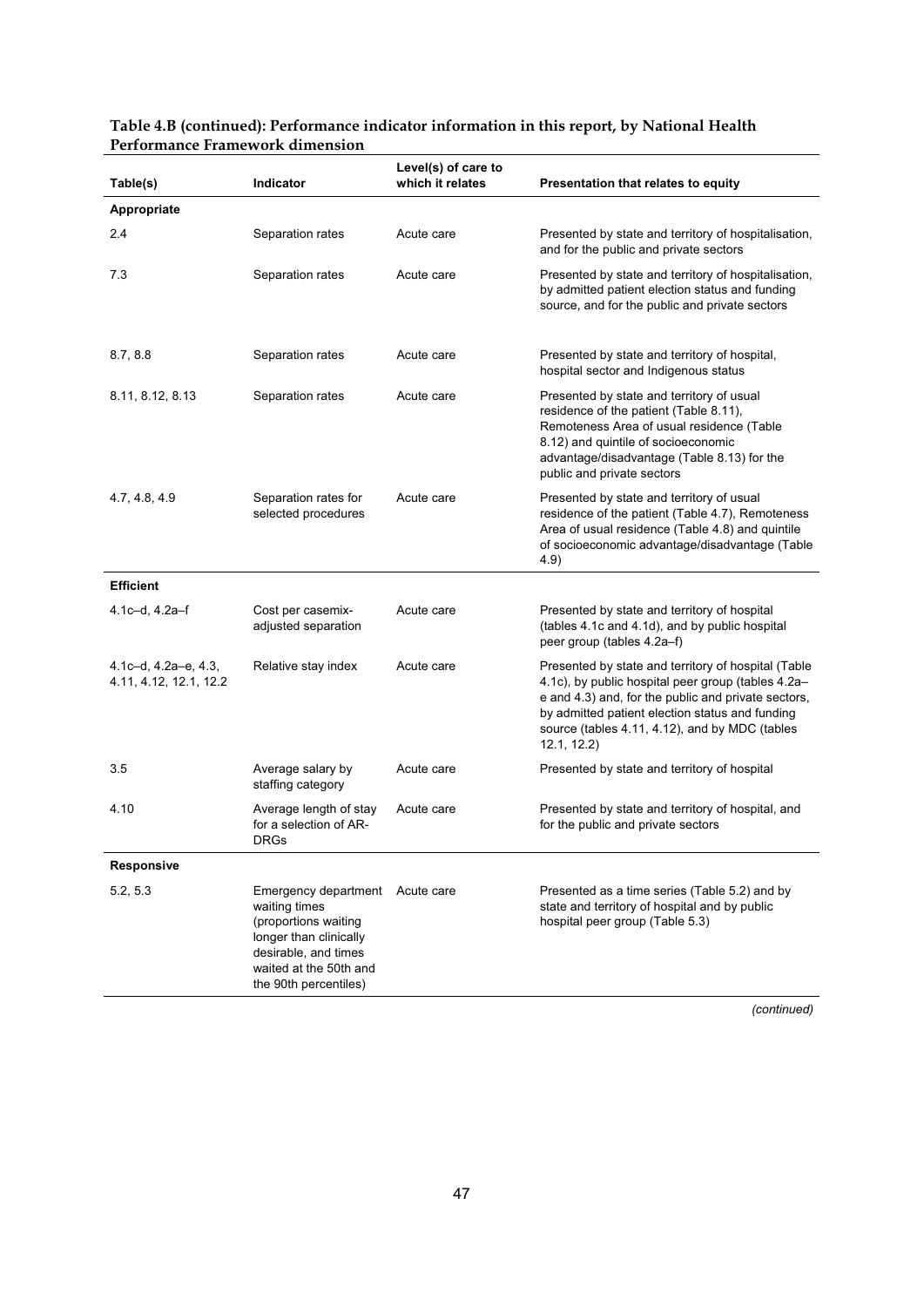| Table(s)                               | Indicator                                                                                                       | Level(s) of care to<br>which it relates | Presentation that relates to equity                                                                                                                                                                                                                                                                            |
|----------------------------------------|-----------------------------------------------------------------------------------------------------------------|-----------------------------------------|----------------------------------------------------------------------------------------------------------------------------------------------------------------------------------------------------------------------------------------------------------------------------------------------------------------|
| <b>Accessible</b>                      |                                                                                                                 |                                         |                                                                                                                                                                                                                                                                                                                |
| 6.1, 6.2, 6.4, 6.5                     | Waiting times for<br>elective surgery (times<br>waited at the 50th and<br>90th percentiles)                     | Acute care                              | Presented as a time series (Table 6.1), by state<br>and territory of hospital, and by public hospital<br>peer group (Table 6.2), by surgical specialty<br>(Table 6.4) and by indicator procedure (Table<br>6.5)                                                                                                |
|                                        |                                                                                                                 |                                         | Tables based on information on the patient's area<br>of usual residence included in other dimensions<br>also relate to accessibility. These include the<br>selected procedures and selected potentially<br>preventable hospitalisations tables (tables 4.4,<br>4.5, 4.7 to 4.9, 8.11 to 8.13 and A5.1 to A5.3) |
| <b>Safe</b>                            |                                                                                                                 |                                         |                                                                                                                                                                                                                                                                                                                |
| 4.13                                   | Separations with<br>adverse events                                                                              | Acute care                              | Presented for the public and private sectors                                                                                                                                                                                                                                                                   |
| <b>Continuous</b>                      |                                                                                                                 |                                         |                                                                                                                                                                                                                                                                                                                |
| 7.13, 7.14                             | Separations with non-<br>acute care, by mode of<br>separation, age group,<br>sex and patient<br>election status | Continuing care                         | Presented by patient election status (Table 7.13)<br>and age group and sex (Table 7.14).                                                                                                                                                                                                                       |
| No indicators available for acute care |                                                                                                                 |                                         |                                                                                                                                                                                                                                                                                                                |
| Capable                                |                                                                                                                 |                                         |                                                                                                                                                                                                                                                                                                                |
| 4.4                                    | Accreditation of<br>hospitals and beds                                                                          | Acute care                              | Presented by state and territory of hospital, and<br>for the public and private sectors                                                                                                                                                                                                                        |
| <b>Sustainable</b>                     |                                                                                                                 |                                         |                                                                                                                                                                                                                                                                                                                |

| Table 4.B (continued): Performance indicator information in this report, by National Health |  |
|---------------------------------------------------------------------------------------------|--|
| <b>Performance Framework dimension</b>                                                      |  |

No indicators available for acute care

### **Cost per casemix-adjusted separation**

The cost per casemix-adjusted separation is an indicator of the efficiency of the acute care sector. It has been published in *Australian hospital statistics* since the 1996–97 reference year (AIHW 1998), and included within frameworks of indicators by the National Health Ministers' Benchmarking Working Group (NHMBWG 1999), the Steering Committee for the Review of Government Service Provision (SCRGSP 2008) and the NHPC (NHPC 2004). It is a measure of the average recurrent expenditure for each admitted patient, adjusted using AR-DRG cost weights for the relative complexity of the patient's clinical condition and for the hospital services provided. Details of the methods used in this analysis are presented in Appendix 1 of this report and in more detail in *Australian hospital statistics 1999–00* (AIHW 2001).

The calculation of these figures is sensitive to a number of deficiencies in available data. In particular:

• The proportion of recurrent expenditure that relates to admitted patients (the numerator) is estimated in different ways in different hospitals, and so is not always comparable.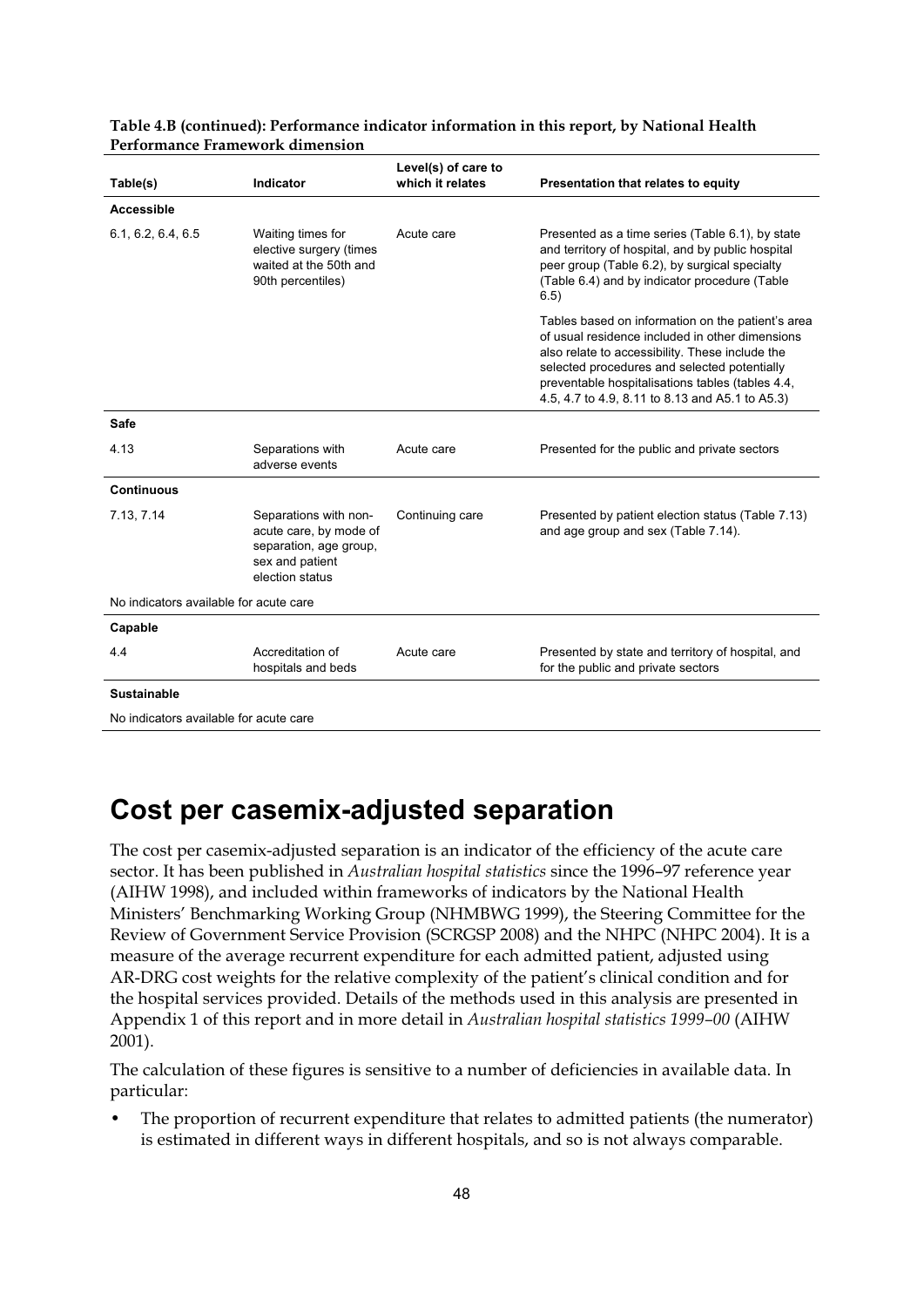- Capital costs are not included in numerators. Cost per casemix-adjusted separation both including and excluding have been presented. (see also Appendix 1 for SCRGSP estimates of cost per casemix-adjusted separation including capital costs).
- Only cost weights applicable to acute care separations are available, so these have been applied to all separations, including the 2% that were not acute. Appendix 1 includes details of the separations in this analysis, by care type, and also separate data for acute care separations only for New South Wales, Victoria and Western Australia.
- The proportion of patients other than public patients can vary, and the estimation of medical costs for these patients (undertaken to adjust expenditure to resemble what it would be if all patients had been public patients) is subject to error.

The scope of the analysis is hospitals that provide mainly acute care. These are the hospitals in the public hospital peer groups of *Principal referral and Specialist women's and children's hospitals*, *Large hospitals*, *Medium hospitals* and *Small acute hospitals* (see Appendix 2). Excluded are *Small non-acute hospitals*, *Multi-purpose services*, *Hospices*, *Rehabilitation hospitals*, *Mothercraft hospitals*, *Other non-acute hospitals*, *Psychiatric hospitals*, and hospitals in the *Unpeered and other hospitals* peer group. Also excluded are hospitals for which expenditure or separation data were incomplete, although most of these hospitals would have been excluded for other reasons (for example, they are small non-acute hospitals). The scope restrictions improve the comparability of data among the jurisdictions and increase the accuracy of the analysis. Hospitals included accounted for 96.3% of separations in public acute and psychiatric hospitals in 2006–07, and 91.9% of recurrent expenditure (excluding depreciation).

A small number of hospitals may be classified to peer groups included in the analysis in some years, but to other peer groups excluded from the analysis in other years; this applies mainly to the *Small acute hospitals* and *Non-acute* peer groups. This is because the peer grouping is largely based on hospital activity, which can change from year to year.

As noted in Chapter 3 the average costs reported here are based on expenditure by public hospitals in a state or territory. These average costs do not necessarily include state and territory government contracted services with private hospitals or allow for the source of funds.

Hospital activity in the 347 selected public acute hospitals is shown in Table 4.1a (see Box 4.1 for an explanation of the hospitals included/excluded from the analysis). There were 4.5 million separations from these selected public acute hospitals in 2006–07; nearly 98% of these were acute separations. Public patients accounted for 84% of the 15.4 million patient days reported and 88% of patient days were for acute separations. Over 173,000 *Newborns* with no qualified days were reported for these selected public acute hospitals in 2006–07.

In 2006–07, for the selected public acute hospitals, total recurrent expenditure was \$25.2 billion including depreciation and \$24.3 billion excluding depreciation (Table 4.1b). Almost 34% of the total recurrent expenditure was in New South Wales (\$8.2 billion), 27% in Victoria (\$6.5 billion) and 17% in Queensland (\$4.1 billion). Expenditure in these three states accounted for 77% of the total recurrent expenditure (excluding depreciation) for the selected public acute hospitals in 2006–07.

Table 4.1c shows the cost per casemix-adjusted separation for selected acute public hospitals by state and territory for 2006–07. Nationally, the average cost per casemix-adjusted separation was \$3,922 excluding depreciation and \$4,067 including depreciation. The average cost weight for the selected public acute hospitals was 1.00, and the Relative stay index was the same as the national average (see below for more information on Relative stay indexes).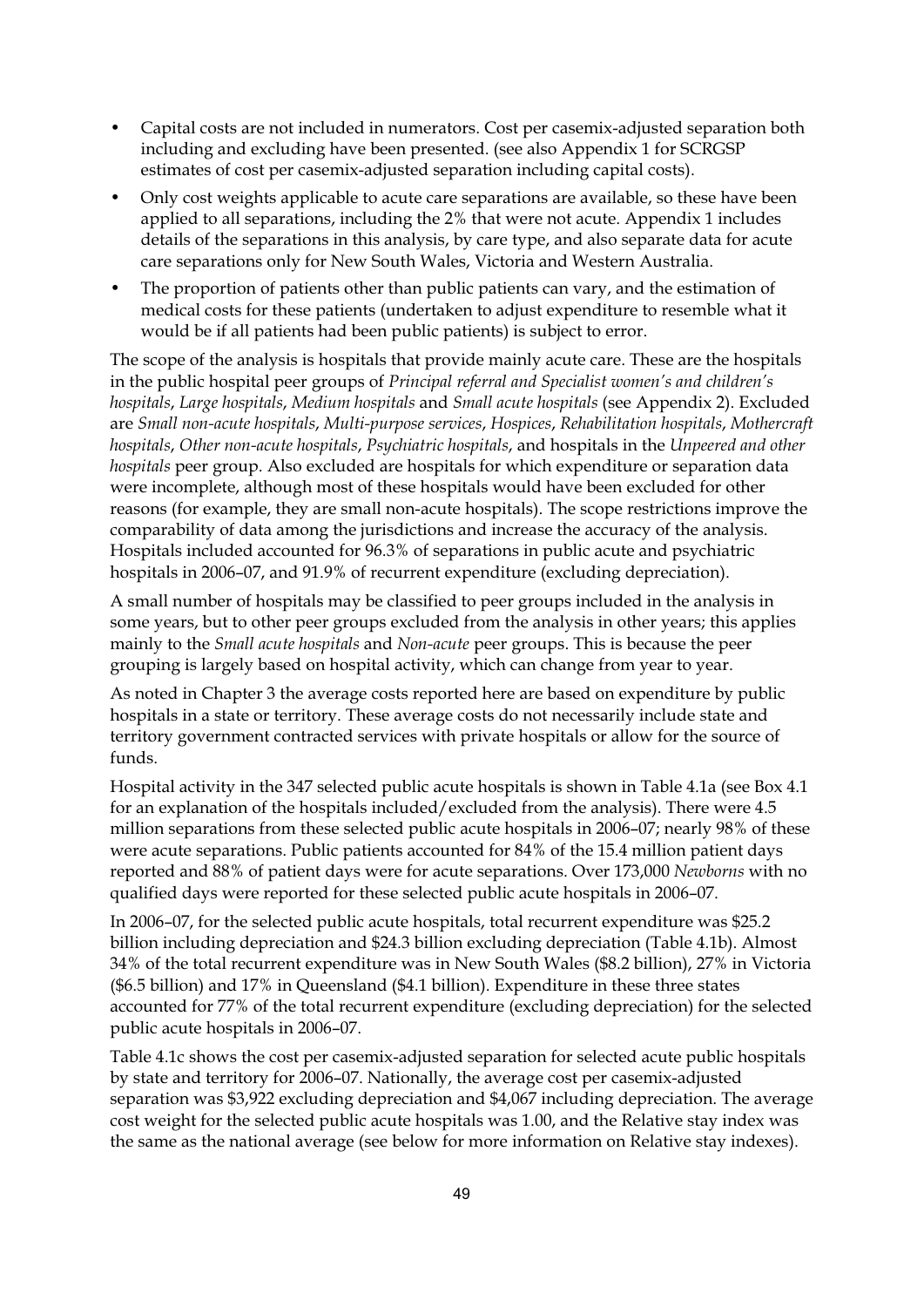A large portion of the costs was attributed to *Non-medical* and *Medical labour* costs. Nationally these costs were \$2,027 and \$803, respectively, per casemix-adjusted separation (Table 4.1d). *Depreciation* was supplied for all jurisdictions, though only for a subset of South Australian and Tasmanian hospitals. *Depreciation* added an average of 3.7% (\$145) to the cost of each separation, with Queensland being the highest with \$213 (5.6%).

Interpretation of the cost per casemix-adjusted separation data should take into consideration other factors, such as costs incurred that are beyond the control of a jurisdiction. For example, the Northern Territory has high staffing and transport costs, and treats a greater proportion of Aboriginal and Torres Strait Islander patients than other jurisdictions. The cost disabilities associated with providing hospital services in the Northern Territory have been recognised by the Commonwealth Grants Commission.

#### **Public hospital peer groups**

Public hospital peer groups have been developed for presenting data on costs per casemixadjusted separation (see Appendix 2). The peer group classification allocates hospitals into broadly similar groups in terms of their level of admitted patient activity and their geographical location. The classification allows more meaningful comparison of cost data than comparison at the jurisdiction level would allow.

Table 4.2a provides totals for all public hospitals in the analysis including acute, non-acute, psychiatric and un-peered. These data are not considered directly comparable across states and territories. Tables 4.2a–f also present a range of other statistics about the peer groups for each state and territory, such as the number of hospitals in each, average length of stay and Relative stay index (see below and in Appendix 1). The average number of AR-DRGs with five or more acute separations reported for each hospital is also presented; this provides information on the breadth of activity of each type of hospital, as measured using AR-DRGs.

For 2006–07, the dominant hospital peer group category was the *Principal referral and Specialist women's and children's hospitals* group. The 81 hospitals in this group had an average of 40,979 separations each at a cost (excluding depreciation) of \$3,959 per separation (Table 4.2b). The 70 *Principal referral hospitals* had an average of 44,210 separations each. New South Wales has 26 hospitals, Victoria and Queensland both have 15 hospitals in this peer group, accounting for 80% of Australia's *Principal referral hospitals*. Separations ranged from 30,488 separations per hospital from Tasmania's three hospitals to 65,860 separations per hospital from the 15 hospitals in Victoria. The cost per casemix-adjusted separation (excluding depreciation) for this peer group was highest in the Northern Territory (\$4,523 per separation).

The 35 *Large hospitals* averaged 14,754 separations each at a cost (excluding depreciation) of \$3,833 per separation (Table 4.2c). The 86 *Medium hospitals* averaged 5,415 separations each at a cost (excluding depreciation) of \$3,659 per separation (Table 4.2d). The 145 *Small acute hospitals* (41.8% of acute hospitals) averaged 1,252 separations each at a cost per casemixadjusted separation of \$4,002 (excluding depreciation) (Table 4.2e).

Table 4.3 shows a range of statistics for *Teaching hospitals*. These hospitals can be in any peer group; however, 87% are in the *Principal referral* and *Specialist women's and children's hospitals* peer groups. Queensland had 22 *Teaching hospitals* and New South Wales had 17*.* The 63 *Teaching hospitals* in Australia in 2006–07 averaged 34,998 separations each at a cost (excluding depreciation) of \$4,067 per casemix-adjusted separation.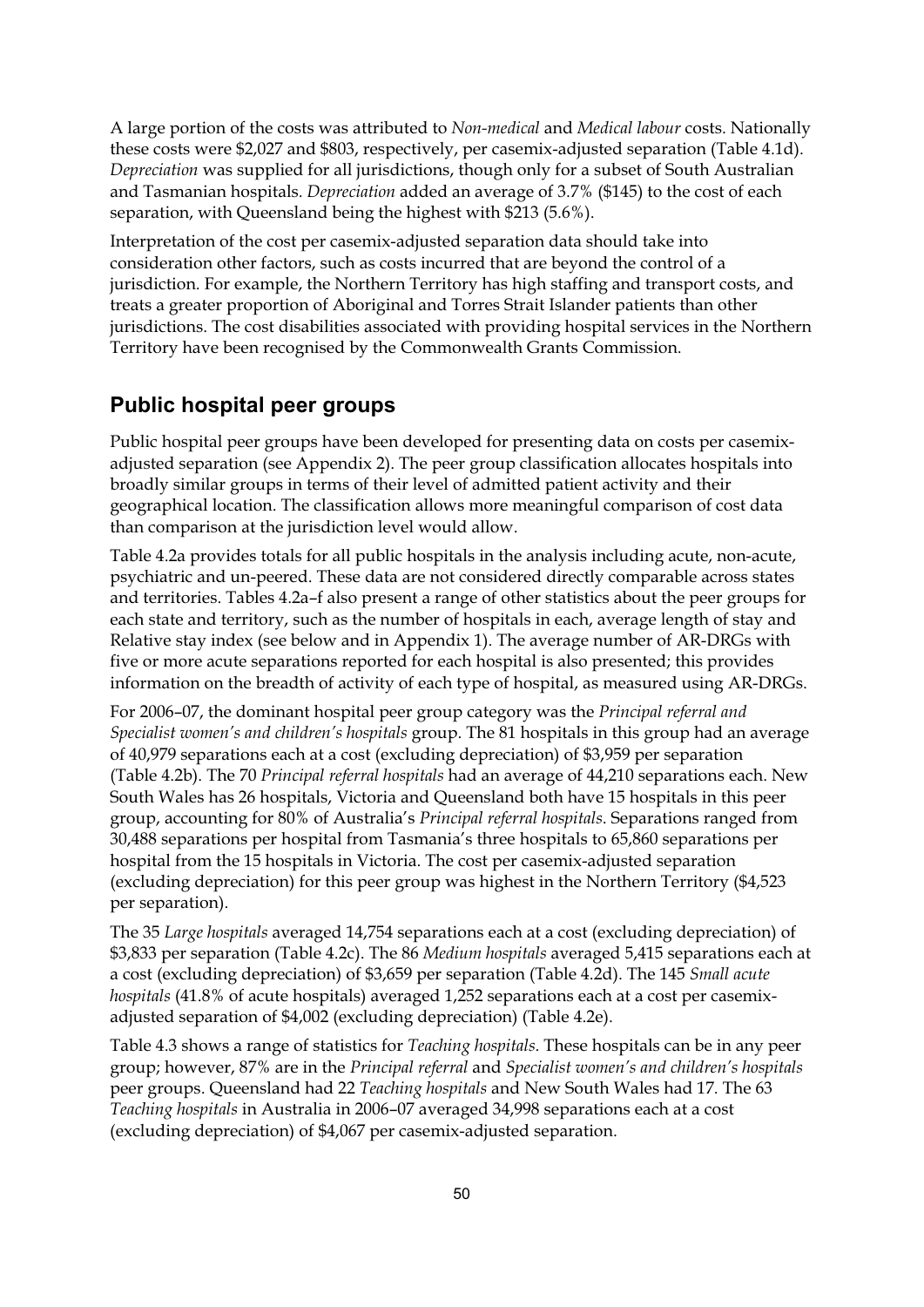### **Hospital accreditation**

Hospital accreditation has been identified as an indicator of capability within the National Health Performance Framework. Table 4.4 includes accreditation through any body including the Australian Council on Healthcare Standards EQuIP, Business Excellence Australia and the Quality Improvement Council, and hospitals certified as compliant with the International Organization for Standardization's (ISO) 9000 quality family. For private hospitals, the data have been sourced from the ABS Private Health Establishments Collection for 2005–06 and relate to accreditation by any body. Accreditation at any point in time does not assume a fixed or continuing status as accredited.

As accreditation status for public hospitals was counted as at the 30<sup>th</sup> June 2007, some New South Wales hospitals that were accredited for the majority of the financial year, but had their accreditation status lapse shortly before this date, were counted as *Non-accredited*.

The comparability of the accreditation data among the states and territories is limited because of the voluntary nature of participation in the award schemes for hospitals in some jurisdictions.

For Australia as a whole, 642 public hospitals with 51,730 public hospital beds (93% of all beds) were known to be accredited at 30 June 2007 (Table 4.4). These hospitals delivered 94% of separations and 93% of patient days. The proportion of public hospital patient days in accredited hospitals varied from 100% in Victoria, Western Australia, the Australian Capital Territory and the Northern Territory to 84% in New South Wales.

A total of 362 private hospitals and 22,934 private hospital beds (71% of hospitals but 91% of the beds) were accredited in 2005–06.

# **Separation rates for selected potentially preventable hospitalisations**

The selected potentially preventable hospitalisations (PPHs) are those conditions where hospitalisation is thought to have been avoidable if timely and adequate non-hospital care had been provided. Separation rates for PPHs therefore have potential as indicators of the quality or effectiveness of non-hospital care. A high rate of potentially preventable hospitalisation may indicate an increased prevalence of the conditions in the community, poorer functioning of the non-hospital care system or an appropriate use of the hospital system to respond to greater need. It is important to note that the list of PPHs is not comprehensive—there are other hospital admissions which may be preventable. The ICD-10-AM code specifications and the categories included for PPHs may therefore be subject to change in future reports.

Three broad categories of PPHs have been used in this chapter. These have been sourced from *The Victorian Ambulatory Care Sensitive Conditions Study* (Department of Human Services Victoria 2002).

- **Vaccine-preventable.** These diseases can be prevented by proper vaccination and include influenza, bacterial pneumonia, tetanus, measles, mumps, rubella, pertussis and polio. The conditions are considered to be preventable, rather than the hospitalisation.
- **Acute.** These conditions may not be preventable, but theoretically would not result in hospitalisation if adequate and timely care (usually non-hospital) was received. These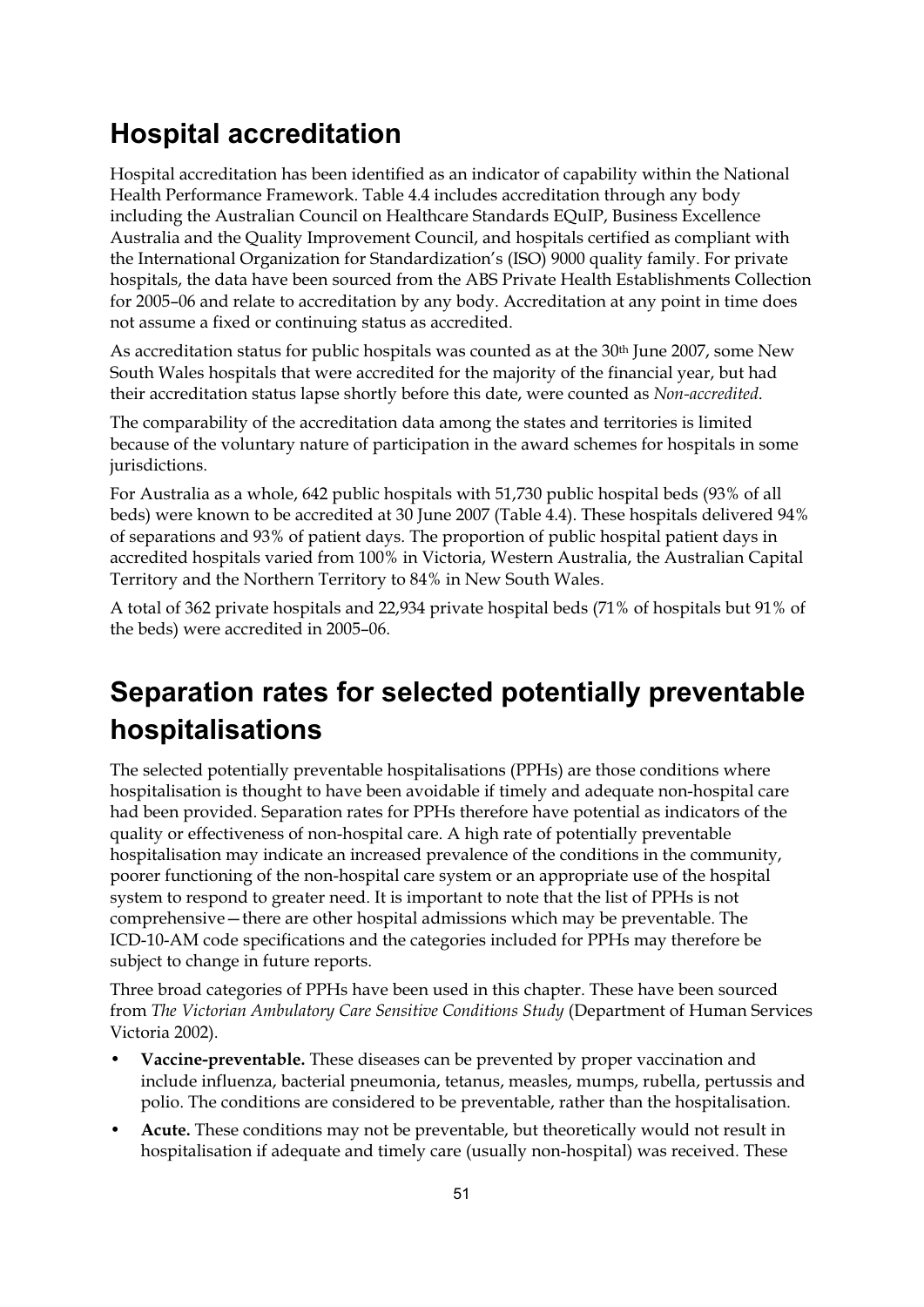include complicated appendicitis, dehydration/gastroenteritis, pyelonephritis, perforated ulcer, cellulitis, pelvic inflammatory disease, ear nose and throat infections and dental conditions.

• **Chronic.** The conditions may be preventable through behaviour modification and lifestyle change, but they can also be managed effectively through timely care (usually non-hospital care) to prevent deterioration and hospitalisation. These conditions include diabetes, asthma, angina, hypertension, congestive heart failure and chronic obstructive pulmonary disease.

A full description of all conditions presented in these tables, including ICD-10-AM codes, can be found in Appendix 1 (Table A1.9 accompanying this report on the Internet).

Table 4.5 presents the age-standardised separation rate for the three broad categories of PPHs for the state or territory of usual residence, the Remoteness Area of usual residence of the patient and the quintile of socioeconomic advantage/disadvantage. The quintile of socioeconomic advantage/disadvantage is determined using the ABS's Socio-Economic Indexes For Areas 2006 (termed SEIFA 2006; ABS 2008) (see Appendix 1).

There were 32.5 separations per 1,000 people in Australia for PPHs in 2006–07. The rate of PPH separations ranged from nearly 48 per 1,000 in the Northern Territory to 22 per 1,000 in the Australian Capital Territory. The rate was highest for residents of Very Remote areas (71 per 1,000 population) and lowest for residents of Major Cities (30 per 1,000 population). Residents of *Most disadvantaged* regions are more likely to be separated from hospital for a PPH than residents of other regions. The rate decreases with increased levels of advantage from 40 per 1,000 for residents of *Most disadvantaged* regions to 25 per 1,000 for residents of the *Most advantaged* regions.

Over the last five years the rate of PPH separations in most states and territories has been relatively stable (Table 4.6). The increase in the rate of PPH separations in Western Australia over this period is mainly due to the inclusion of diabetes as an additional diagnosis when a patient with diabetes is admitted for dialysis treatment. This is not done in other jurisdictions and because dialysis may be required several times per week, the number of separations which are included in *Complications of diabetes* is significantly higher than in other jurisdictions (Table A5.1).

Appendix 5 presents detailed statistics for each PPH condition. The appendix includes standardised separation rates, standardised separation rate ratio (SRR) for each PPH condition:

- for the states and territories (Table A5.1)
- for Remoteness Area of usual residence (Table A5.2)
- for quintile of socioeconomic advantage / disadvantage (Table A5.3).

#### **Separation rates for selected procedures**

Separation rates for selected procedures have been identified as indicators of appropriateness. However, several may also be indicators of accessibility or of the performance of non-hospital health services.

Most of the procedures were originally selected as indicators of appropriateness by the NHMBWG because of the frequency with which they are undertaken, because they are often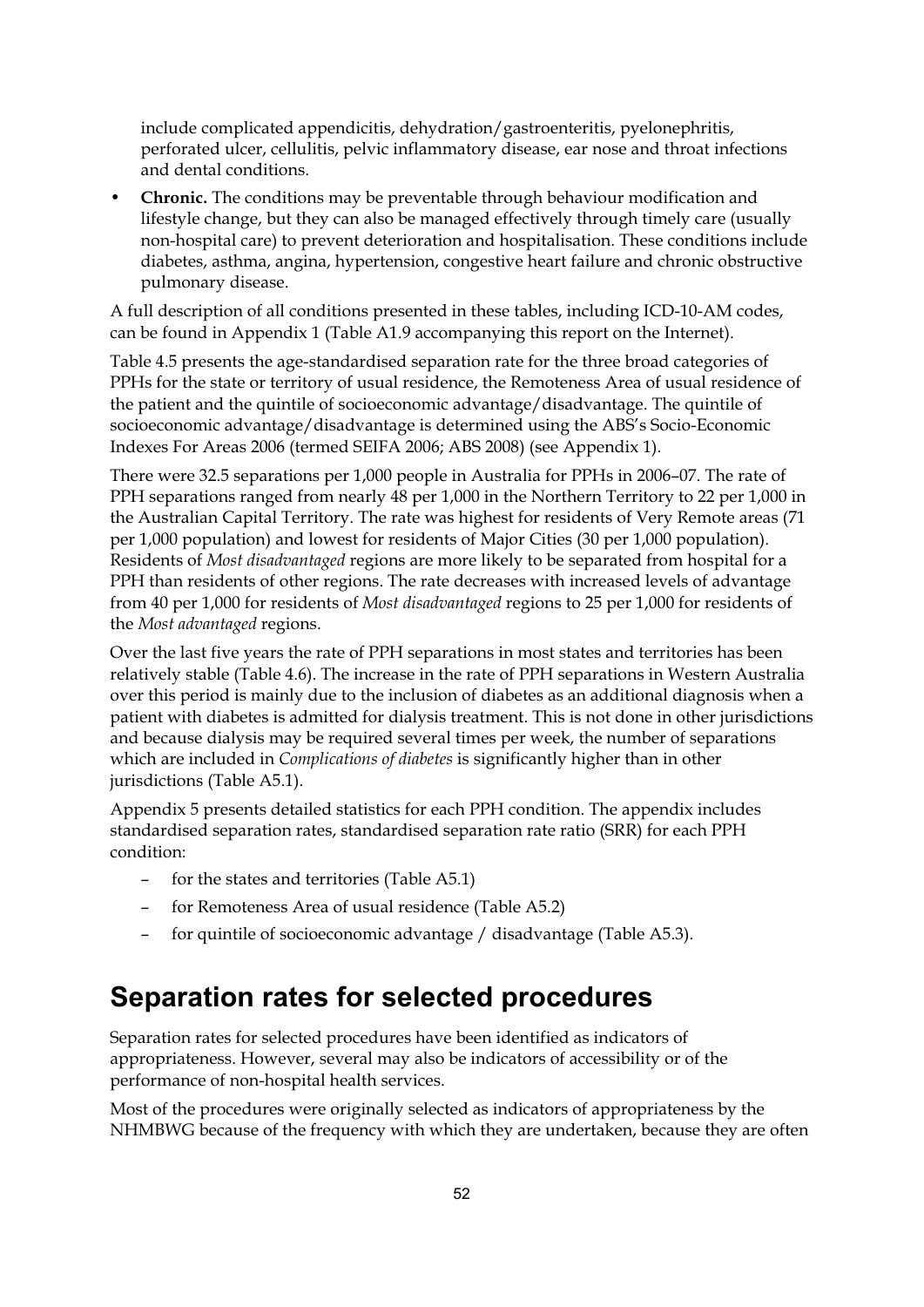elective and discretionary, and because there are sometimes treatment alternatives available (NHMBWG 1998). ICD-10-AM codes used to define the procedures are listed in Appendix 1.

As for other separation rates, these data should be interpreted with caution. While the rates would reflect hospital system performance, they also reflect variation in underlying needs for hospitalisation, admission and data recording practices, and availability of non-hospital services. In addition, the National Hospital Morbidity Database does not include data for some private hospitals (as noted in Appendix 2). This may result in underestimation of separation rates for some of the procedures, particularly those more common for private hospitals. The separation rates are age-standardised to take into account the different age structures of the populations of the states and territories.

Information on public patients in tables 4.7, 4.8 and 4.9 relate to separations for which the patient election status was reported as *Public* (see Chapter 7). For example, the proportion of separations for public patients who had a *Hip replacement* was 39% nationally, ranging from 34% for Tasmania to 48% for the Northern Territory.

Table 4.7 presents age-standardised separation rates for each procedure for the state or territory of usual residence of the patient, accompanied by the standardised separation rate ratio (SRR) against the national total. If the SRR is greater than 1, then the rate for the state was higher than the national average and vice versa. The 95% confidence interval of the SRR is also included. If the confidence interval includes 1, then a difference between the jurisdictions rate and the national rate is considered less likely (see Appendix 1).

For example, the separation rate for *Knee replacement* for residents of Queensland was 1.51 separations per 1,000 population. The SRR was 0.98 with a 95% confidence interval of 0.96–1.00, indicating that the difference was not statistically significant. The separation rate for the Australian Capital Territory was 1.73 per 1,000 population, with an SRR of 1.13 and a 95% confidence interval of 1.03–1.23, indicating the difference was statistically significant.

Table 4.8 presents similar statistics by the Remoteness Area of usual residence of the patient. For example, the rate for *Coronary angioplasty* for residents of Major Cities was 1.68 separations per 1,000 population. The SRR was 1.06 and the 95% confidence interval was 1.05–1.07, indicating a statistically significant difference from the national rate.

Table 4.9 presents these data by the SEIFA 2006 categories (see Appendix 1). For all of the selected procedures, the *Most advantaged* quintiles had lower proportions of public patients than the *Most disadvantaged* quintiles.

The relationship between the quintile of socioeconomic advantage/disadvantage and the hospital separation rate varied among the procedures. For example, *Cholecystectomies* were more frequent in the *Most disadvantaged* and *Second most disadvantaged* quintiles, with an SRR of 1.14 and 1.07 respectively, and *Myringotomies* were most common in the *Most advantaged* quintile, with an SRR of 1.19. Although those in the *Most disadvantaged* quintile had more *Coronary artery bypass grafts* than those in the *Most advantaged* quintile, they had fewer *Coronary angioplasties*.

The number of Caesarean sections depends on the birth rate as well as the population size, so the population rate is less meaningful. The number of in-hospital births has therefore been included in the tables, and the number of Caesarean sections is reported for separations for which in-hospital birth was reported. Comparability is, however, still complicated by potential under-identification of in-hospital births in this analysis, variation in numbers of non-hospital births, and the age at which the mothers are giving birth. The *Most advantaged* quintile (36.0 Caesarean sections per 100 in-hospital births; Table 4.9), residents of *Major*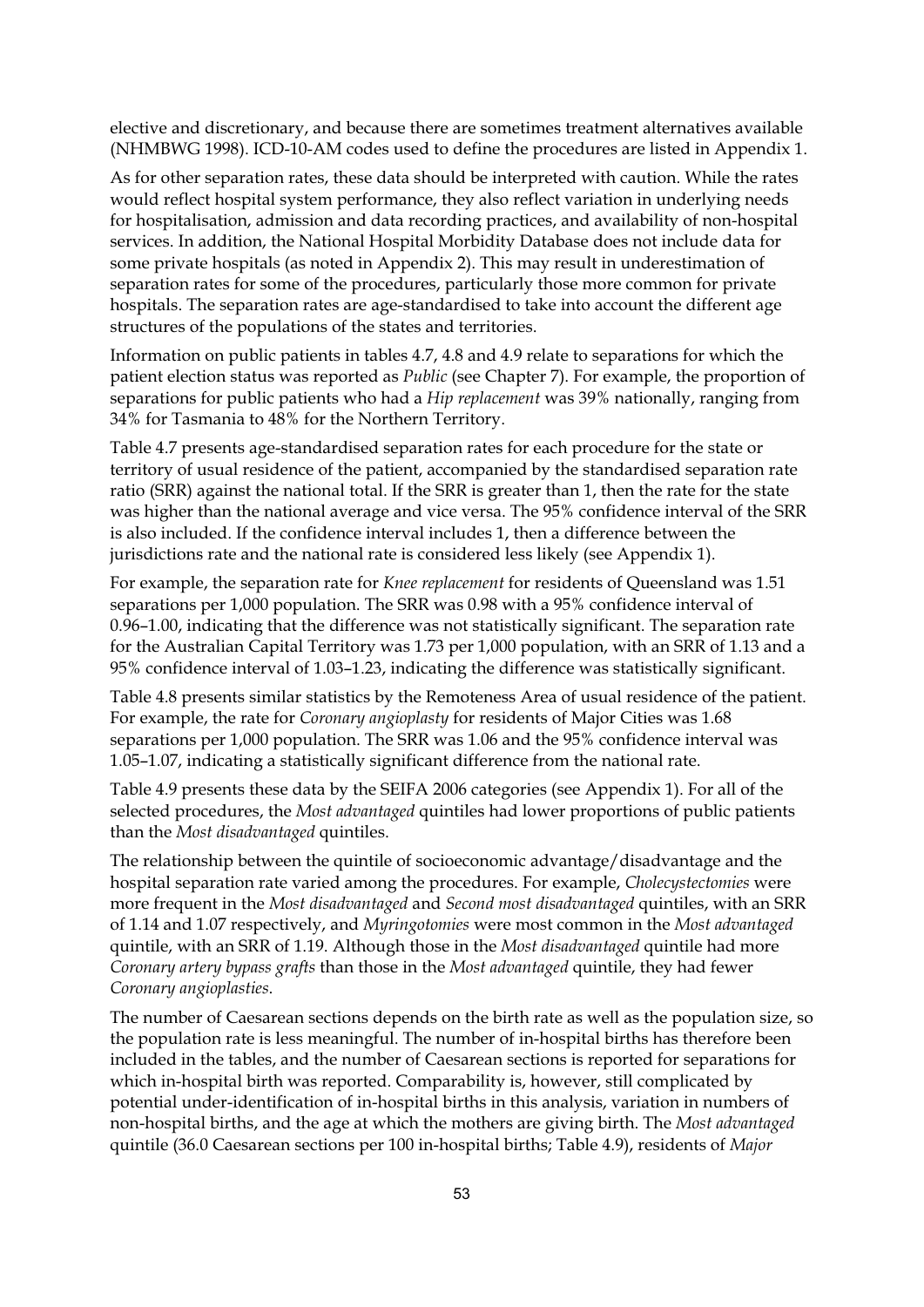*Cities* (32.3 per 100; Table 4.8) and residents of Queensland (33.4 per 100; Table 4.7) had the highest rates.

# **Average lengths of stay for 20 selected AR-DRGs**

The average length of stay for 20 selected version 5.1 AR-DRGs has been identified as an indicator of efficiency. The selected AR-DRGs (Table 4.10) were chosen on the basis of:

- homogeneity, where variation is more likely to be attributable to the hospital's performance rather than variations in the patients themselves
- representativeness across clinical groups (major diagnostic categories, MDCs) and surgical and medical AR-DRGs
- differences between jurisdictions and/or sectors
- policy interest as evidenced by:
	- inclusion of similar groups in other tables in *Australian hospital statistics*, such as indicator procedures for elective surgery waiting times
	- high volume and/or cost
	- changes in volume over years.

In addition, only non-complication and/or comorbidity (non-CC) AR-DRGs were chosen from groups of adjacent AR-DRGs. AR-DRGs with CCs may be relatively less homogeneous, as they potentially include a range of complications and/or comorbidities.

These data are not equivalent to the data presented in the tables in Chapter 12, because separations with lengths of stay over 120 days are excluded.

The average length of stay of the chosen AR-DRGs ranged from 15.4 days for U63B *Major affective disorders age<70 W/O catastrophic or severe CC* to 1.4 days for G09Z *Inguinal and femoral hernia procedures age>0* (Table 4.10).

The average length of stay for F62B *Heart failure and shock without catastrophic complications* was 5.7 days for all hospitals in Australia, 5.1 days for public hospitals and 7.7 days for private hospitals. There was also some variation between states and territories, with Victorian public hospitals reporting an average length of stay of 4.2 days and New South Wales public hospitals 5.9 days.

### **Relative stay indexes**

Relative stay indexes (RSIs) have been identified as indicators of efficiency. They are calculated as the actual number of patient days for separations in selected AR-DRGs, divided by the number of patient days expected (based on national figures), standardised for casemix. The adjustment for casemix (based on the AR-DRG version 5.1 and age of the patient for each separation) allows variation in types of services provided to be taken into account, but does not take into account other influences on length of stay.

An RSI greater than 1 indicates that an average patient's length of stay is higher than would be expected given the casemix for the group of separations of interest. An RSI of less than 1 indicates that the length of stay was less than would have been expected.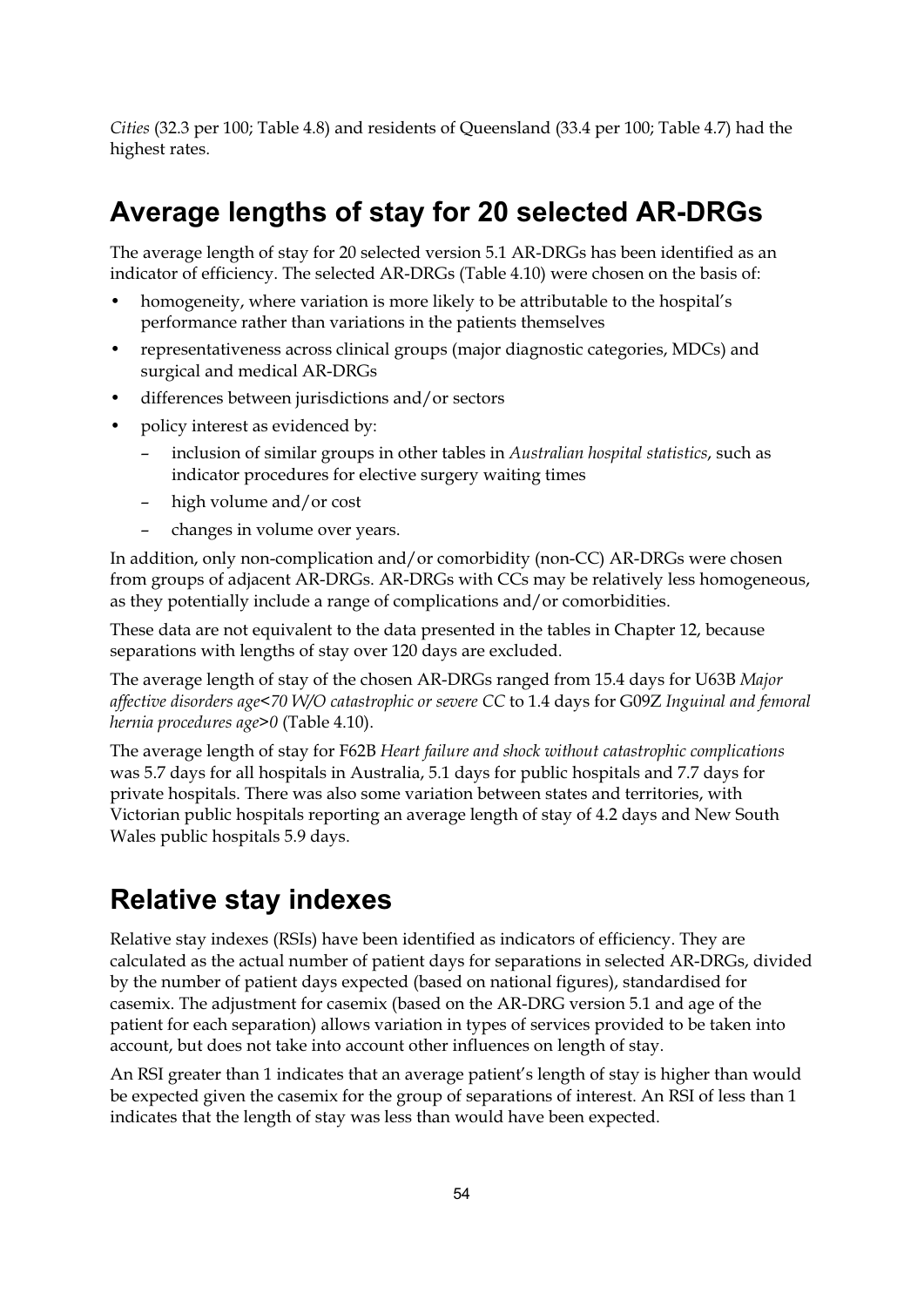The RSIs presented in this report differ from those presented in *Australian hospital statistics 2003–04* and earlier reports in that they are based on AR-DRG version 5.1 rather than AR-DRG version 4.2. See Appendix 1 for details of the current methodology.

This report uses two methods of standardisation and three comparator sets. The method used in most tables (tables 4.1c, 4.2a–f, 4.3 and 4.11, and part of tables 2.3 and 4.12) is an indirect standardisation method. Indirectly standardised RSI compares the observed LOS of each group with the expected LOS for all hospitals. The indirectly standardised rates of different groups are not strictly comparable as the different groups have different casemixes. The RSIs in tables 4.1c, 4.2a–f and 4.3 are based on comparisons with the averages for public hospitals only for 2006–07. The RSIs in tables 4.11 and 4.12 are based on comparisons with the averages for all hospitals for 2006–07. The RSIs in Table 2.3 are based on comparisons with the combined average across all hospitals for all five years presented.

In addition to the indirect method, tables 2.3 and 4.12 present a directly standardised RSI. The direct method allows comparison of RSI values across groups of hospitals. More detail on these methods is included in Appendix 1.

Tables 4.1c, 4.2a–f and 4.3 present RSI information for public hospitals, using the indirect method and public hospital data to calculate expected lengths of stay. For the hospitals included in the cost per casemix-adjusted separation analysis, the RSI was 1.00 overall, and ranged from 1.20 in the Northern Territory to 0.91 in Victoria (Table 4.1c).

Tables 4.11 and 4.12 present RSI information using public and private sector data together to calculate expected lengths of stay. Overall, the RSI for private hospitals was 1.03 indirectly standardised and 1.06 directly standardised, and the RSI for public hospitals was 0.99 indirectly standardised and 0.97 directly standardised (Table 4.12). According to this measure, the lower directly standardised RSI in the public sector indicates relatively shorter lengths of stay compared with the private sector.

Table 4.12 also presents RSI information for the *Medical, Surgical* and *Other* categories of AR-DRGs (DoHA 2002). In the public sector, the RSI for *Medical* AR-DRGs was 0.96 indirectly standardised and 0.94 directly standardised, and the RSI for *Surgical* AR-DRGs was 1.04 indirectly standardised and 1.02 directly standardised. In the private sector, the RSI for *Medical* AR-DRGs was 1.14 indirectly standardised and 1.20 directly standardised, and the RSI for *Surgical* AR-DRGs was 0.95 indirectly standardised and 0.98 directly standardised.

#### **Separations with adverse events**

Adverse events are defined as incidents in which harm resulted to a person receiving health care. They include infections, falls and other injuries, and medication and medical device problems. Some of these adverse events may be preventable. Hospital separations can be used to indicate the occurrence of adverse events because they include information on ICD-10-AM diagnoses, places of occurrence, and external causes of injury and poisoning which indicate that an adverse event was treated and/or occurred during the hospitalisation. However, other ICD-10-AM codes may also indicate that an adverse event has occurred, and some adverse events are not identifiable using these codes. The data presented in Table 4.13 can be interpreted as representing selected adverse events in health care that have resulted in, or have affected, hospital admissions, rather than all adverse events that occurred in hospitals.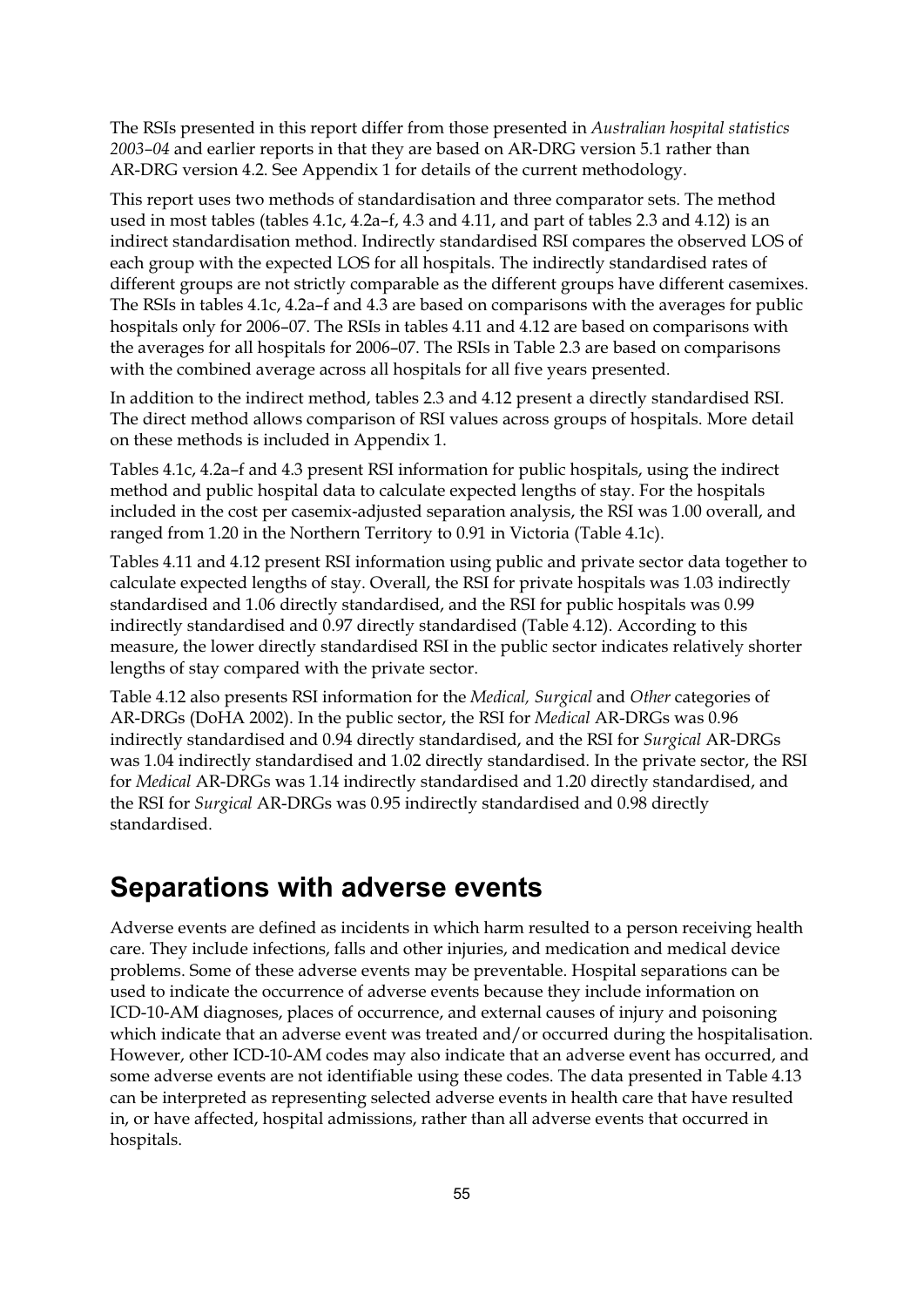In 2006–07, there were 370,147 separations with an ICD-10-AM code for an adverse event, that is 5.1 per 100 separations. There were 261,403 separations with adverse events in the public sector (5.9 per 100 separations) and 108,744 separations in the private sector (3.8 per 100 separations). However, the data for public hospitals are not comparable with the data for private hospitals because their casemixes differ and recording practices may be different.

*Procedures causing abnormal reactions/complications* (Y83–Y84) were reported for 233,414 separations, 101,003 separations were reported with *Adverse effects of drugs, medicaments and biological substances* (Y40–Y59) and 74,653 separations were reported with *Complications of internal prosthetic devices, implants and grafts* (T82–T85).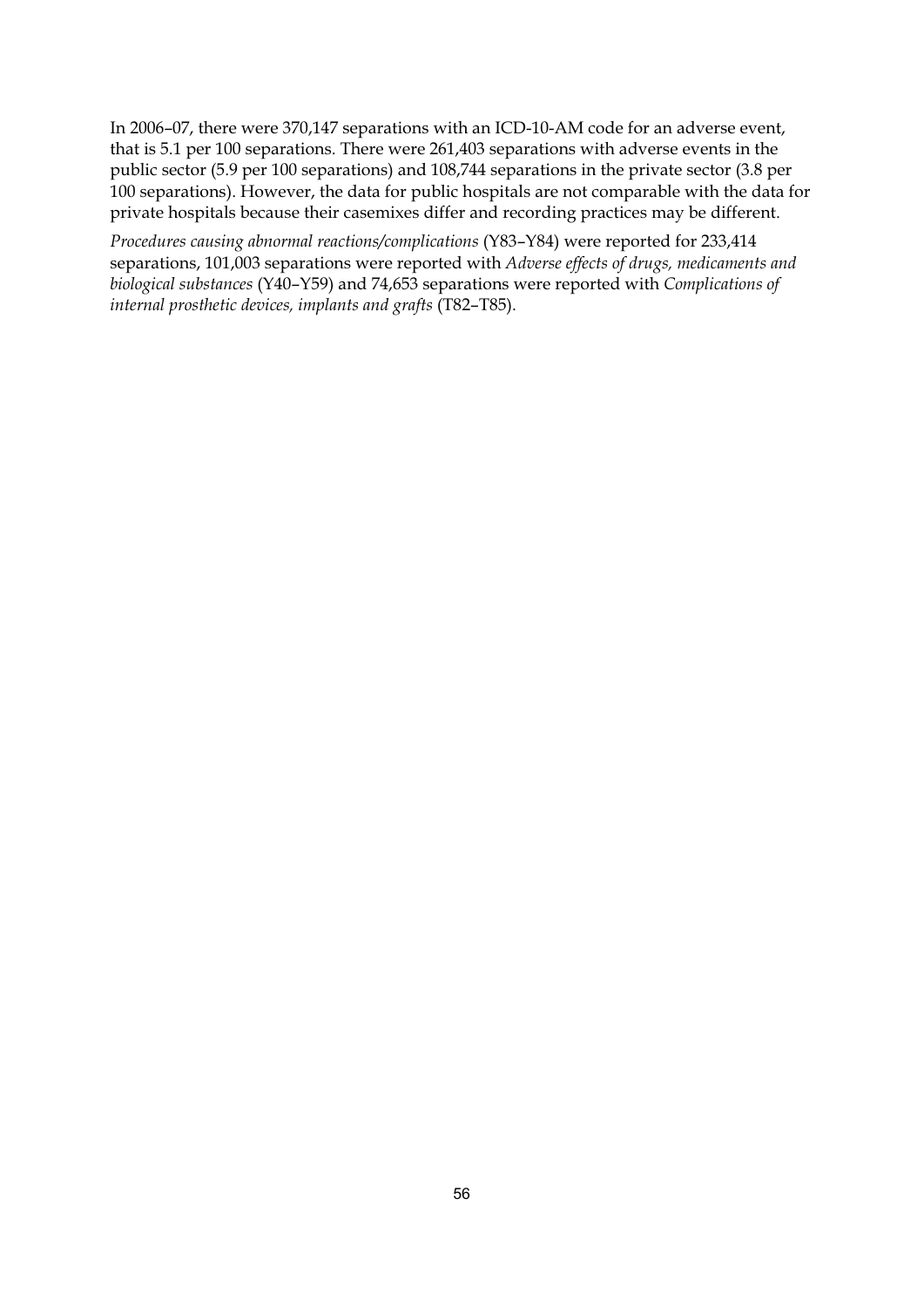|                   | Total<br>separations<br>$(000)^{(b)}$ | <b>Proportion of</b><br>separations<br>acute<br>(per cent) <sup>(c)</sup> | Casemix-<br>adjusted<br>separations<br>$('000)^{(d)}$ | <b>Total</b><br>admitted<br>patient<br>days<br>$('000)^{(b)}$ | <b>Public patient</b><br>day<br>proportion <sup>(e)</sup> | Proportion<br>of bed days<br>acute<br>(per cent) | <b>Newborn</b><br>episodes<br>with no<br>qualified<br>days ('000) |
|-------------------|---------------------------------------|---------------------------------------------------------------------------|-------------------------------------------------------|---------------------------------------------------------------|-----------------------------------------------------------|--------------------------------------------------|-------------------------------------------------------------------|
| <b>NSW</b>        | 1,401                                 | 98.4                                                                      | 1,491                                                 | 5,123                                                         | 78.1                                                      | 92.4                                             | 63                                                                |
| Vic               | 1,288                                 | 97.6                                                                      | 1,224                                                 | 4,209                                                         | 84.2                                                      | 82.9                                             | 41                                                                |
| Qld               | 754                                   | 96.9                                                                      | 771                                                   | 2,577                                                         | 92.1                                                      | 86.2                                             | 32                                                                |
| <b>WA</b>         | 415                                   | 97.9                                                                      | 402                                                   | 1,315                                                         | 86.6                                                      | 89.0                                             | 17                                                                |
| SA                | 368                                   | 97.8                                                                      | 376                                                   | 1,278                                                         | 84.5                                                      | 91.8                                             | 10                                                                |
| Tas               | 95                                    | 98.1                                                                      | 99                                                    | 364                                                           | 81.4                                                      | 84.8                                             | 3                                                                 |
| <b>ACT</b>        | 76                                    | 95.0                                                                      | 77                                                    | 260                                                           | 85.0                                                      | 79.2                                             | 3                                                                 |
| NT <sup>(f)</sup> | 86                                    | 98.7                                                                      | 62                                                    | 258                                                           | 95.5                                                      | 93.7                                             | $\overline{2}$                                                    |
| Total             | 4,483                                 | 97.7                                                                      | 4,501                                                 | 15,383                                                        | 83.9                                                      | 88.1                                             | 173                                                               |

**Table 4.1a: Hospital activity, selected public acute hospitals(a), states and territories, 2006–07** 

#### **Table 4.1b: Expenditure, selected public acute hospitals(a), states and territories, 2006–07**

|                   | <b>Total recurrent</b><br>expenditure<br>excluding<br>depreciation (\$m) | <b>Total recurrent</b><br>expenditure<br>including<br>depreciation (\$m) | <b>Admitted patient</b><br>recurrent<br>expenditure<br>excluding<br>depreciation (\$m) | <b>Admitted patient</b><br>recurrent<br>expenditure<br>including<br>depreciation (\$m) |
|-------------------|--------------------------------------------------------------------------|--------------------------------------------------------------------------|----------------------------------------------------------------------------------------|----------------------------------------------------------------------------------------|
| <b>NSW</b>        | 8,153                                                                    | 8,471                                                                    | 5,742                                                                                  | 5,966                                                                                  |
| Vic               | 6,505                                                                    | 6,764                                                                    | 4,582                                                                                  | 4,764                                                                                  |
| Qld               | 4,145                                                                    | 4,382                                                                    | 2,870                                                                                  | 3,034                                                                                  |
| <b>WA</b>         | 2,290                                                                    | 2,366                                                                    | 1,605                                                                                  | 1,659                                                                                  |
| SA                | 1,775                                                                    | 1,781                                                                    | 1,245                                                                                  | 1,250                                                                                  |
| Tas               | 582                                                                      | 597                                                                      | 415                                                                                    | 426                                                                                    |
| <b>ACT</b>        | 462                                                                      | 476                                                                      | 328                                                                                    | 338                                                                                    |
| NT <sup>(f)</sup> | 363                                                                      | 366                                                                      | 282                                                                                    | 285                                                                                    |
| Total             | 24,274                                                                   | 25,203                                                                   | 17,070                                                                                 | 17,723                                                                                 |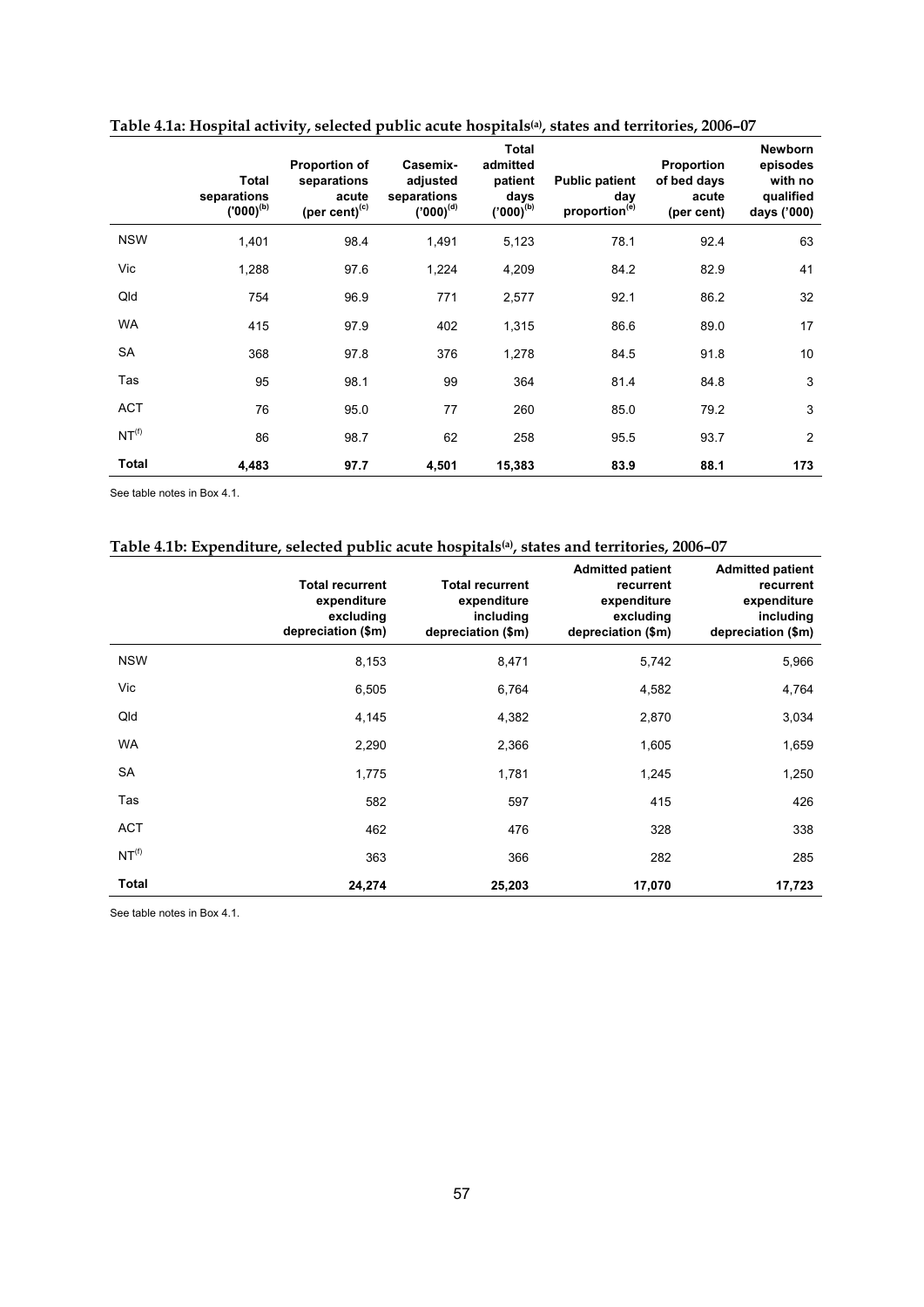|                   |                       |          | Total cost per casemix-adjusted separation |          |                        | <b>Admitted patient cost</b> |                           |                         |  |
|-------------------|-----------------------|----------|--------------------------------------------|----------|------------------------|------------------------------|---------------------------|-------------------------|--|
|                   | Average<br>cost       |          | <b>Excluding depreciation</b>              |          | Including depreciation |                              | proportion <sup>(h)</sup> | <b>Relative</b><br>stay |  |
|                   | weight <sup>(g)</sup> | All seps | Acute seps                                 | All seps | <b>Acute seps</b>      | All seps                     | <b>Acute seps</b>         | index <sup>(i)</sup>    |  |
| <b>NSW</b>        | 1.06                  | 4,042    | 4,242                                      | 4,192    | 4,408                  | 0.70                         | 0.69                      | 1.06                    |  |
| Vic               | 0.95                  | 3,853    | 3,483                                      | 4,002    | 3,619                  | 0.70                         | 0.62                      | 0.91                    |  |
| Qld               | 1.02                  | 3,786    | n.a.                                       | 3,999    | n.a.                   | 0.69                         | n.a.                      | 0.97                    |  |
| <b>WA</b>         | 0.97                  | 4,111    | 4,068                                      | 4,244    | 4,211                  | 0.70                         | 0.66                      | 0.99                    |  |
| <b>SA</b>         | 1.02                  | 3,436    | n.a.                                       | 3,448    | n.a.                   | 0.70                         | n.a.                      | 1.06                    |  |
| Tas               | 1.04                  | 4,354    | n.a.                                       | 4,462    | n.a.                   | 0.71                         | n.a.                      | 1.05                    |  |
| <b>ACT</b>        | 1.01                  | 4,430    | n.a.                                       | 4,561    | n.a.                   | 0.71                         | n.a.                      | 0.92                    |  |
| NT <sup>(f)</sup> | 0.72                  | 4,580    | n.a.                                       | 4,617    | n.a.                   | 0.78                         | n.a.                      | 1.20                    |  |
| Total             | 1.00                  | 3,922    | n.a.                                       | 4,067    | n.a.                   | 0.70                         | n.a.                      | 1.00                    |  |

**Table 4.1c: Cost per casemix-adjusted separation(b) and selected other statistics, selected public acute hospitals(a), states and territories, 2006–07**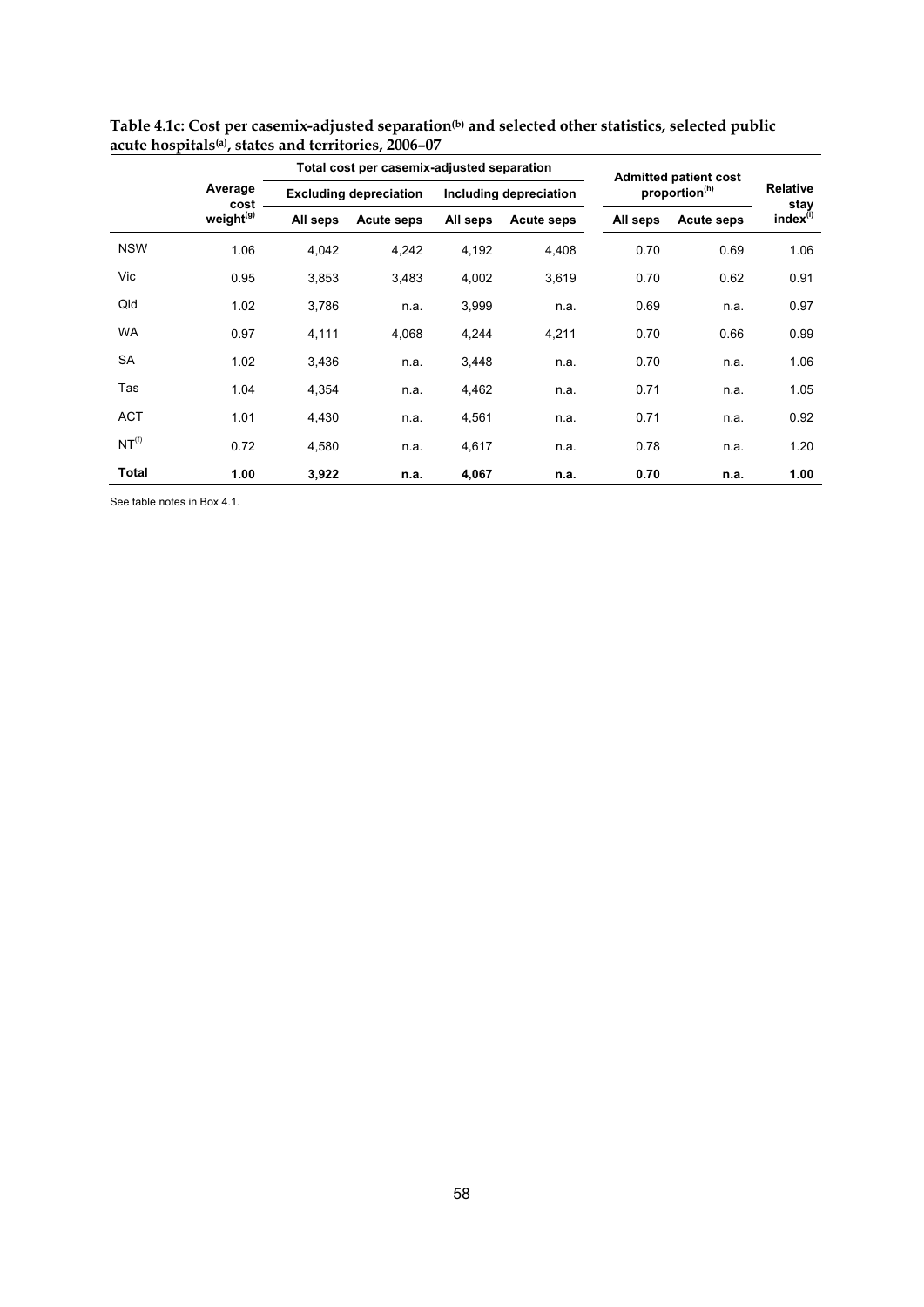| Table 4.1u. Avelage cost uata for selecteu public acute hospitals"), states and territories, 2000–07 | <b>NSW</b> | Vic   | Qld   | WA    | SΑ    | Tas   | <b>ACT</b> | NT <sup>(f)</sup> | Total |
|------------------------------------------------------------------------------------------------------|------------|-------|-------|-------|-------|-------|------------|-------------------|-------|
| Non-medical labour costs per casemix-adjusted separation (\$)                                        |            |       |       |       |       |       |            |                   |       |
| Nursing                                                                                              | 1,068      | 1,039 | 972   | 1,005 | 954   | 1,053 | 1,183      | 1,275             | 1,033 |
| Diagnostic/allied health <sup>(j)</sup>                                                              | 310        | 318   | 236   | 295   | 182   | 243   | 301        | 274               | 285   |
| Administrative                                                                                       | 305        | 257   | 222   | 324   | 226   | 247   | 303        | 345               | 272   |
| Other staff                                                                                          | 193        | 210   | 277   | 286   | 164   | 374   | 149        | 353               | 223   |
| Superannuation                                                                                       | 215        | 207   | 218   | 208   | 177   | 248   | 384        | 211               | 213   |
| Total non-medical labour costs                                                                       | 2,091      | 2,032 | 1,925 | 2,118 | 1,703 | 2,165 | 2,320      | 2,458             | 2,027 |
| Other recurrent costs per casemix-adjusted separation (\$)                                           |            |       |       |       |       |       |            |                   |       |
| Domestic services                                                                                    | 86         | 87    | 99    | 103   | 68    | 39    | 149        | 141               | 89    |
| Repairs/maintenance                                                                                  | 88         | 71    | 73    | 96    | 96    | 70    | 51         | 86                | 81    |
| Medical supplies <sup>(1)</sup>                                                                      | 416        | 337   | 422   | 326   | 237   | 374   | 374        | 310               | 370   |
| Drug supplies                                                                                        | 209        | 208   | 209   | 263   | 177   | 149   | 138        | 225               | 209   |
| Food supplies                                                                                        | 49         | 40    | 26    | 27    | 18    | 40    | 39         | 35                | 38    |
| Administration                                                                                       | 188        | 241   | 219   | 144   | 67    | 365   | 226        | 200               | 199   |
| Other                                                                                                | 50         | 138   | 23    | 126   | 277   | 396   | 154        | 331               | 108   |
| Total other recurrent costs<br>excluding depreciation                                                | 1,086      | 1,122 | 1,071 | 1,086 | 940   | 1,434 | 1,131      | 1,327             | 1,093 |
| Depreciation $(k)$                                                                                   | 150        | 149   | 213   | 133   | 12    | 108   | 131        | 37                | 145   |
| Total excluding medical labour<br>costs and depreciation                                             | 3.177      | 3.154 | 2,996 | 3,204 | 2,642 | 3,599 | 3,451      | 3,785             | 3,119 |
| Medical labour costs per casemix-adjusted separation (\$)                                            |            |       |       |       |       |       |            |                   |       |
| Public patients                                                                                      |            |       |       |       |       |       |            |                   |       |
| Salaried/sessional staff                                                                             | 473        | 530   | 646   | 638   | 498   | 487   | 558        | 721               | 540   |
| Visiting medical officer<br>payments                                                                 | 202        | 59    | 81    | 147   | 173   | 127   | 275        | 38                | 133   |
| Private patients (estimated)(1)                                                                      | 190        | 110   | 63    | 122   | 123   | 140   | 147        | 36                | 130   |
| Total medical labour costs                                                                           | 866        | 699   | 790   | 907   | 794   | 755   | 979        | 795               | 803   |
| Total cost per casemix-<br>adjusted separation excluding<br>depreciation                             | 4,042      | 3,853 | 3,786 | 4,111 | 3,436 | 4,354 | 4,430      | 4,580             | 3,922 |
| Total cost per casemix-<br>adjusted separation including<br>depreciation                             | 4,192      | 4,002 | 3,999 | 4,244 | 3,448 | 4,462 | 4,561      | 4,617             | 4,067 |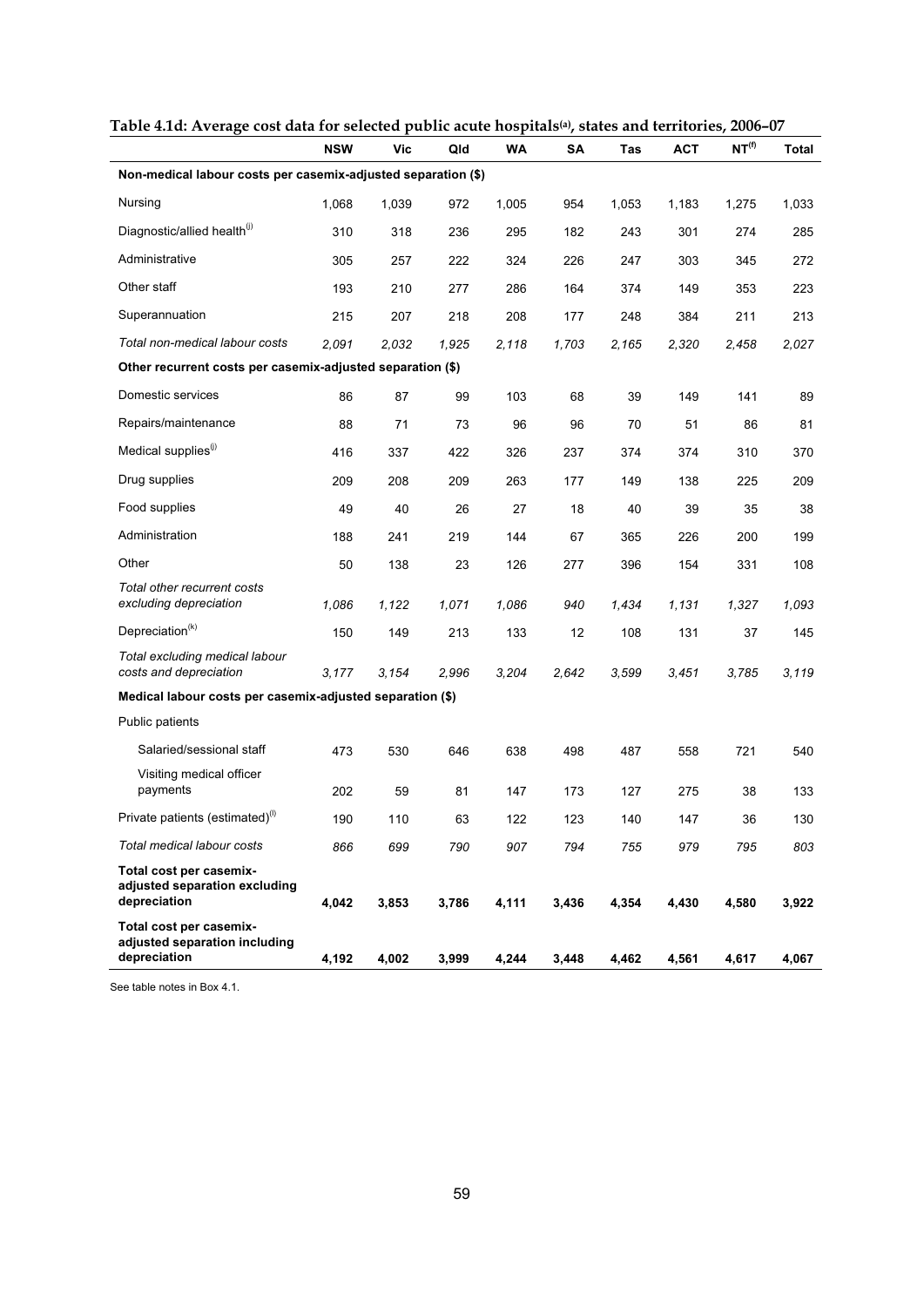#### **Box 4.1: Table notes for tables 4.1a to 4.1d**

- *(a)* Psychiatric hospitals, Drug and alcohol services, Mothercraft hospitals, Unpeered and other, Hospices, Rehabilitation facilities, Small non-acute hospitals *and* Multi-purpose services *are excluded from this table. The data are based on hospital establishments for which expenditure data were provided, including networks of hospitals in some jurisdictions. Some small hospitals with incomplete expenditure data were not included. See Appendix 1 for further information.*
- *(b) Separations for which the care type was reported as* Newborn with no qualified days*, and records for* Hospital boarders *and* Posthumous organ procurement *have been excluded.*
- *(c) Separations for which the care type was reported as* Acute *and* Unspecified *and* Newborn with qualified days.
- *(d) Casemix-adjusted separations is the product of* Total separations *and* Average cost weight*.*
- *(e)* Eligible public patient days as a proportion of total patient days, excluding Newborns with no qualified days*. Public patients defined by patient election status equal* to Public*.*
- *(f) These figures should be interpreted in conjunction with the consideration of cost disabilities associated with hospital service delivery in the Northern Territory (see text).*
- *(g) Average cost weight from the National Hospital Morbidity Database, using the 2005–06 AR-DRG version 5.0 cost weights (DoHA 2007) for separations for which the care type was reported as* Acute, Newborn with at least one qualified day *or was* Not reported*.*
- *(h) Of the selected hospitals, three small hospitals have had their Admitted patient cost proportion estimated by the HASAC ratio (see Appendix 1).*
- *(i) Relative stay index based on public hospitals using the indirect method. The indirectly standardised relative stay index is not technically comparable between cells but is a comparison of the hospital group with the national average of public hospitals based on the casemix of that group (Appendix 1). Based on AR-DRG version 5.1.*
- *(j) Queensland pathology services are purchased from the statewide pathology service rather than being provided by each hospital's employees, resulting in higher medical supplies costs and lower diagnostic staff costs.*
- *(k) Depreciation reported for a subset of South Australian and Tasmanian hospitals.*
- *(l) Estimated private patient medical costs calculated as the sum of* Salary/sessional *and*  Visiting medical officer *payments divided by the* number of public patient days multiplied by the number of private patient days*. This is a notional estimate of the medical costs for all non-public patients, including those* Self-funded *and those funded by* Private health insurance*, C*ompensation *and the* Department of Veterans' Affairs*.*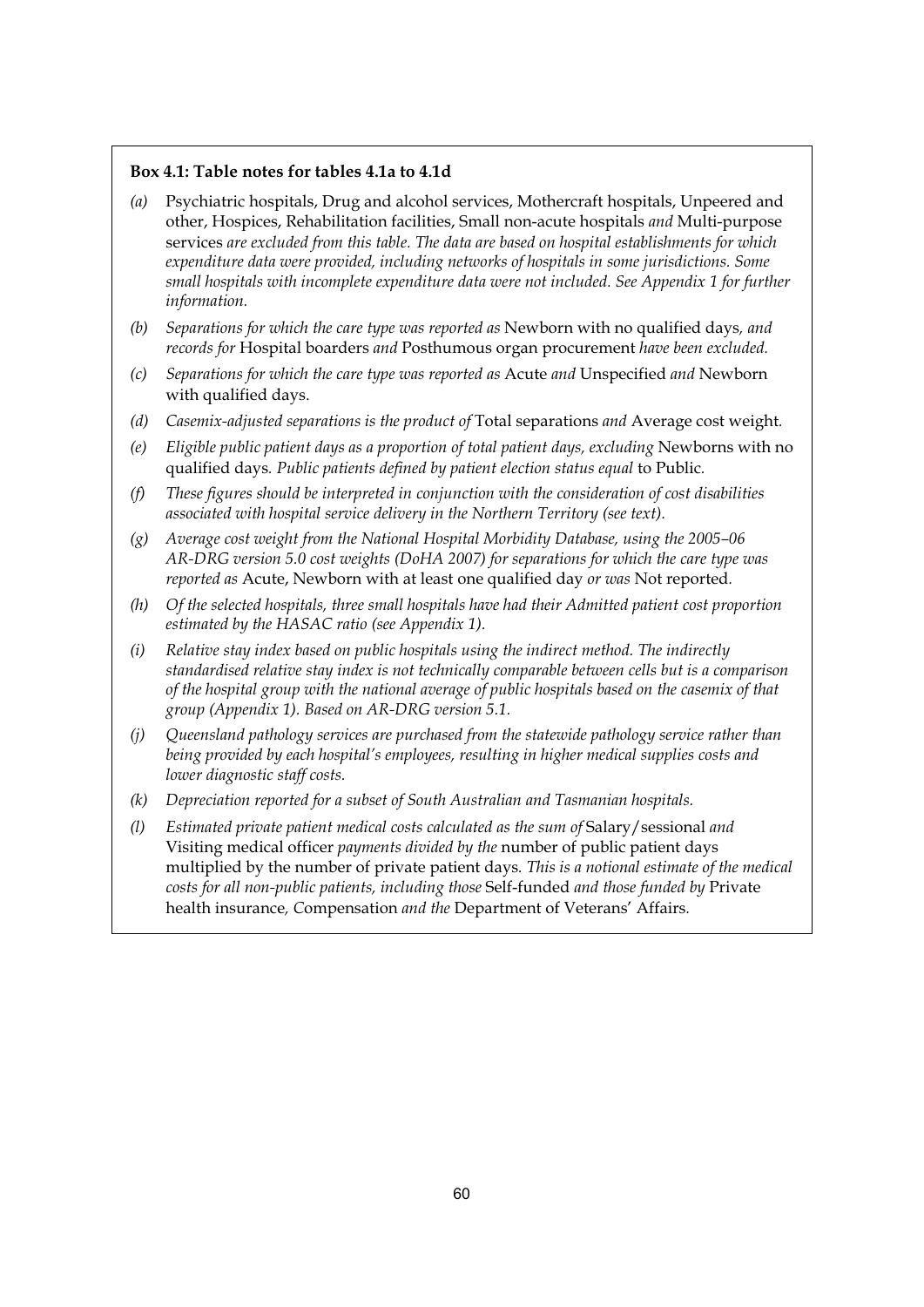|              | Number of<br>hospitals <sup>(b)</sup> | $sec$ $1000 - 07$<br><b>Separations</b><br>per<br>hospital <sup>(a)</sup> | <b>AR-DRGs</b><br>$(5+)$ per<br>hospital <sup>(c)</sup> | Average cost<br>weight <sup>(d)</sup>                                                        | Relative<br>stay<br>index <sup>(e)</sup> | Cost/casemix-<br>adjusted sep<br>excl dep <sup>(f)</sup>                                                              | Cost/casemix-<br>adjusted sep<br>inc dep $(g)$ |
|--------------|---------------------------------------|---------------------------------------------------------------------------|---------------------------------------------------------|----------------------------------------------------------------------------------------------|------------------------------------------|-----------------------------------------------------------------------------------------------------------------------|------------------------------------------------|
|              |                                       |                                                                           |                                                         | Total benchmarking hospitals in cost per casemix-adjusted separation analysis <sup>(b)</sup> |                                          |                                                                                                                       |                                                |
| <b>NSW</b>   | 124                                   | 11,300                                                                    | 196                                                     | 1.06                                                                                         | 1.06                                     | 4,042                                                                                                                 | 4,192                                          |
| Vic          | 65                                    | 19,822                                                                    | 202                                                     | 0.95                                                                                         | 0.91                                     | 3,853                                                                                                                 | 4,002                                          |
| Qld          | 71                                    | 10,619                                                                    | 163                                                     | 1.02                                                                                         | 0.97                                     | 3,786                                                                                                                 | 3,999                                          |
| WA           | 35                                    | 11,844                                                                    | 171                                                     | 0.97                                                                                         | 0.99                                     | 4,111                                                                                                                 | 4,244                                          |
| SA           | 35                                    | 10,525                                                                    | 165                                                     | 1.02                                                                                         | 1.06                                     | 3,436                                                                                                                 | 3,448                                          |
| Tas          | 10                                    | 9,488                                                                     | 146                                                     | 1.04                                                                                         | 1.05                                     | 4,354                                                                                                                 | 4,462                                          |
| <b>ACT</b>   | $\overline{2}$                        | 37,884                                                                    | 438                                                     | 1.01                                                                                         | 0.92                                     | 4,430                                                                                                                 | 4,561                                          |
| <b>NT</b>    | 5                                     | 17,163                                                                    | 224                                                     | 0.72                                                                                         | 1.20                                     | 4,580                                                                                                                 | 4,617                                          |
| Total        | 347                                   | 12,919                                                                    | 185                                                     | 1.00                                                                                         | 1.00                                     | 3,922                                                                                                                 | 4,067                                          |
|              |                                       |                                                                           |                                                         | Non-acute hospitals in cost per casemix-adjusted separation analysis <sup>(b)</sup>          |                                          |                                                                                                                       |                                                |
| <b>NSW</b>   | 65                                    | 691                                                                       | 20                                                      | 0.90                                                                                         | 1.02                                     | 7,910                                                                                                                 | 8,170                                          |
| Vic          | 13                                    | 947                                                                       | 26                                                      | 0.93                                                                                         | 1.25                                     | 4,001                                                                                                                 | 4,227                                          |
| Qld          | 31                                    | 827                                                                       | 34                                                      | 0.78                                                                                         | 0.88                                     | 3,863                                                                                                                 | 4,235                                          |
| WA           | 45                                    | 728                                                                       | 17                                                      | 0.65                                                                                         | 0.98                                     | 5,946                                                                                                                 | 6,197                                          |
| <b>SA</b>    | 26                                    | 640                                                                       | 26                                                      | 0.79                                                                                         | 1.10                                     | 7,256                                                                                                                 | 7,302                                          |
| Tas          | 4                                     | 170                                                                       | 6                                                       | 1.01                                                                                         | 1.55                                     | 7,675                                                                                                                 | 7,845                                          |
| <b>ACT</b>   | 1                                     | n.a.                                                                      | n.a.                                                    | 1.00                                                                                         | n.a.                                     | n.a.                                                                                                                  | n.a.                                           |
| <b>NT</b>    | 0                                     | $\sim$ $\sim$                                                             | $\sim$                                                  | $\ddot{\phantom{1}}$                                                                         | $\sim$                                   | . .                                                                                                                   |                                                |
| Total        | 185                                   | 719                                                                       | 23                                                      | 0.79                                                                                         | 1.02                                     | 6,348                                                                                                                 | 6,607                                          |
|              |                                       |                                                                           |                                                         |                                                                                              |                                          | Public hospitals (including Psychiatric and unpeered) in cost per casemix-adjusted separation analysis <sup>(b)</sup> |                                                |
| <b>NSW</b>   | 227                                   | 6,441                                                                     | 129                                                     | 1.07                                                                                         | 1.07                                     | 4,272                                                                                                                 | 4,429                                          |
| Vic          | 91                                    | 14,409                                                                    | 155                                                     | 0.95                                                                                         | 0.91                                     | 3,916                                                                                                                 | 4,068                                          |
| Qld          | 174                                   | 4,509                                                                     | 96                                                      | 1.01                                                                                         | 0.97                                     | 3,928                                                                                                                 | 4,155                                          |
| WA           | 95                                    | 4,746                                                                     | 79                                                      | 0.95                                                                                         | 0.99                                     | 4,377                                                                                                                 | 4,519                                          |
| SA           | 73                                    | 5,351                                                                     | 94                                                      | 1.01                                                                                         | 1.07                                     | 3,684                                                                                                                 | 3,700                                          |
| Tas          | 23                                    | 4,200                                                                     | 79                                                      | 1.04                                                                                         | 1.06                                     | 4,424                                                                                                                 | 4,536                                          |
| ACT          | 3                                     | 25,256                                                                    | 438                                                     | 1.01                                                                                         | 0.92                                     | 4,430                                                                                                                 | 4,560                                          |
| NT           | 5                                     | 17,163                                                                    | 224                                                     | 0.72                                                                                         | 1.20                                     | 4,580                                                                                                                 | 4,617                                          |
| <b>Total</b> | 691                                   | 6,740                                                                     | 114                                                     | 1.00                                                                                         | 1.00                                     | 4,088                                                                                                                 | 4,240                                          |

**Table 4.2a: Cost per casemix-adjusted separation(a) and other statistics, acute, non-acute and total selected public hospitals(b), states and territories, 2006–07**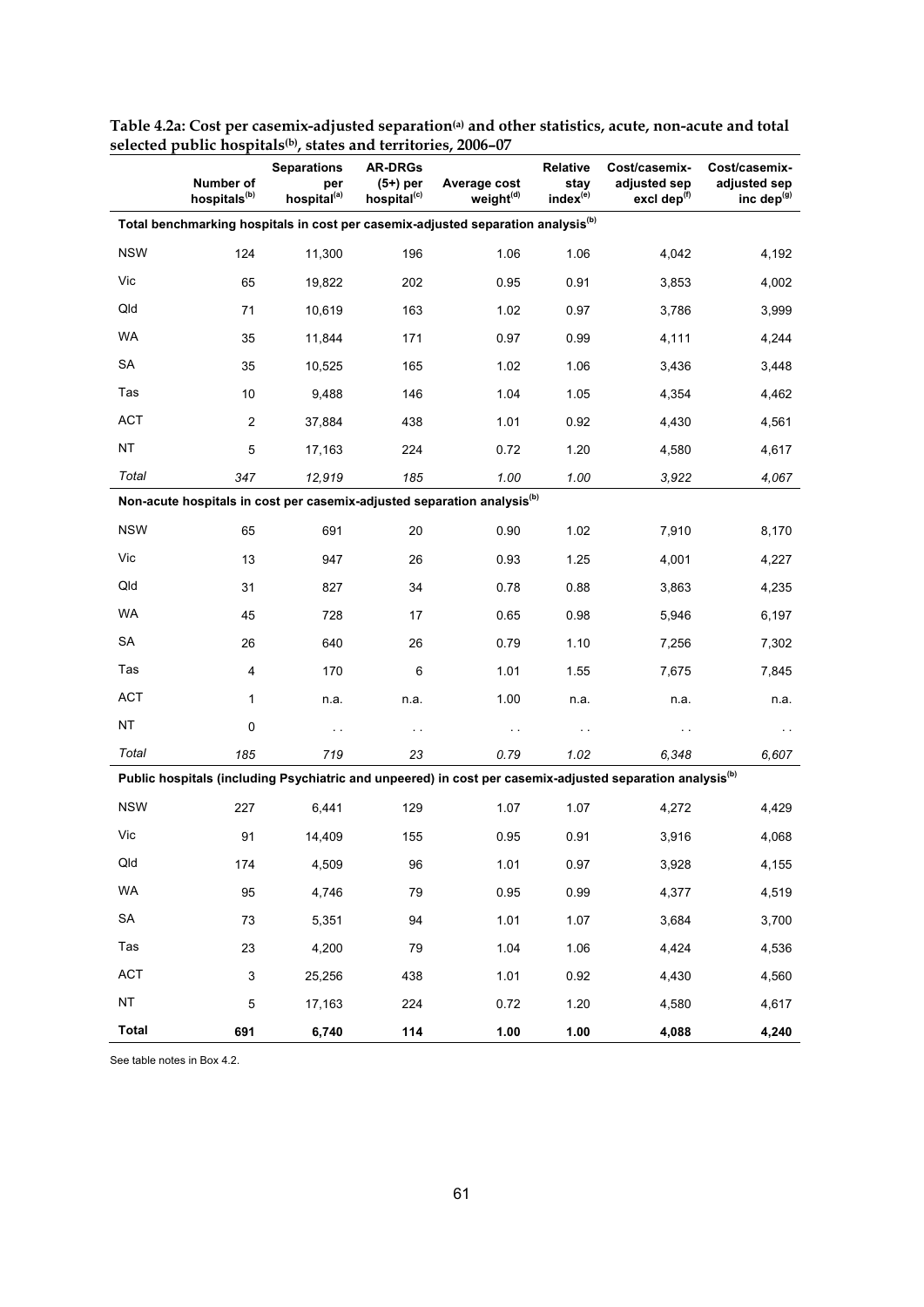|              | Number of<br>hospitals <sup>(b)</sup> | <b>Separations</b><br>per<br>hospital <sup>(a)</sup>                   | <b>AR-DRGs</b><br>$(5+)$ per<br>hospital <sup>(c)</sup> | and operation women's $\circ$ chritical strooprities, states and territories, 2000<br>Average cost<br>weight <sup>(d)</sup> | <b>Relative</b><br>stay<br>index(e) | Cost/casemix-<br>adjusted sep<br>excl dep <sup>(f)</sup> | Cost/casemix-<br>adjusted sep<br>inc dep <sup>(g)</sup> |
|--------------|---------------------------------------|------------------------------------------------------------------------|---------------------------------------------------------|-----------------------------------------------------------------------------------------------------------------------------|-------------------------------------|----------------------------------------------------------|---------------------------------------------------------|
|              |                                       | Principal referral hospitals: Major Cities and Regional <sup>(h)</sup> |                                                         |                                                                                                                             |                                     |                                                          |                                                         |
| <b>NSW</b>   | 26                                    | 35,120                                                                 | 443                                                     | 1.12                                                                                                                        | 1.09                                | 4,108                                                    | 4,259                                                   |
| Vic          | 15                                    | 65,860                                                                 | 480                                                     | 0.97                                                                                                                        | 0.89                                | 3,842                                                    | 3,979                                                   |
| Qld          | 15                                    | 36,681                                                                 | 415                                                     | 1.07                                                                                                                        | 1.00                                | 3,825                                                    | 4,033                                                   |
| WA           | $\overline{\mathbf{4}}$               | 52.228                                                                 | 480                                                     | 1.06                                                                                                                        | n.p.                                | n.p.                                                     | n.p.                                                    |
| <b>SA</b>    | 4                                     | 53,348                                                                 | 494                                                     | 1.09                                                                                                                        | n.p.                                | n.p.                                                     | n.p.                                                    |
| Tas          | 3                                     | 30,488                                                                 | 440                                                     | 1.05                                                                                                                        | 1.03                                | 4,323                                                    | 4,429                                                   |
| <b>ACT</b>   | $\mathbf{1}$                          | 58,168                                                                 | 547                                                     | 1.00                                                                                                                        | n.p.                                | n.p.                                                     | n.p.                                                    |
| <b>NT</b>    | $\overline{c}$                        | 35,773                                                                 | 399                                                     | 0.76                                                                                                                        | 1.22                                | 4,523                                                    | 4,557                                                   |
| Total        | 70                                    | 44,210                                                                 | 450                                                     | 1.05                                                                                                                        | 1.00                                | 3.940                                                    | 4,081                                                   |
|              |                                       | Specialist women's & children's hospitals <sup>(h)</sup>               |                                                         |                                                                                                                             |                                     |                                                          |                                                         |
| <b>NSW</b>   | 3                                     | 17,800                                                                 | 236                                                     | 1.23                                                                                                                        | 1.12                                | 4,684                                                    | 4,899                                                   |
| Vic          | $\overline{c}$                        | 30,801                                                                 | 239                                                     | 1.21                                                                                                                        | 0.98                                | 3,826                                                    | 4,033                                                   |
| Qld          | 3                                     | 13,322                                                                 | 202                                                     | 1.19                                                                                                                        | 0.93                                | 4,401                                                    | 4,593                                                   |
| <b>WA</b>    | $\overline{c}$                        | 19,730                                                                 | 196                                                     | 1.22                                                                                                                        | n.p.                                | n.p.                                                     | n.p.                                                    |
| SA           | $\mathbf{1}$                          | 30,162                                                                 | 302                                                     | 1.10                                                                                                                        | n.p.                                | n.p.                                                     | n.p.                                                    |
| Tas          | $\pmb{0}$                             | $\sim$                                                                 | $\sim$ $\sim$                                           | $\sim$ $\sim$                                                                                                               | $\sim$                              | .,                                                       | н.                                                      |
| <b>ACT</b>   | $\pmb{0}$                             | $\sim$                                                                 | $\sim$                                                  | $\sim$                                                                                                                      | $\sim$                              | .,                                                       | н.                                                      |
| <b>NT</b>    | $\mathbf 0$                           | $\sim$                                                                 | $\sim$                                                  | $\sim$                                                                                                                      | $\sim$ $\sim$                       | $\sim$                                                   | $\sim$                                                  |
| Total        | 11                                    | 20,417                                                                 | 226                                                     | 1.20                                                                                                                        | 1.05                                | 4,208                                                    | 4,375                                                   |
|              |                                       |                                                                        |                                                         | Total Principal referral and Specialist women's & children's hospitals                                                      |                                     |                                                          |                                                         |
| <b>NSW</b>   | 29                                    | 33,328                                                                 | 422                                                     | 1.13                                                                                                                        | 1.09                                | 4,139                                                    | 4,294                                                   |
| Vic          | 17                                    | 61,735                                                                 | 452                                                     | 0.99                                                                                                                        | 0.89                                | 3,839                                                    | 3,981                                                   |
| Qld          | 18                                    | 32,788                                                                 | 380                                                     | 1.08                                                                                                                        | 1.00                                | 3,866                                                    | 4,073                                                   |
| WA           | 6                                     | 41,396                                                                 | 385                                                     | 1.09                                                                                                                        | 1.02                                | 4,084                                                    | 4,204                                                   |
| SA           | 5                                     | 48,710                                                                 | 456                                                     | 1.09                                                                                                                        | 1.09                                | 3,478                                                    | 3,484                                                   |
| Tas          | 3                                     | 30,488                                                                 | 440                                                     | 1.05                                                                                                                        | 1.03                                | 4,323                                                    | 4,429                                                   |
| ACT          | $\mathbf{1}$                          | 58,168                                                                 | 547                                                     | 1.00                                                                                                                        | n.p.                                | n.p.                                                     | n.p.                                                    |
| NT           | $\overline{c}$                        | 35,773                                                                 | 399                                                     | 0.76                                                                                                                        | 1.22                                | 4,523                                                    | 4,557                                                   |
| <b>Total</b> | 81                                    | 40,979                                                                 | 420                                                     | 1.06                                                                                                                        | 1.01                                | 3,959                                                    | 4,103                                                   |

**Table 4.2b: Cost per casemix-adjusted separation(a) and selected other statistics,** *Principal referral and Specialist women's & children's hospitals***, states and territories, 2006–07**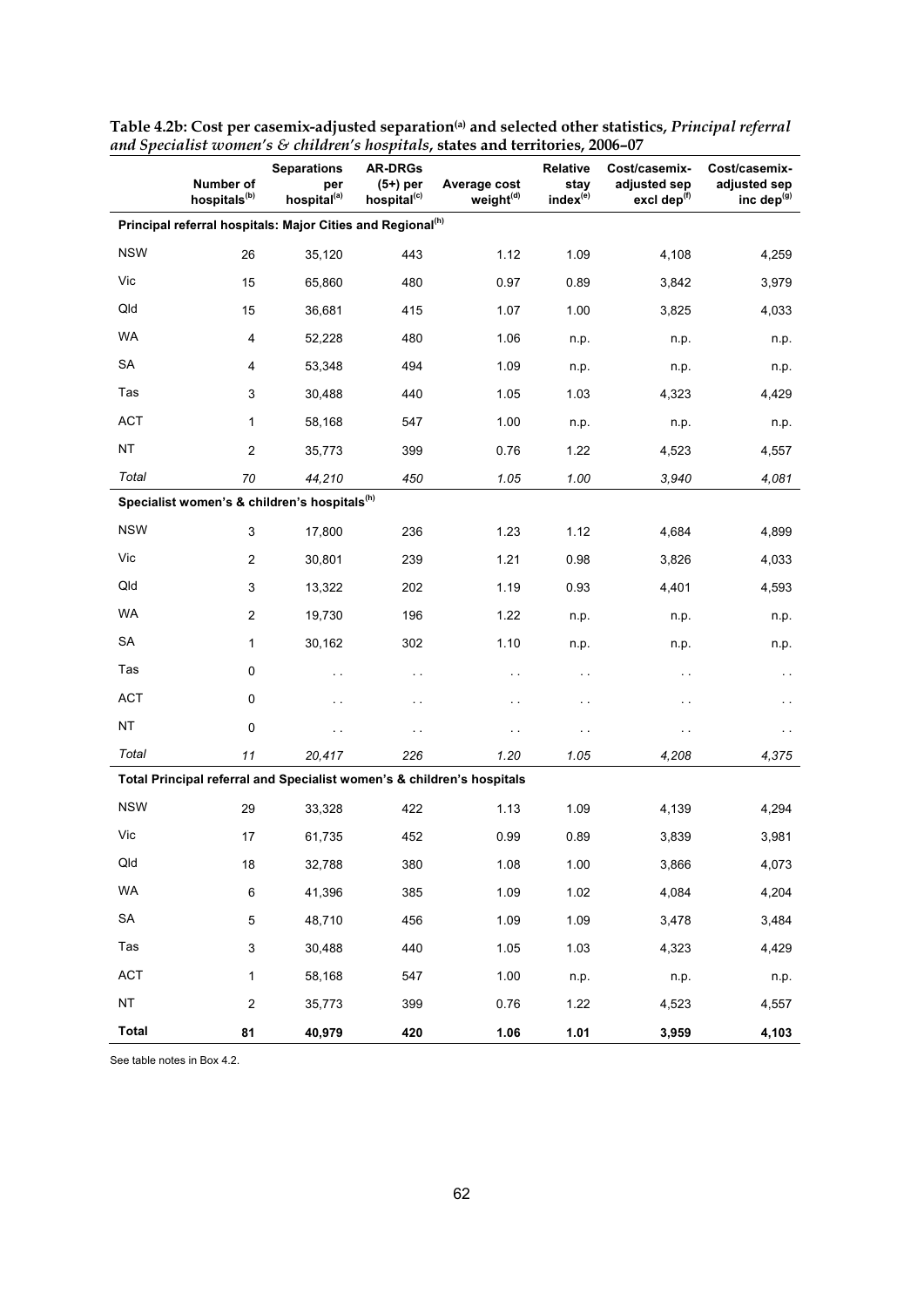|              | Number of<br>hospitals <sup>(b)</sup>        | <b>Separations</b><br>per<br>hospital <sup>(a)</sup> | <b>AR-DRGs</b><br>$(5+)$ per<br>hospital <sup>(c)</sup> | Average cost<br>weight <sup>(d)</sup> | Relative<br>stay<br>index <sup>(e)</sup> | Cost/casemix-<br>adjusted sep<br>excl dep <sup>(f)</sup> | Cost/casemix-<br>adjusted sep<br>inc dep <sup>(g)</sup> |
|--------------|----------------------------------------------|------------------------------------------------------|---------------------------------------------------------|---------------------------------------|------------------------------------------|----------------------------------------------------------|---------------------------------------------------------|
|              | Large hospitals: Major Cities <sup>(h)</sup> |                                                      |                                                         |                                       |                                          |                                                          |                                                         |
| <b>NSW</b>   | 8                                            | 13,707                                               | 290                                                     | 1.10                                  | 0.97                                     | 3,739                                                    | 3,872                                                   |
| Vic          | $\boldsymbol{2}$                             | 17,467                                               | 114                                                     | 0.82                                  | 0.91                                     | 4,764                                                    | 5,043                                                   |
| Qld          | $\mathbf{2}$                                 | 16,783                                               | 274                                                     | 0.94                                  | 0.90                                     | 2,896                                                    | 3,043                                                   |
| <b>WA</b>    | $\overline{2}$                               | 18,015                                               | 276                                                     | 0.76                                  | 0.96                                     | 3,778                                                    | 3,875                                                   |
| <b>SA</b>    | $\overline{2}$                               | 17,963                                               | 304                                                     | 1.14                                  | 1.02                                     | 3,767                                                    | 3,775                                                   |
| Tas          | $\pmb{0}$                                    | $\sim$                                               | $\sim$ $\sim$                                           | $\sim$ $\sim$                         | $\sim$ $\sim$                            | $\sim$ $\sim$                                            | $\sim$                                                  |
| <b>ACT</b>   | 1                                            | 17,599                                               | 328                                                     | 1.05                                  | n.p.                                     | n.p.                                                     | n.p.                                                    |
| <b>NT</b>    | 0                                            | $\sim$                                               | $\sim$ $\sim$                                           | $\sim$                                | $\sim$ $\sim$                            | $\sim$ $\sim$                                            | $\sim$                                                  |
| Total        | 17                                           | 15,748                                               | 269                                                     | 1.00                                  | 0.96                                     | 3,794                                                    | 3,925                                                   |
|              |                                              | Large hospitals: Regional and Remote <sup>(h)</sup>  |                                                         |                                       |                                          |                                                          |                                                         |
| <b>NSW</b>   | $\overline{4}$                               | 14,388                                               | 314                                                     | 0.91                                  | 0.99                                     | 3,848                                                    | 3,955                                                   |
| Vic          | $\overline{7}$                               | 13,573                                               | 281                                                     | 0.84                                  | 0.96                                     | 3,615                                                    | 3,739                                                   |
| Qld          | 3                                            | 13,909                                               | 272                                                     | 0.77                                  | 0.90                                     | 4,189                                                    | 4,436                                                   |
| WA           | $\overline{4}$                               | 13,600                                               | 264                                                     | 0.76                                  | 0.92                                     | 4,142                                                    | 4,282                                                   |
| <b>SA</b>    | $\mathsf 0$                                  | $\sim$                                               | $\sim$ $\sim$                                           | $\sim$                                | $\ddot{\phantom{0}}$                     | $\sim$                                                   | $\sim$                                                  |
| Tas          | $\mathsf 0$                                  | $\sim$                                               | $\sim$ $\sim$                                           | $\sim$                                | $\ddot{\phantom{0}}$                     | $\sim$ $\sim$                                            | $\ddot{\phantom{1}}$                                    |
| <b>ACT</b>   | 0                                            | $\ddot{\phantom{1}}$                                 | $\sim$ $\sim$                                           | $\ddot{\phantom{1}}$                  | $\ddot{\phantom{0}}$                     | $\ddotsc$                                                | $\ddot{\phantom{1}}$                                    |
| <b>NT</b>    | 0                                            | $\ddot{\phantom{0}}$                                 | $\sim$                                                  | $\sim$ $\sim$                         | $\sim$                                   | $\ddotsc$                                                | $\ddot{\phantom{0}}$                                    |
| Total        | 18                                           | 13,816                                               | 283                                                     | 0.83                                  | 0.95                                     | 3,873                                                    | 4,016                                                   |
|              | <b>Total Large hospitals</b>                 |                                                      |                                                         |                                       |                                          |                                                          |                                                         |
| <b>NSW</b>   | 12                                           | 13,934                                               | 298                                                     | 1.03                                  | 0.98                                     | 3,773                                                    | 3,898                                                   |
| Vic          | 9                                            | 14,438                                               | 244                                                     | 0.83                                  | 0.95                                     | 3,876                                                    | 4,044                                                   |
| Qld          | 5                                            | 15,058                                               | 273                                                     | 0.84                                  | 0.90                                     | 3,554                                                    | 3,751                                                   |
| WA           | $\,6\,$                                      | 15,072                                               | 268                                                     | 0.76                                  | 0.93                                     | 3,998                                                    | 4,120                                                   |
| SA           | $\mathbf 2$                                  | 17,963                                               | 304                                                     | 1.14                                  | 1.02                                     | 3,767                                                    | 3,775                                                   |
| Tas          | 0                                            | $\sim 100$                                           | $\sim$ $\sim$                                           | $\sim 10$                             | $\sim$ $\sim$                            | $\sim 100$                                               | $\sim$ $\sim$                                           |
| ACT          | $\mathbf{1}$                                 | 17,599                                               | 328                                                     | 1.05                                  | n.p.                                     | n.p.                                                     | n.p.                                                    |
| <b>NT</b>    | $\pmb{0}$                                    | $\sim 100$                                           | $\sim$ $\sim$                                           | $\sim 10$                             | $\sim$ $\sim$                            | $\sim$ $\sim$                                            | $\sim$ $\sim$                                           |
| <b>Total</b> | 35                                           | 14,754                                               | 276                                                     | 0.91                                  | 0.96                                     | 3,833                                                    | 3,970                                                   |

**Table 4.2c: Cost per casemix-adjusted separation(a) and selected other statistics,** *Large hospitals,* **states and territories, 2006–07**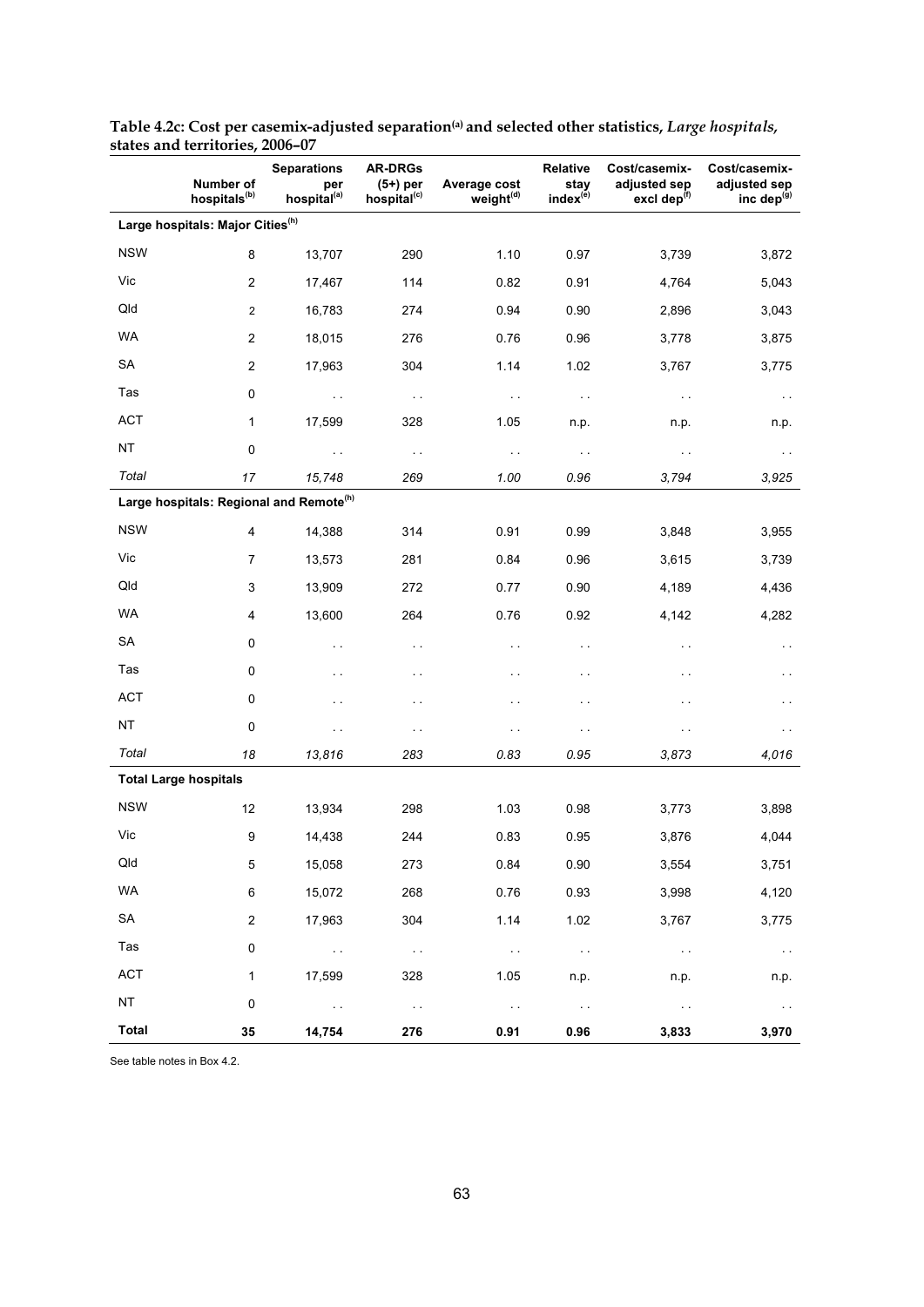|              | Number of<br>hospitals <sup>(b)</sup> | <b>Separations</b><br>per<br>hospital <sup>(a)</sup>                          | <b>AR-DRGs</b><br>$(5+)$ per<br>hospital <sup>(c)</sup> | Average cost<br>weight <sup>(d)</sup>                                                          | Relative<br>stay<br>index <sup>(e)</sup> | Cost/casemix-<br>adjusted sep<br>excl dep $(f)$ | Cost/casemix-<br>adjusted sep<br>inc dep $(g)$ |
|--------------|---------------------------------------|-------------------------------------------------------------------------------|---------------------------------------------------------|------------------------------------------------------------------------------------------------|------------------------------------------|-------------------------------------------------|------------------------------------------------|
|              |                                       | Medium hospitals: Major Cities (<10,000) and Regional (<8,000) <sup>(h)</sup> |                                                         |                                                                                                |                                          |                                                 |                                                |
| <b>NSW</b>   | 16                                    | 8,048                                                                         | 202                                                     | 0.91                                                                                           | 0.98                                     | 3,634                                           | 3,767                                          |
| Vic          | $\overline{4}$                        | 8,327                                                                         | 212                                                     | 0.75                                                                                           | 0.95                                     | 3,648                                           | 3,841                                          |
| Qld          | 2                                     | 7,028                                                                         | 193                                                     | 0.83                                                                                           | 0.67                                     | 3,136                                           | 3,380                                          |
| WA           | 5                                     | 8,298                                                                         | 143                                                     | 0.85                                                                                           | 0.96                                     | 4,414                                           | 4,579                                          |
| <b>SA</b>    | 4                                     | 9,560                                                                         | 211                                                     | 0.75                                                                                           | 0.99                                     | 2,948                                           | 2,991                                          |
| Tas          | 0                                     | $\sim$                                                                        | $\ddot{\phantom{0}}$                                    | $\sim$                                                                                         | $\sim$ $\sim$                            | $\ddotsc$                                       | $\sim$                                         |
| <b>ACT</b>   | 0                                     | $\ddot{\phantom{0}}$                                                          | $\ddot{\phantom{0}}$                                    | $\sim$                                                                                         | $\sim$                                   | . .                                             | $\sim$                                         |
| <b>NT</b>    | $\mathbf 0$                           | $\ddotsc$                                                                     | $\ddot{\phantom{0}}$                                    | $\sim$                                                                                         | $\sim$                                   | $\ddotsc$                                       | $\sim$                                         |
| Total        | 31                                    | 8,253                                                                         | 194                                                     | 0.85                                                                                           | 0.95                                     | 3,648                                           | 3,787                                          |
|              |                                       |                                                                               |                                                         | Medium hospitals: Major Cities and Regional (<5,000 acute weighted separations) <sup>(h)</sup> |                                          |                                                 |                                                |
| <b>NSW</b>   | 23                                    | 3,731                                                                         | 121                                                     | 0.79                                                                                           | 1.03                                     | 3,980                                           | 4,110                                          |
| Vic          | 13                                    | 3,841                                                                         | 113                                                     | 0.72                                                                                           | 1.06                                     | 3,786                                           | 3,945                                          |
| Qld          | 10                                    | 3,996                                                                         | 146                                                     | 0.78                                                                                           | 0.85                                     | 3,213                                           | 3,491                                          |
| WA           | 2                                     | 3,438                                                                         | 125                                                     | 0.82                                                                                           | 0.92                                     | 3,864                                           | 4,031                                          |
| <b>SA</b>    | 7                                     | 3,887                                                                         | 139                                                     | 0.85                                                                                           | 0.91                                     | 3,180                                           | 3,221                                          |
| Tas          | 0                                     | $\sim$                                                                        | $\ddot{\phantom{0}}$                                    | $\sim$                                                                                         | $\sim$ $\sim$                            | . .                                             | $\sim$                                         |
| <b>ACT</b>   | 0                                     | $\ddotsc$                                                                     | . .                                                     | $\sim$                                                                                         | $\ddot{\phantom{0}}$                     | . .                                             | $\sim$                                         |
| <b>NT</b>    | $\pmb{0}$                             | $\sim$                                                                        | . .                                                     | $\sim$                                                                                         | $\ddot{\phantom{0}}$                     | . .                                             |                                                |
| Total        | 55                                    | 3,814                                                                         | 126                                                     | 0.78                                                                                           | 0.98                                     | 3,670                                           | 3,826                                          |
|              | <b>Total Medium hospitals</b>         |                                                                               |                                                         |                                                                                                |                                          |                                                 |                                                |
| <b>NSW</b>   | 39                                    | 5,502                                                                         | 154                                                     | 0.87                                                                                           | 1.00                                     | 3,760                                           | 3,892                                          |
| Vic          | 17                                    | 4,896                                                                         | 136                                                     | 0.73                                                                                           | 1.02                                     | 3,724                                           | 3,893                                          |
| Qld          | 12                                    | 4,502                                                                         | 154                                                     | 0.79                                                                                           | 0.80                                     | 3,195                                           | 3,464                                          |
| WA           | $\overline{7}$                        | 6,909                                                                         | 138                                                     | 0.84                                                                                           | 0.95                                     | 4,338                                           | 4,504                                          |
| SA           | 11                                    | 5,950                                                                         | 165                                                     | 0.79                                                                                           | 0.95                                     | 3,053                                           | 3,095                                          |
| Tas          | $\pmb{0}$                             | . .                                                                           | $\ddotsc$                                               | $\sim$                                                                                         | $\sim$ .                                 | . .                                             | $\sim$ $\sim$                                  |
| ACT          | 0                                     | μ.                                                                            | $\ddot{\phantom{0}}$                                    | $\sim$                                                                                         | $\ddot{\phantom{0}}$                     | . .                                             | $\sim$ $\sim$                                  |
| NT           | $\pmb{0}$                             | . .                                                                           | $\ddot{\phantom{0}}$                                    | $\ddot{\phantom{0}}$                                                                           | $\ddot{\phantom{0}}$                     | μ.                                              | $\sim$                                         |
| <b>Total</b> | 86                                    | 5,415                                                                         | 151                                                     | 0.82                                                                                           | 0.97                                     | 3,659                                           | 3,805                                          |

**Table 4.2d: Cost per casemix-adjusted separation(a) and selected other statistics,** *Medium hospitals,* **states and territories, 2006–07**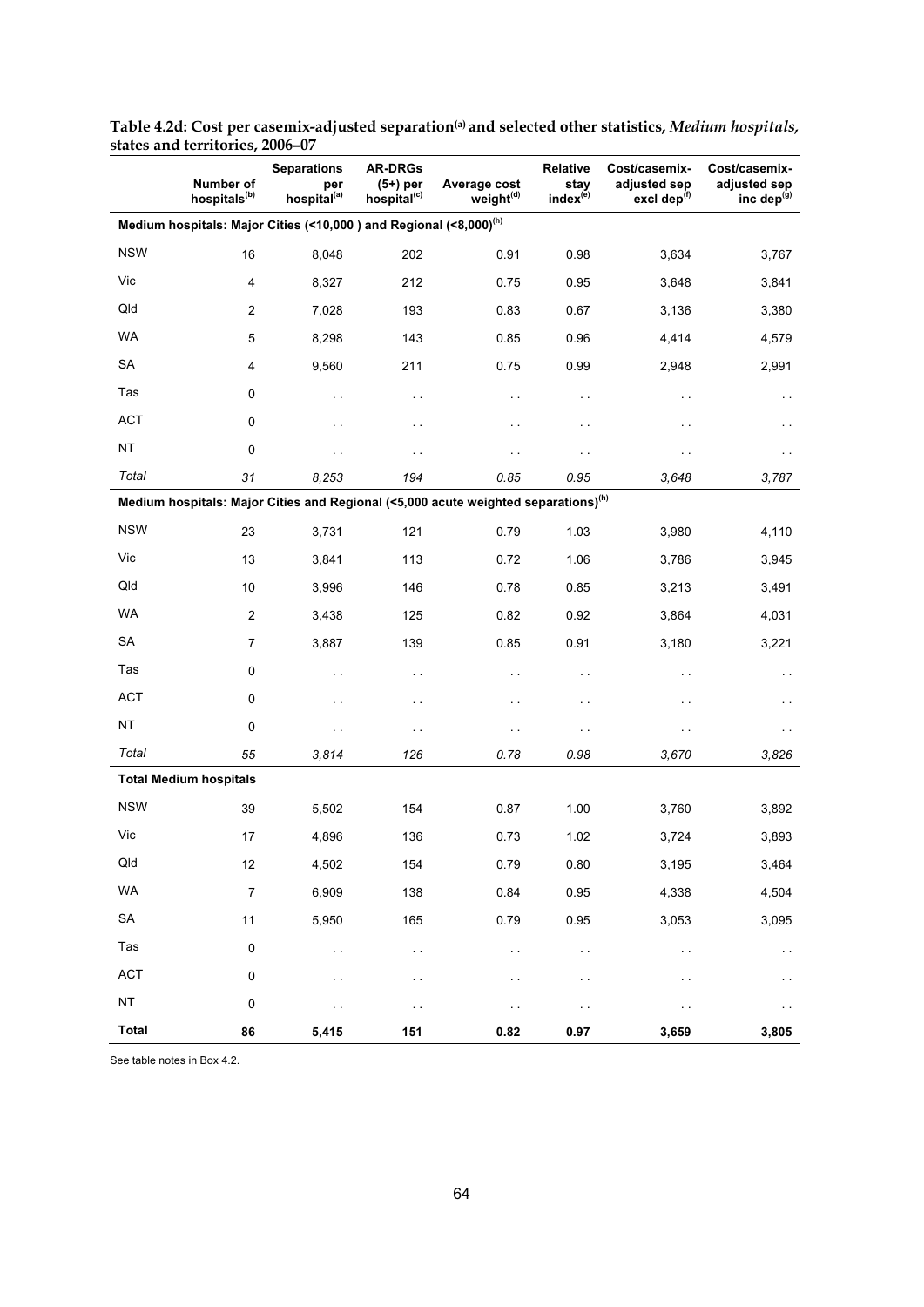|              | Number of<br>hospitals <sup>(b)</sup>         | states and reflicutes, 2000 $\sigma$<br><b>Separations</b><br>per<br>hospital <sup>(a)</sup> | <b>AR-DRGs</b><br>$(5+)$ per<br>hospital <sup>(c)</sup> | Average cost<br>weight <sup>(d)</sup> | Relative<br>stay<br>index <sup>(e)</sup> | Cost/casemix-<br>adjusted sep<br>excl dep <sup>(f)</sup> | Cost/casemix-<br>adjusted sep<br>inc dep $(g)$ |
|--------------|-----------------------------------------------|----------------------------------------------------------------------------------------------|---------------------------------------------------------|---------------------------------------|------------------------------------------|----------------------------------------------------------|------------------------------------------------|
|              | Small regional acute hospitals <sup>(h)</sup> |                                                                                              |                                                         |                                       |                                          |                                                          |                                                |
| <b>NSW</b>   | 40                                            | 1,222                                                                                        | 57                                                      | 0.81                                  | 1.04                                     | 3,843                                                    | 4,042                                          |
| Vic          | 22                                            | 1,171                                                                                        | 42                                                      | 0.73                                  | 1.22                                     | 4,740                                                    | 5,029                                          |
| Qld          | 20                                            | 1,124                                                                                        | 49                                                      | 0.76                                  | 0.89                                     | 2,921                                                    | 3,135                                          |
| <b>WA</b>    | $\overline{\mathbf{4}}$                       |                                                                                              |                                                         |                                       |                                          |                                                          |                                                |
| <b>SA</b>    |                                               | 1,188                                                                                        | 57                                                      | 0.82                                  | 1.15                                     | 5,410                                                    | 5,672                                          |
| Tas          | 13                                            | 1,342                                                                                        | 63                                                      | 0.79                                  | 0.97                                     | 3,019                                                    | 3,045                                          |
| <b>ACT</b>   | 6                                             | 514                                                                                          | 21                                                      | 0.88                                  | 1.51                                     | 5,379                                                    | 5,505                                          |
|              | $\mathsf 0$                                   | $\sim$ .                                                                                     | $\sim$                                                  | $\sim$                                | $\sim$                                   | $\sim$                                                   | $\ddotsc$                                      |
| NT           | $\pmb{0}$                                     | $\sim$                                                                                       | $\sim$ $\sim$                                           | $\sim$ $\sim$                         | $\sim$ $\sim$                            | $\sim$ $\sim$                                            | $\ddot{\phantom{0}}$                           |
| Total        | 105<br>Remote acute hospitals <sup>(h)</sup>  | 1,166                                                                                        | 51                                                      | 0.78                                  | 1.06                                     | 3,845                                                    | 4,046                                          |
| <b>NSW</b>   |                                               |                                                                                              |                                                         |                                       |                                          |                                                          |                                                |
| Vic          | $\overline{4}$                                | 1,005                                                                                        | 43                                                      | 0.67                                  | 1.11                                     | 6,493                                                    | 6,850                                          |
|              | $\mathbf 0$                                   | $\sim$ $\sim$                                                                                | $\sim$ $\sim$                                           | $\sim$ $\sim$                         | $\sim$                                   | $\sim$ $\sim$                                            | $\sim$ $\sim$                                  |
| Qld          | 16                                            | 748                                                                                          | 35                                                      | 0.77                                  | 0.98                                     | 4,044                                                    | 4,414                                          |
| WA           | 12                                            | 1,884                                                                                        | 72                                                      | 0.82                                  | 0.87                                     | 4,159                                                    | 4,401                                          |
| <b>SA</b>    | $\overline{\mathbf{4}}$                       | 1,499                                                                                        | 62                                                      | 0.85                                  | 0.88                                     | 3,119                                                    | 3,129                                          |
| Tas          | $\mathbf{1}$                                  | 332                                                                                          | 13                                                      | 0.72                                  | n.p.                                     | n.p.                                                     | n.p.                                           |
| <b>ACT</b>   | $\pmb{0}$                                     | $\sim$                                                                                       | $\sim$ $\sim$                                           | $\sim$ $\sim$                         | $\sim$ $\sim$                            | $\sim$                                                   | $\sim$ $\sim$                                  |
| <b>NT</b>    | 3                                             | 4,756                                                                                        | 108                                                     | 0.54                                  | 1.09                                     | 4,969                                                    | 5,027                                          |
| Total        | 40                                            | 1,480                                                                                        | 55                                                      | 0.73                                  | 0.95                                     | 4,311                                                    | 4,549                                          |
|              | <b>Total Small acute hospitals</b>            |                                                                                              |                                                         |                                       |                                          |                                                          |                                                |
| <b>NSW</b>   | 44                                            | 1,202                                                                                        | 55                                                      | 0.80                                  | 1.04                                     | 4,016                                                    | 4,226                                          |
| Vic          | 22                                            | 1,171                                                                                        | 42                                                      | 0.73                                  | 1.22                                     | 4,740                                                    | 5,029                                          |
| Qld          | 36                                            | 957                                                                                          | 43                                                      | 0.76                                  | 0.93                                     | 3,314                                                    | 3,586                                          |
| WA           | 16                                            | 1,710                                                                                        | 68                                                      | 0.82                                  | 0.93                                     | 4,384                                                    | 4,632                                          |
| SA           | 17                                            | 1,379                                                                                        | 63                                                      | 0.81                                  | 0.95                                     | 3,046                                                    | 3,067                                          |
| Tas          | $\overline{7}$                                | 488                                                                                          | 20                                                      | 0.86                                  | 1.48                                     | 5,358                                                    | 5,526                                          |
| <b>ACT</b>   | 0                                             | $\sim 100$                                                                                   | $\sim$                                                  | $\sim 100$                            | $\sim 100$                               | $\sim 100$ km s $^{-1}$                                  | $\sim 100$                                     |
| NT           | 3                                             | 4,756                                                                                        | 108                                                     | 0.54                                  | 1.09                                     | 4,969                                                    | 5,027                                          |
| <b>Total</b> | 145                                           | 1,252                                                                                        | 52                                                      | 0.77                                  | 1.03                                     | 4,002                                                    | 4,214                                          |

**Table 4.2e: Cost per casemix-adjusted separation(a) and selected other statistics,** *Small acute hospitals,* **states and territories, 2006–07**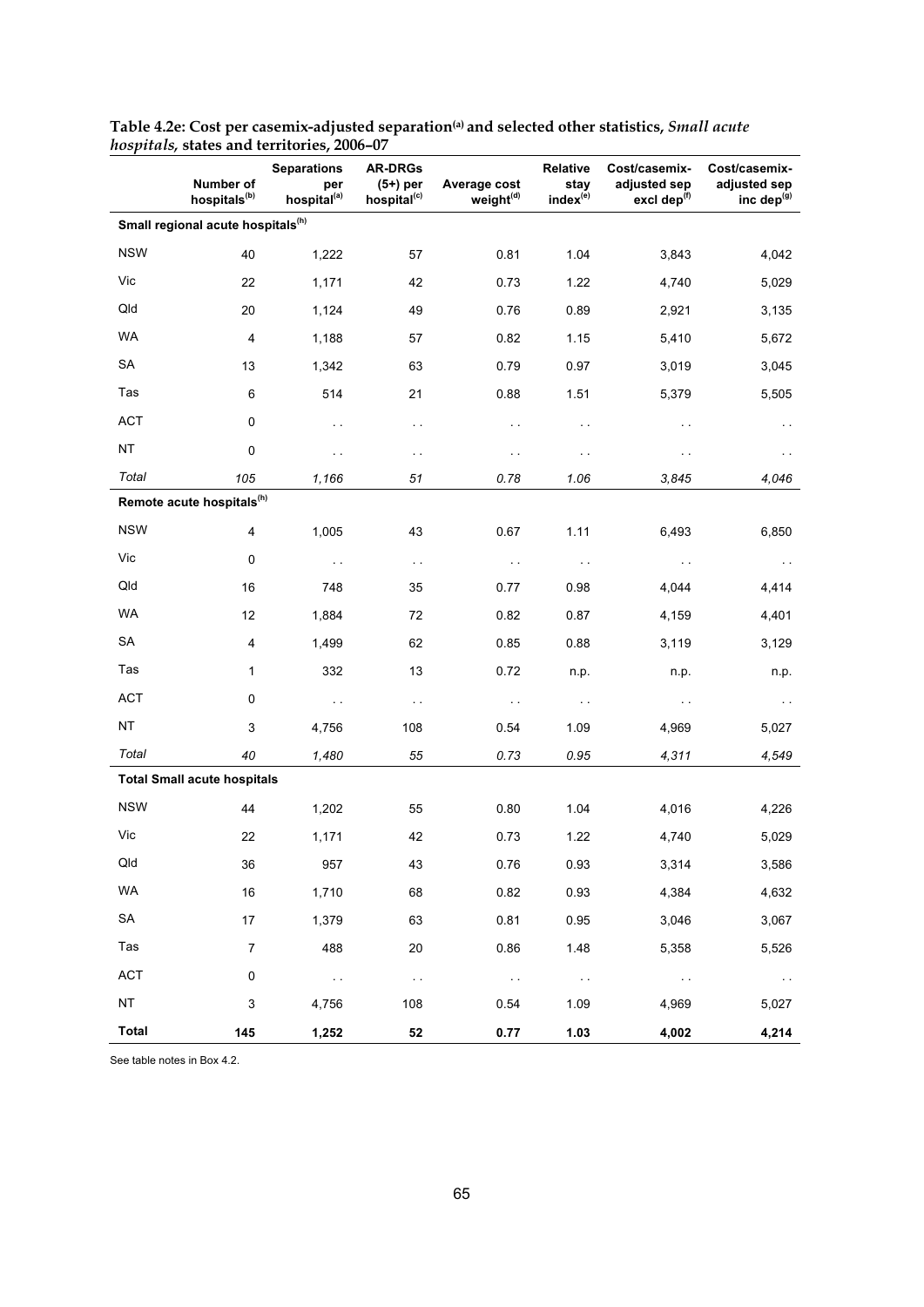|                                      | Number of<br>hospitals <sup>(b)</sup>    | <b>Separations per</b><br>hospital <sup>(a)</sup> | Total exp.<br>excl dep<br>$($ \$'000) <sup>(i)</sup> | Total exp.<br>incl dep<br>$$'000$ <sup>(j)</sup> | Cost/casemix-<br>adjusted<br>separation<br>excl dep <sup>(f)</sup> | Cost/casemix-<br>adjusted<br>separation<br>incl dep <sup>(g)</sup> |
|--------------------------------------|------------------------------------------|---------------------------------------------------|------------------------------------------------------|--------------------------------------------------|--------------------------------------------------------------------|--------------------------------------------------------------------|
|                                      | Small non-acute hospitals <sup>(h)</sup> |                                                   |                                                      |                                                  |                                                                    |                                                                    |
| <b>NSW</b>                           | 25                                       | 659                                               | 108,108                                              | 113,310                                          | 5,506                                                              | 5,763                                                              |
| Vic                                  | 4                                        | 737                                               | 23,396                                               | 24,704                                           | 6,076                                                              | 6,410                                                              |
| Qld                                  | 21                                       | 864                                               | 78,622                                               | 86,493                                           | 4,034                                                              | 4,426                                                              |
| <b>WA</b>                            | $\overline{7}$                           | 1,051                                             | 43,269                                               | 45,014                                           | 5,795                                                              | 6,025                                                              |
| <b>SA</b>                            | 20                                       | 569                                               | 56,431                                               | 57,019                                           | 5,127                                                              | 5,177                                                              |
| Tas                                  | $\mathbf 1$                              | 256                                               | 1,833                                                | 1,946                                            | 4,718                                                              | 5,007                                                              |
| <b>ACT</b>                           | 0                                        | $\ddot{\phantom{1}}$                              | $\ddot{\phantom{0}}$                                 | $\ddot{\phantom{0}}$                             | . .                                                                | $\ddot{\phantom{0}}$                                               |
| <b>NT</b>                            | 0                                        | $\ddot{\phantom{0}}$                              | $\ddot{\phantom{0}}$                                 | $\ddot{\phantom{0}}$                             | $\ddot{\phantom{0}}$                                               | $\ddotsc$                                                          |
| Total                                | 78                                       | 725                                               | 311,661                                              | 328,486                                          | 5,075                                                              | 5,339                                                              |
| Multi-purpose service <sup>(h)</sup> |                                          |                                                   |                                                      |                                                  |                                                                    |                                                                    |
| <b>NSW</b>                           | 18                                       | 279                                               | 53,040                                               | 55,782                                           | 9,576                                                              | 10,065                                                             |
| Vic                                  | $\overline{7}$                           | 694                                               | 39,502                                               | 41,884                                           | 6,715                                                              | 7,108                                                              |
| Qld                                  | 9                                        | 629                                               | 32,187                                               | 35,596                                           | 4,121                                                              | 4,554                                                              |
| <b>WA</b>                            | 37                                       | 246                                               | 63,447                                               | 67,026                                           | 5,480                                                              | 5,773                                                              |
| SA                                   | 4                                        | 826                                               | 18,015                                               | 18,168                                           | 5,377                                                              | 5,422                                                              |
| Tas                                  | $\mathbf{2}$                             | 87                                                | 5,548                                                | 5,667                                            | 9,251                                                              | 9,448                                                              |
| <b>ACT</b>                           | 0                                        | $\ddot{\phantom{1}}$                              | $\ddot{\phantom{0}}$                                 | $\ddot{\phantom{0}}$                             | . .                                                                | $\sim$                                                             |
| <b>NT</b>                            | 0                                        | $\ddot{\phantom{0}}$                              | $\ddotsc$                                            | $\sim$ $\sim$                                    | . .                                                                | $\sim$                                                             |
| Total                                | 77                                       | 365                                               | 211,739                                              | 224,123                                          | 6,185                                                              | 6,536                                                              |
| Hospice <sup>(h)</sup>               |                                          |                                                   |                                                      |                                                  |                                                                    |                                                                    |
| <b>NSW</b>                           | 3                                        | 1,787                                             | 54,865                                               | 56,026                                           | 6,866                                                              | 7,003                                                              |
| Vic                                  | 0                                        |                                                   |                                                      |                                                  |                                                                    |                                                                    |
| Qld                                  | 0                                        |                                                   | $\ddot{\phantom{0}}$                                 |                                                  |                                                                    | $\sim$                                                             |
| WA                                   | $\pmb{0}$                                | . .                                               | $\ddot{\phantom{0}}$                                 |                                                  | . .                                                                | $\sim$                                                             |
| ${\sf SA}$                           | $\pmb{0}$                                | $\ddot{\phantom{0}}$                              | . .                                                  |                                                  | . .                                                                | $\sim$                                                             |
| Tas                                  | $\mathbf{1}$                             | 250                                               | n.p.                                                 | n.p.                                             | n.p.                                                               | n.p.                                                               |
| ACT                                  | $\pmb{0}$                                | $\ddot{\phantom{0}}$                              | $\ddotsc$                                            | $\ddot{\phantom{1}}$                             | . .                                                                |                                                                    |
| $\sf{NT}$                            | 0                                        | $\sim$                                            | $\ddotsc$                                            | $\ddot{\phantom{1}}$                             | . .                                                                | $\sim$ $\sim$                                                      |
| Total                                | 4                                        | 1,403                                             | n.p.                                                 | n.p.                                             | n.p.                                                               | n.p.                                                               |

#### **Table 4.2f: Expenditure and other statistics,** *Non-acute hospitals,* **states and territories, 2006–07**

See table notes in Box 4.2*. (continued)*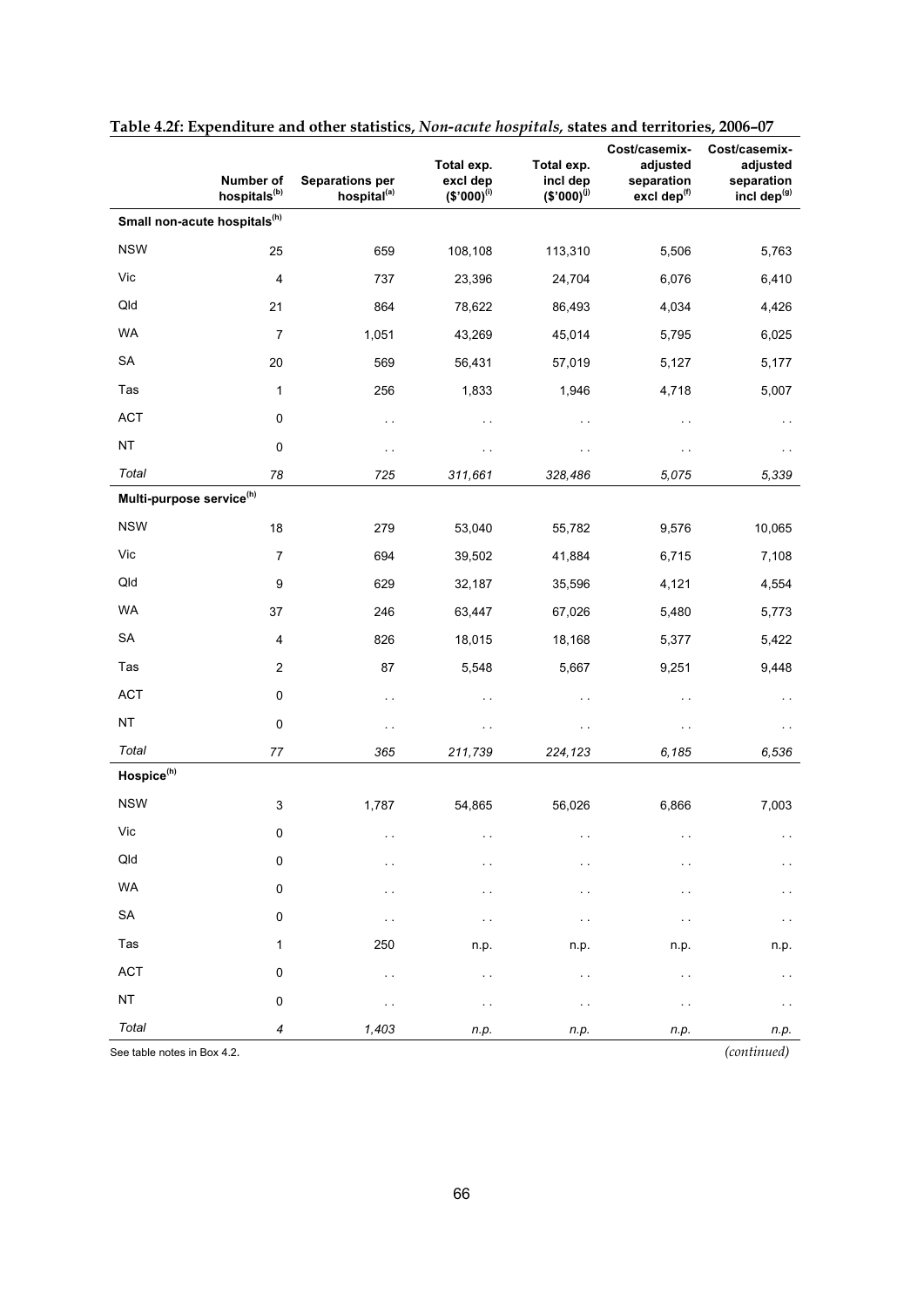|                                          | Number of<br>hospitals <sup>(b)</sup> | <b>Separations per</b><br>hospital <sup>(a)</sup> | Total exp.<br>excl dep<br>$$'000$ <sup>(i)</sup> | Total exp.<br>incl dep<br>$($'000)^{(j)}$ | Cost/casemix-<br>adjusted<br>separation<br>excl dep <sup>(f)</sup> | Cost/casemix-<br>adjusted<br>separation<br>incl dep <sup>(g)</sup> |
|------------------------------------------|---------------------------------------|---------------------------------------------------|--------------------------------------------------|-------------------------------------------|--------------------------------------------------------------------|--------------------------------------------------------------------|
| Rehabilitation <sup>(h)</sup>            |                                       |                                                   |                                                  |                                           |                                                                    |                                                                    |
| <b>NSW</b>                               | $\mathbf 5$                           | 540                                               | 69,975                                           | 72,583                                    | 18,280                                                             | 18,944                                                             |
| Vic                                      | 0                                     | $\sim$                                            | $\sim$ $\sim$                                    | $\sim$ $\sim$                             | $\sim$                                                             | $\sim$                                                             |
| Qld                                      | 0                                     | $\sim$ $\sim$                                     | $\sim$ $\sim$                                    | $\sim$ $\sim$                             | $\sim$ $\sim$                                                      | $\sim$ $\sim$                                                      |
| <b>WA</b>                                | $\mathbf{1}$                          | 16,314                                            | n.p.                                             | n.p.                                      | n.p.                                                               | n.p.                                                               |
| SA                                       | $\sqrt{2}$                            | 976                                               | 38,071                                           | 38,071                                    | 16,175                                                             | 16,175                                                             |
| Tas                                      | 0                                     | $\sim$ $\sim$                                     | $\sim$ $\sim$                                    | $\sim$ $\sim$                             | $\sim$                                                             | $\sim$                                                             |
| <b>ACT</b>                               | $\pmb{0}$                             | $\sim$                                            | $\sim$ $\sim$                                    | $\sim$ $\sim$                             | $\sim$ $\sim$                                                      | $\sim$ $\sim$                                                      |
| NT                                       | 0                                     | $\sim$                                            | $\sim$ $\sim$                                    | $\sim$ $\sim$                             | $\sim$                                                             | $\sim$ $\sim$                                                      |
| Total                                    | 8                                     | 2,621                                             | n.p.                                             | n.p.                                      | n.p.                                                               | n.p.                                                               |
| Mothercraft <sup>(h)</sup>               |                                       |                                                   |                                                  |                                           |                                                                    |                                                                    |
| <b>NSW</b>                               | 3                                     | 1,932                                             | 16,851                                           | 17,106                                    | 2,882                                                              | 2,926                                                              |
| Vic                                      | $\boldsymbol{2}$                      | 2,256                                             | 9,409                                            | 9,866                                     | 1,402                                                              | 1,470                                                              |
| Qld                                      | 1                                     | 1,815                                             | n.p.                                             | n.p.                                      | n.p.                                                               | n.p.                                                               |
| WA                                       | $\pmb{0}$                             | $\sim$                                            | $\sim$ $\sim$                                    | $\sim$ $\sim$                             | $\sim$ $\sim$                                                      | $\sim$                                                             |
| SA                                       | $\mathbf 0$                           | $\sim$                                            | $\sim$ $\sim$                                    | $\sim$ $\sim$                             | $\sim$ $\sim$                                                      | $\sim$                                                             |
| Tas                                      | $\pmb{0}$                             | $\sim$                                            | $\sim$ $\sim$                                    | $\sim$ $\sim$                             | $\sim$ $\sim$                                                      | $\sim$                                                             |
| <b>ACT</b>                               | $\mathbf{1}$                          | n.a.                                              | n.p.                                             | n.p.                                      | n.p.                                                               | n.p.                                                               |
| NT                                       | $\pmb{0}$                             | $\sim$ $\sim$                                     | $\sim$ $\sim$                                    | $\sim$ $\sim$                             | $\sim$ $\sim$                                                      | $\sim$ $\sim$                                                      |
| Total                                    | $\boldsymbol{7}$                      | 1,732                                             | 32,592                                           | 33,398                                    | 2,089                                                              | 2,140                                                              |
| Other non-acute hospitals <sup>(h)</sup> |                                       |                                                   |                                                  |                                           |                                                                    |                                                                    |
| <b>NSW</b>                               | 11                                    | 867                                               | 137,817                                          | 140,753                                   | 7,973                                                              | 8,138                                                              |
| Vic                                      | $\pmb{0}$                             | $\sim$ $\sim$                                     | $\sim$ $\sim$                                    | $\sim$                                    | $\sim$ $\sim$                                                      | $\sim$ $\sim$                                                      |
| Qld                                      | $\pmb{0}$                             | $\sim$ $\sim$                                     | $\sim$                                           | $\sim$                                    | $\ddotsc$                                                          | $\sim$                                                             |
| WA                                       | $\pmb{0}$                             | $\ddot{\phantom{0}}$                              | .,                                               | $\sim$                                    | $\ddotsc$                                                          | $\ddot{\phantom{0}}$                                               |
| ${\sf SA}$                               | $\pmb{0}$                             | . .                                               | . .                                              | .,                                        | . .                                                                | $\ddot{\phantom{0}}$                                               |
| Tas                                      | $\pmb{0}$                             | $\sim$                                            | . .                                              | .,                                        | μ.                                                                 | $\ddot{\phantom{0}}$                                               |
| ACT                                      | $\pmb{0}$                             | . .                                               | . .                                              | .,                                        |                                                                    | $\ddot{\phantom{0}}$                                               |
| NT                                       | $\pmb{0}$                             | $\sim$                                            | $\sim$                                           | $\sim$                                    | .,                                                                 | $\sim$                                                             |
| Total                                    | $\it 11$                              | 867                                               | 137,817                                          | 140,753                                   | 7,973                                                              | 8,138                                                              |

#### **Table 4.2f (continued): Expenditure and other statistics,** *Non-acute hospitals,* **states and territories, 2006–07**   $\overline{\phantom{0}}$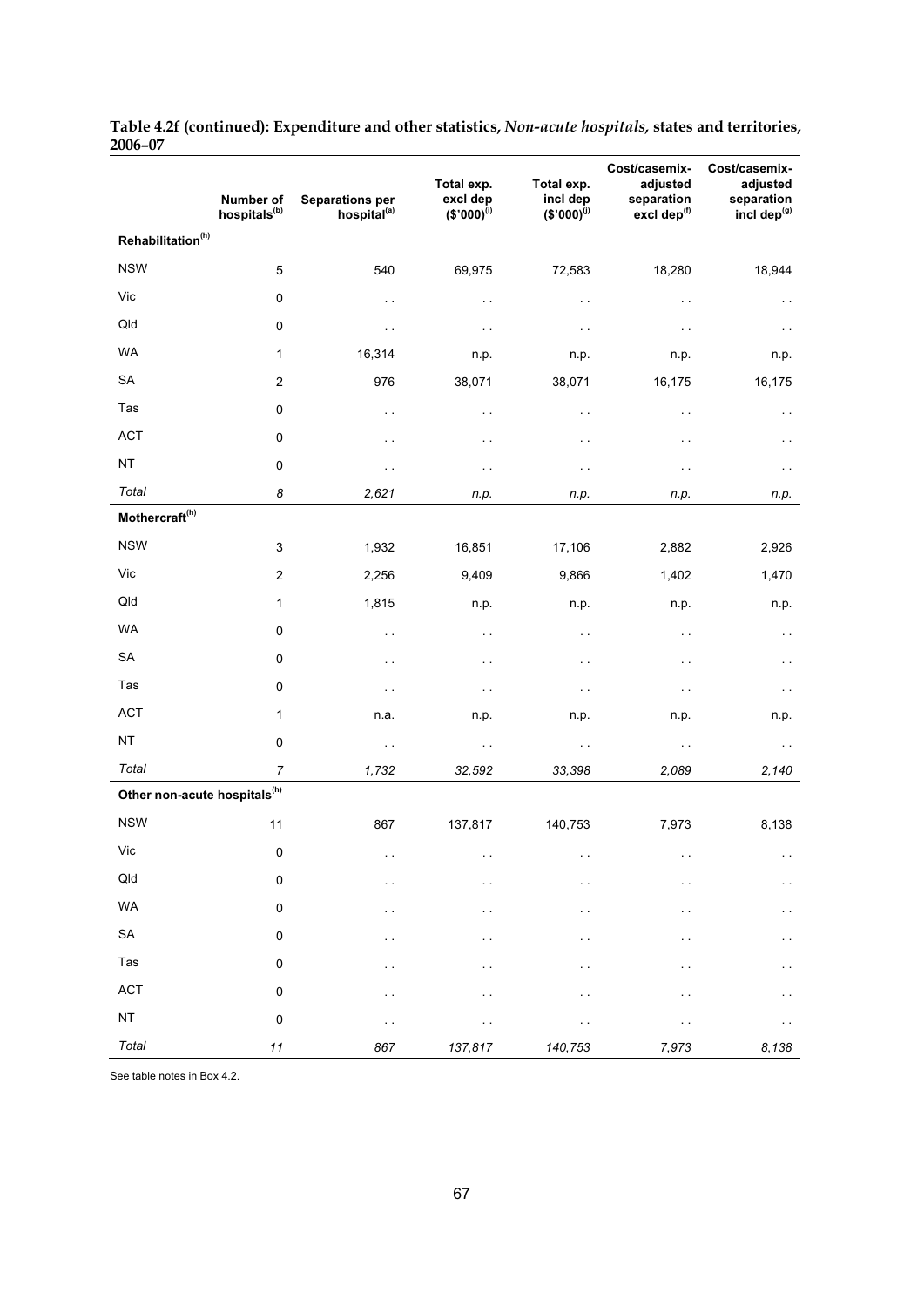|                                                                                              | Number of<br>hospitals <sup>(b)</sup> | <b>Separations per</b><br>hospital <sup>(a)</sup> | Total exp.<br>excl dep<br>$$°000)$ <sup>(h)</sup> | Total exp.<br>incl dep<br>$($'000)^{(i)}$ | Cost per<br>separation<br>excl dep <sup>(f)</sup> | Cost per<br>separation<br>incl dep <sup>(g)</sup> |  |  |
|----------------------------------------------------------------------------------------------|---------------------------------------|---------------------------------------------------|---------------------------------------------------|-------------------------------------------|---------------------------------------------------|---------------------------------------------------|--|--|
| Psychiatric hospitals <sup>(h)(k)</sup>                                                      |                                       |                                                   |                                                   |                                           |                                                   |                                                   |  |  |
| <b>NSW</b>                                                                                   | 9                                     | 1,195                                             | 355,754                                           | 369,101                                   | 13,102                                            | 13,594                                            |  |  |
| Vic                                                                                          | 1                                     | 125                                               | n.p.                                              | n.p.                                      | n.p.                                              | n.p.                                              |  |  |
| Qld                                                                                          | $\overline{4}$                        | 101                                               | 98,923                                            | 105,166                                   | n.p.                                              | n.p.                                              |  |  |
| <b>WA</b>                                                                                    | 1                                     | 1,445                                             | n.p.                                              | n.p.                                      | n.p.                                              | n.p.                                              |  |  |
| <b>SA</b>                                                                                    | 1                                     | 1,759                                             | n.p.                                              | n.p.                                      | n.p.                                              | n.p.                                              |  |  |
| Tas                                                                                          | $\mathbf 0$                           | $\sim$                                            | $\ddotsc$                                         | $\ddot{\phantom{0}}$                      | $\ddot{\phantom{0}}$                              |                                                   |  |  |
| <b>ACT</b>                                                                                   | 0                                     | $\ddotsc$                                         | . .                                               | . .                                       | $\ddot{\phantom{0}}$                              |                                                   |  |  |
| <b>NT</b>                                                                                    | $\pmb{0}$                             |                                                   |                                                   | . .                                       | . .                                               |                                                   |  |  |
| Total                                                                                        | 16                                    | 906                                               | 622,514                                           | 645,923                                   | 17,195                                            | 17,835                                            |  |  |
| Unpeered and other acute <sup>(h)</sup> (includes hospitals with fewer than 200 separations) |                                       |                                                   |                                                   |                                           |                                                   |                                                   |  |  |
| <b>NSW</b>                                                                                   | 29                                    | 181                                               | 183,637                                           | 188,763                                   | 10,724                                            | 10,988                                            |  |  |
| Vic                                                                                          | 12                                    | 859                                               | 75,126                                            | 78,307                                    | 10,447                                            | 10,874                                            |  |  |
| Qld                                                                                          | 68                                    | 68                                                | 80,395                                            | 86,916                                    | 7,799                                             | 8,427                                             |  |  |
| <b>WA</b>                                                                                    | 14                                    | 153                                               | 56,401                                            | 57,995                                    | 19,365                                            | 19,905                                            |  |  |
| SA                                                                                           | 11                                    | 350                                               | 19,562                                            | 19,803                                    | 4,369                                             | 4,422                                             |  |  |
| Tas                                                                                          | 9                                     | 117                                               | 13,846                                            | 14,466                                    | 10,008                                            | 10,456                                            |  |  |
| <b>ACT</b>                                                                                   | 0                                     | $\sim$                                            | . .                                               | . .                                       | $\ddot{\phantom{0}}$                              |                                                   |  |  |
| <b>NT</b>                                                                                    | $\mathbf 0$                           | г.                                                |                                                   | . .                                       | . .                                               |                                                   |  |  |
| Total                                                                                        | 143                                   | 191                                               | 428,966                                           | 446,250                                   | 10,404                                            | 10,807                                            |  |  |

**Table 4.2g: Expenditure and other statistics for selected psychiatric, un-peered, and other acute hospitals, states and territories, 2006–07** 

**Table 4.3: Teaching hospitals (excluding psychiatric) — cost per casemix-adjusted separation(a) and selected other statistics, states and territories, 2006–07** 

|            | Number of<br>hospitals <sup>(b)</sup> | <b>Separations</b><br>per hospital <sup>(a)</sup> | <b>AR-DRGs</b><br>$(5+)$ per<br>hospital <sup>(c)</sup> | Average<br>cost<br>weight <sup>(d)</sup> | <b>Relative</b><br>stav<br>index <sup>(e)</sup> | Cost/casemix<br>-adjusted sep<br>excl dep <sup>(f)</sup> | Cost/casemix<br>-adjusted sep<br>incl dep <sup>(g)</sup> |
|------------|---------------------------------------|---------------------------------------------------|---------------------------------------------------------|------------------------------------------|-------------------------------------------------|----------------------------------------------------------|----------------------------------------------------------|
| <b>NSW</b> | 17                                    | 41.500                                            | 441                                                     | 1.15                                     | 1.11                                            | 4,225                                                    | 4,390                                                    |
| Vic        | 5                                     | 29,743                                            | 238                                                     | 1.07                                     | 0.98                                            | 4,152                                                    | 4,352                                                    |
| Qld        | 22                                    | 27,924                                            | 351                                                     | 1.08                                     | 1.00                                            | 3,924                                                    | 4,134                                                    |
| <b>WA</b>  | 6                                     | 39,259                                            | 336                                                     | 1.09                                     | 1.02                                            | 4,195                                                    | 4,319                                                    |
| <b>SA</b>  | 6                                     | 43,660                                            | 424                                                     | 1.10                                     | 1.09                                            | 3,573                                                    | 3,579                                                    |
| Tas        | 3                                     | 30,488                                            | 440                                                     | 1.05                                     | 1.03                                            | 4,323                                                    | 4,429                                                    |
| <b>ACT</b> | $\overline{2}$                        | 37,884                                            | 438                                                     | 1.01                                     | 0.92                                            | 4,430                                                    | 4,561                                                    |
| <b>NT</b>  | $\overline{2}$                        | 35,773                                            | 399                                                     | 0.76                                     | 1.22                                            | 4,523                                                    | 4,557                                                    |
| Total      | 63                                    | 34,998                                            | 381                                                     | 1.09                                     | 1.05                                            | 4,067                                                    | 4,217                                                    |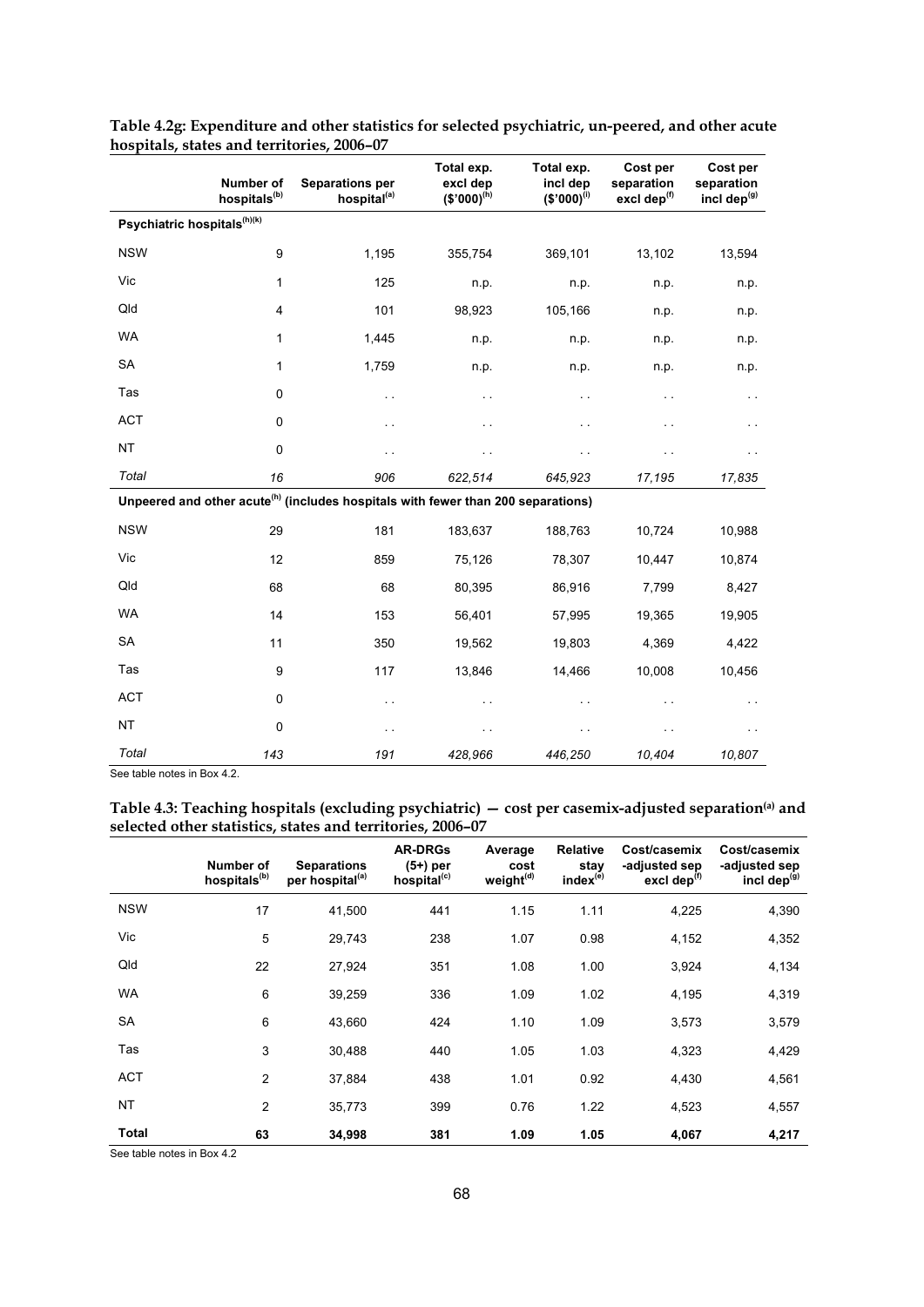#### **Box 4.2: Table notes for tables 4.2a to 4.2g and Table 4.3**

- *(a) Separations for which the care type was reported as* Newborn with no qualified days*, and records for* Hospital boarders *and* Posthumous organ procurement *have been excluded.*
- *(b) The data are based on public hospital establishments for which expenditure data were provided, including networks of hospitals in some jurisdictions. Some small hospitals with incomplete expenditure data were not included. See Appendix 1 for further information.*
- *(c) The number of different version 5.1 AR-DRGs provided by a hospital for which there were at least five acute separations.*
- *(d) Average cost weight from the National Hospital Morbidity Database, based on acute and unspecified separations and* Newborn *episodes of care with qualified days, using the 2005–06 AR-DRG version 5.0 cost weights (DoHA 2007).*
- *(e) Relative stay index based on observed vs expected length of stay based on age and AR-DRG version 5.1, public hospitals using the indirect method. The indirectly standardised relative stay index is not technically comparable between cells but is a comparison of the hospital group with the national average of public hospitals based on the casemix of that group. See Appendix 1 for details on the methodology.*
- *(f) Average cost per casemix-adjusted separation excluding depreciation.*
- *(g) Average cost per casemix-adjusted separation including depreciation. Depreciation reported for a subset of South Australian and Tasmanian hospitals.*
- *(h) Definitions of the peer groups used in this publication can be found in Appendix 2.*
- *(i) Total expenditure excluding depreciation.*
- *(j) Total expenditure including depreciation. Depreciation reported for a subset of South Australian and Tasmanian hospitals.*
- *(k) Psychiatric hospitals consist of a mix of short-term acute, long-term, psychogeriatric and forensic psychiatric hospitals.*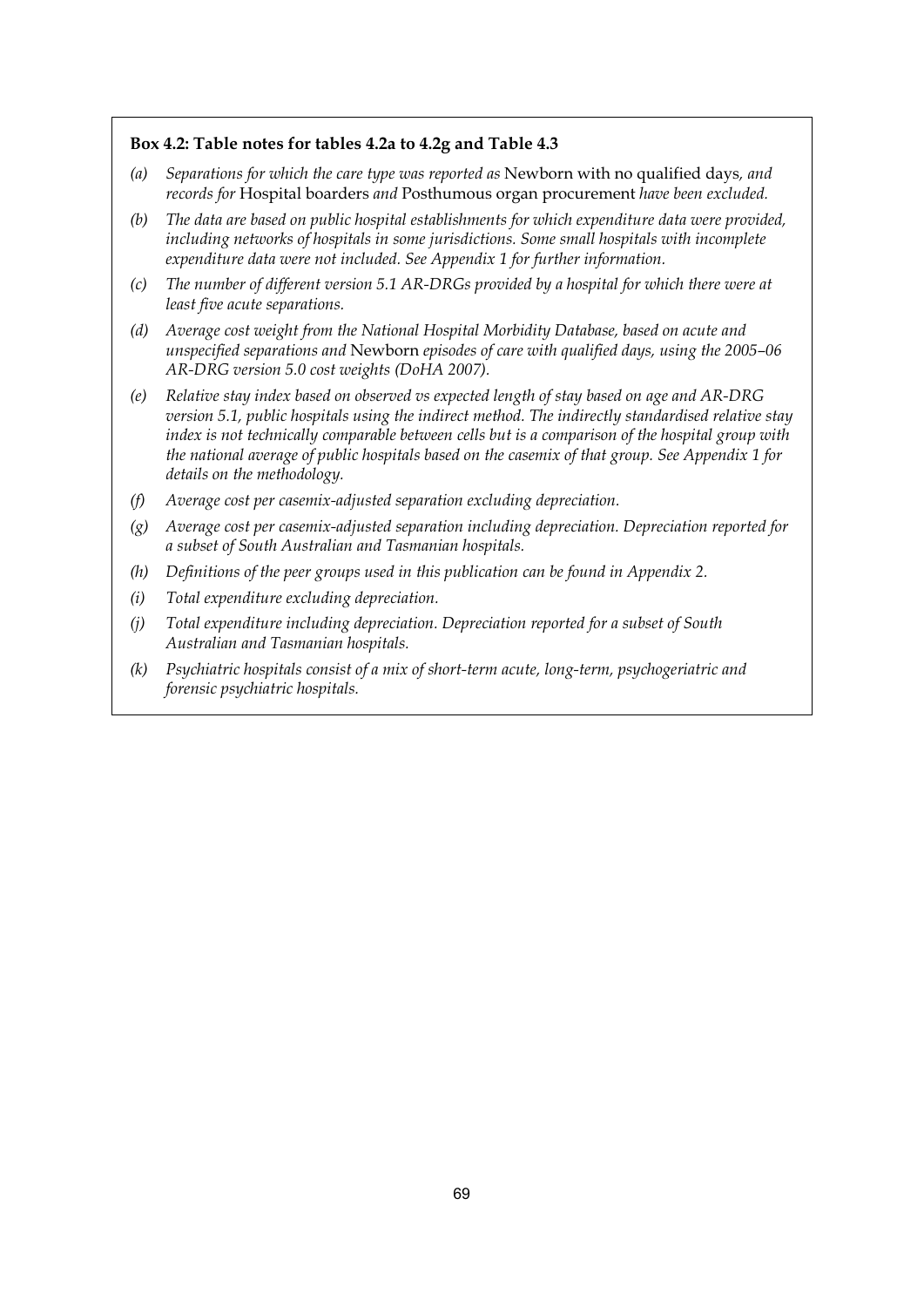|                                                 | ţ                                            |
|-------------------------------------------------|----------------------------------------------|
|                                                 |                                              |
| $\sim$ $\sim$ $\sim$ $\sim$ $\sim$ $\sim$<br>Ĭ. | ļ                                            |
| ĺ                                               |                                              |
|                                                 | ö                                            |
| $\frac{1}{2}$                                   | ֧֧֧֧֧֚֚֚֝֝֝֝֝֝֬֝֬֝֓֝֬֝֓֝֬֝֬֝֓֝֬֝֬֝֓ <b>֓</b> |
|                                                 |                                              |
| common soft and the permission                  | ś                                            |
|                                                 | NICIN                                        |
| ה<br>דומיה<br>$\frac{1}{4}$                     |                                              |

| Table 4.4: Selected statistics(a)(b), by accreditation stat |                                              |                     |                                                |                  | tus, states and territories, public hospitals 2006-07, private hospitals 2005-06 |                                                |                 |                 |             |
|-------------------------------------------------------------|----------------------------------------------|---------------------|------------------------------------------------|------------------|----------------------------------------------------------------------------------|------------------------------------------------|-----------------|-----------------|-------------|
|                                                             | NSW                                          | ۊ                   | as<br>To                                       | ≸                | వ్                                                                               | Tas                                            | <b>ACT</b>      | ⋚               | Total       |
| Public hospitals (2006-07)                                  |                                              |                     |                                                |                  |                                                                                  |                                                |                 |                 |             |
| Accredited hospitals                                        |                                              | $\frac{14}{1}$      | 134                                            |                  |                                                                                  |                                                |                 |                 | 642         |
| Non-accredited hospitals                                    |                                              |                     |                                                |                  |                                                                                  |                                                |                 | ہ ہ<br>م        | 116         |
| Hospitals accredited (%)                                    |                                              |                     |                                                | 86               | ৯ ম                                                                              |                                                | $\frac{10}{2}$  |                 | 85<br>758   |
| Total public hospitals                                      | <b>es &amp; &amp; \$</b>                     | 944<br>98           | 177                                            | 95               |                                                                                  | $\overline{z}$                                 |                 |                 |             |
| Accredited beds                                             |                                              | 12,380              | 9,694                                          | 545<br>ທ່        | 4,752                                                                            |                                                | 785             | 600             | 51,730      |
| Non-accredited beds                                         | 16,852<br>3,072                              | 55                  | <b>660</b>                                     |                  | 143                                                                              | $1,122$<br>231                                 |                 |                 | 4,175       |
| Beds accredited (%)                                         | 85                                           | $\frac{100}{2}$     | g                                              | $\frac{100}{20}$ | 6                                                                                | 3                                              | $\frac{100}{2}$ | $\frac{8}{1}$   | 3           |
| Total available beds for admitted patients                  | 19,924                                       | 12,434              | 10,354                                         | 5,558            | 4,895                                                                            | 1,353                                          | 785             | 909             | 55,903      |
| Separations from accredited hospitals                       | 1,234,333                                    | 1,314,242           | 743,603                                        | 450,388          | 388,008                                                                          | 91,538                                         | 75,767          | 85,813          | 4,383,692   |
| Separations from non-accredited hospitals                   | 227,796                                      |                     | 41,027                                         | 508              | 2,602                                                                            | 5,467                                          |                 |                 | 277,400     |
| Separations with unknown accreditation status               |                                              |                     |                                                |                  | $\approx$                                                                        | $\frac{1}{2}$                                  |                 |                 | 188         |
| Proportion of separations in accredited hospitals           |                                              | န္တ                 | 95                                             | $\frac{5}{2}$    | 99                                                                               |                                                |                 | : ဒ္            | ट्ठ         |
| Total separations                                           | 84<br>1,462,129                              | ,314,242            | 784,630                                        | 450,896          | 390,647                                                                          | 97,156                                         | 75,767          | 85,813          | 4,661,280   |
| Patient days from accredited hospitals                      | 5,025,989                                    |                     | 2,755,592                                      | 1,608,558        | ,569,593                                                                         | 350,345                                        | 260,346         | 257,532         | 16,235,275  |
| Patient days from non-accredited hospitals                  | 389,436                                      | 4,407,320<br>11,797 | 116,486                                        | 1,504            | 26,481                                                                           |                                                |                 |                 | 1,200,45    |
| Patient days with unknown accreditation status              |                                              |                     |                                                |                  | 2,089                                                                            | 54,747<br>1,273                                |                 |                 | 3,362       |
| Proportion of patient days in accredited hospitals          | Z                                            | $\frac{5}{2}$       |                                                | $\frac{5}{2}$    |                                                                                  |                                                | $\frac{5}{2}$   | ∶§              |             |
| Total patient days                                          | 6,015,425                                    | ,419,117            | 872,078                                        | ,610,062         | 1,598,163                                                                        | 406,365                                        | 260,346         | 257,532         | 17,439,088  |
| Private hospitals (2005-06)                                 |                                              |                     |                                                |                  |                                                                                  |                                                |                 |                 |             |
| Accredited hospitals                                        | $\frac{2}{1}$                                | $\frac{8}{1}$       |                                                | ನ                |                                                                                  |                                                | n.a             | n.a             | 362         |
| Non-accredited hospitals                                    |                                              | $\frac{6}{4}$       | $\begin{bmatrix} a & b \\ c & d \end{bmatrix}$ |                  |                                                                                  | $\begin{bmatrix} a & b \\ c & d \end{bmatrix}$ | n.a             | ີ້<br>ດ         | $rac{2}{7}$ |
| Hospitals accredited (%)                                    |                                              |                     |                                                | 287              | 75<br>56                                                                         | n.a                                            | n.a             | n.a             |             |
| Total private hospitals                                     | $\begin{array}{l} 68 \\ 63 \\ 8 \end{array}$ | 68<br>146           | $\frac{a}{108}$                                |                  |                                                                                  | n.a.                                           | ņ.a.            | n.a.            | 525         |
| Accredited beds                                             |                                              | 6,467               | n.a                                            | 522<br>$\sim$    | 1,906                                                                            | n a                                            | ີດ.<br>C        | n.a             | 22,934      |
| Non-accredited beds                                         | 5,886<br>1,286                               | 467                 | n.a                                            | 307              | 145                                                                              | n.a                                            | n.ai            | n a             | 2,497       |
| Beds accredited (%)                                         |                                              |                     |                                                |                  |                                                                                  | n.a                                            | n.a             |                 | თ           |
| Total available beds for admitted patients                  | 7,172                                        | 934<br>6,934        | 1.38                                           | 829<br>829       | 93<br>2,051                                                                      | n.a.                                           | n.a.            | n a<br>n a      | 25,431      |
| Total (estimated)                                           |                                              |                     |                                                |                  |                                                                                  |                                                |                 |                 |             |
| Accredited hospitals                                        |                                              | 241                 | <u>ດ</u><br>C                                  | 120              |                                                                                  | n.a                                            | ັດ<br>C         | n a             | 1,004       |
| Non-accredited hospitals                                    | ន្លូក្នុ                                     | $rac{48}{8}$        |                                                |                  | ភ្នំដូងដំ                                                                        |                                                | n.a             |                 | 279         |
| Hospitals accredited (%)                                    |                                              |                     | n a<br>1 a 85                                  | $\overline{5}$   |                                                                                  | $\frac{a}{c}$ $\frac{a}{c}$                    | n a             | $\frac{a}{c}$ a | 78          |
| Total hospitals                                             | 406                                          | 290                 |                                                | 132              |                                                                                  | n.a.                                           | n.a.            | n.a.            | 1,283       |
| Accredited beds                                             |                                              | <u>یہ</u>           | n a                                            | 8,067            | 6,658                                                                            | n.a                                            | ື່<br>⊂         | n a             | 74,664      |
| Non-accredited beds                                         | 22,738<br>4,358<br>4,358                     | 요.<br>요 25<br>이 오   | $\overline{\mathsf{n}}$                        | $\frac{32}{1}$   | 288                                                                              | ີດ.<br>⊏                                       | ື່ດ<br>⊏        | n.a             | 6,672       |
| Beds accredited (%)                                         |                                              |                     | n.a                                            | 86               | 8                                                                                | n.a                                            | υ.<br>Ο         | n a             | 92          |
| Total available beds for admitted patients                  | 27,096                                       | 19,369              | 452<br>16.                                     | 388<br>ထံ        | 946<br>Ġ                                                                         | n.a.                                           | n.a.            | n.a.            | 81,336      |
| ĵ                                                           |                                              |                     |                                                |                  |                                                                                  |                                                |                 |                 |             |

(a) Where average available beds for the year were not available, bed numbers at 30 June 2007 were used.

Where average available beds for the year were not available, bed numbers at 30 June 2007 were used.<br>Separations for which establishment-level data were not reported seepty or the care type was reported as Wewborn with no *Newborn* with no qualified days, and records for *Hospital boarders* and *Posthumous organ procurement* have Separations for which establishment-level data were not reported separately or the care type was reported as been excluded. (b) (c) *Note:* 

Accreditation status shown is as listed on the 30th of June 2006–07 for Public hospitals and 30th of June 2005–06 for Private hospitals.<br>Private hospital data are provided from the Australian Bureau of Statistics' Private Accreditation status shown is as listed on the 30th of June 2006–07 for Public hospitals and 30th of June 2005–06 for Private hospitals.

Private hospital data are provided from the Australian Bureau of Statistics' Private Hospitals Establishments Collection.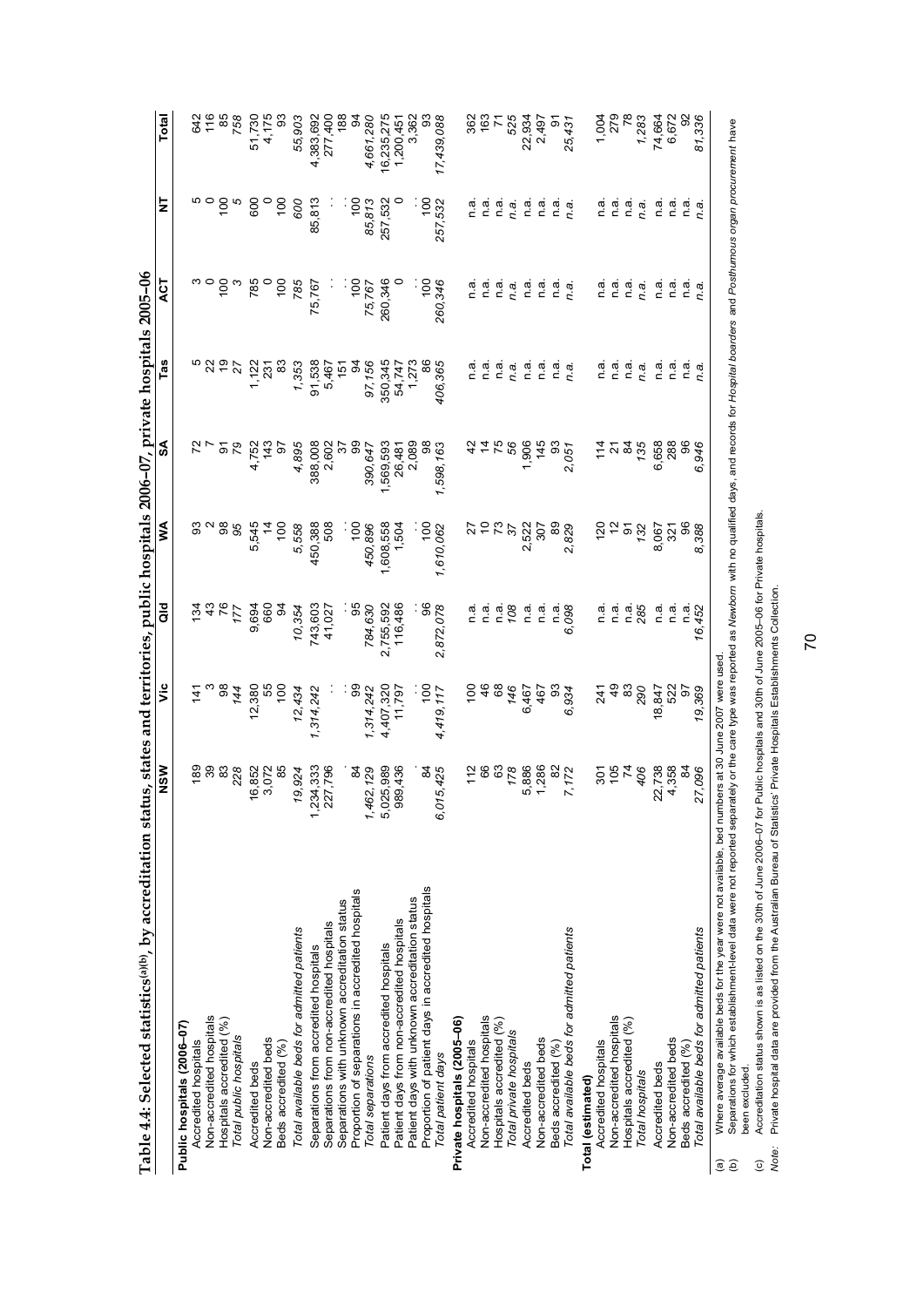|                                        | Vaccine-<br>preventable<br>conditions | <b>Acute</b><br>conditions | <b>Chronic</b><br>conditions | <b>Potentially preventable</b><br>hospitalisations <sup>(c)</sup> |
|----------------------------------------|---------------------------------------|----------------------------|------------------------------|-------------------------------------------------------------------|
| Australia <sup>(d)</sup>               | 0.59                                  | 13.01                      | 19.05                        | 32.49                                                             |
| 95% Cl <sup>(e)</sup>                  | $0.0 - 1.6$                           | $8.1 - 17.9$               | $13.2 - 24.9$                | $24.8 - 40.1$                                                     |
| State or territory of usual residence  |                                       |                            |                              |                                                                   |
| <b>NSW</b>                             | 0.61                                  | 12.27                      | 15.66                        | 28.41                                                             |
| Vic                                    | 0.56                                  | 13.69                      | 18.07                        | 32.19                                                             |
| Qld                                    | 0.61                                  | 13.02                      | 19.02                        | 32.50                                                             |
| <b>WA</b>                              | 0.52                                  | 13.13                      | 34.25                        | 47.70                                                             |
| SA                                     | 0.51                                  | 14.27                      | 17.69                        | 32.31                                                             |
| Tas                                    | 0.46                                  | 10.37                      | 21.18                        | 31.89                                                             |
| ACT                                    | 0.41                                  | 10.40                      | 11.43                        | 22.16                                                             |
| <b>NT</b>                              | 1.96                                  | 19.47                      | 27.25                        | 47.94                                                             |
| <b>Remoteness</b>                      |                                       |                            |                              |                                                                   |
| <b>Major Cities</b>                    | 0.55                                  | 12.25                      | 17.50                        | 30.18                                                             |
| Inner Regional                         | 0.56                                  | 13.93                      | 20.07                        | 34.42                                                             |
| Outer Regional                         | 0.73                                  | 15.87                      | 23.95                        | 40.35                                                             |
| Remote                                 | 1.13                                  | 19.72                      | 44.64                        | 65.08                                                             |
| Very Remote                            | 2.04                                  | 27.13                      | 42.2                         | 70.54                                                             |
| Socioeconomic advantage / disadvantage |                                       |                            |                              |                                                                   |
| Most<br>disadvantaged                  | 0.73                                  | 14.86                      | 24.28                        | 39.68                                                             |
| Second most<br>disadvantaged           | 0.59                                  | 13.83                      | 20.27                        | 34.54                                                             |
| Middle quintile                        | 0.55                                  | 12.63                      | 20.03                        | 33.06                                                             |
| Second most<br>advantaged              | 0.53                                  | 12.99                      | 18.53                        | 31.90                                                             |
| Most advantaged                        | 0.56                                  | 11.40                      | 12.93                        | 24.78                                                             |

Table 4.5: Separation rates<sup>(a)(b)</sup> for potentially preventable hospitalisations<sup>(c)</sup>, by state or territory of **usual residence, remoteness and socioeconomic advantage / disadvantage, 2006–07** 

(a) Rate per 1,000 population was directly age-standardised as detailed in Appendix 1.

(b) Separations for which the care type was reported as *Newborn* with no qualified days, and records for *Hospital boarders* and *Posthumous organ procuremen*t have been excluded. Excludes multiple diagnoses for the same separation within the same group.

(c) The conditions included in the groups *Vaccine- preventable conditions, Acute conditions* and *Chronic conditions* are listed in Appendix 5.

(d) Includes unknown Remoteness Area and excludes overseas residents and unknown state of residence.

(e) 95% confidence intervals calculated based on weighted sums of Poisson parameters (Dobson et al. 1991).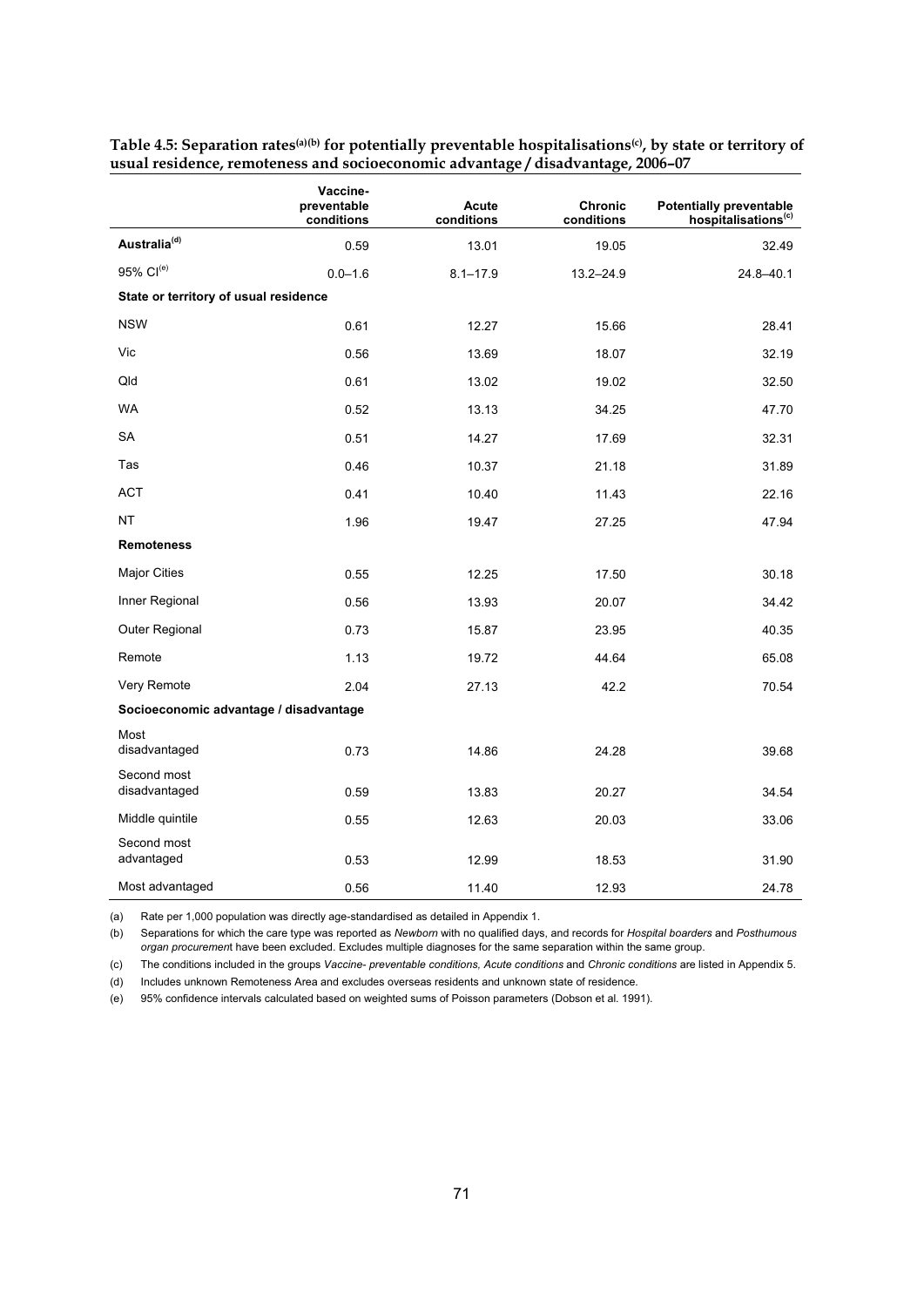|                                       | $2002 - 03$ | 2003-04 | $2004 - 05$ | 2005-06 | 2006-07 |
|---------------------------------------|-------------|---------|-------------|---------|---------|
| State or territory of usual residence |             |         |             |         |         |
| <b>NSW</b>                            | 26.87       | 27.59   | 27.45       | 28.14   | 28.41   |
| Vic                                   | 30.77       | 31.74   | 32.96       | 31.78   | 32.19   |
| Qld                                   | 30.69       | 31.75   | 32.08       | 31.85   | 32.50   |
| <b>WA</b>                             | 31.67       | 36.00   | 44.92       | 46.80   | 47.70   |
| SA                                    | 30.29       | 31.43   | 30.94       | 32.59   | 32.31   |
| Tas                                   | 31.89       | 29.57   | 27.39       | 31.23   | 31.89   |
| <b>ACT</b>                            | 17.14       | 20.22   | 19.45       | 21.91   | 22.16   |
| <b>NT</b>                             | 47.02       | 48.34   | 45.82       | 47.53   | 47.94   |
| <b>Australia</b>                      | 29.44       | 30.64   | 31.71       | 32.07   | 32.49   |

**Table 4.6: Separations(a)(b) per 1,000 population (age-standardised(c)) for potentially preventable hospitalisations, by state or territory of usual residence, 2002–03 to 2006–07** 

(a) Separations for which the care type was reported as *Newborn* with no qualified days, and records for *Hospital boarders* and *Posthumous organ procurement* have been excluded. Excludes multiple diagnoses for the same separation within the same group.

(b) Includes unknown Remoteness Area and excludes overseas residents and unknown state of residence.

(c) Rate per 1,000 population was directly age-standardised as detailed in Appendix 1.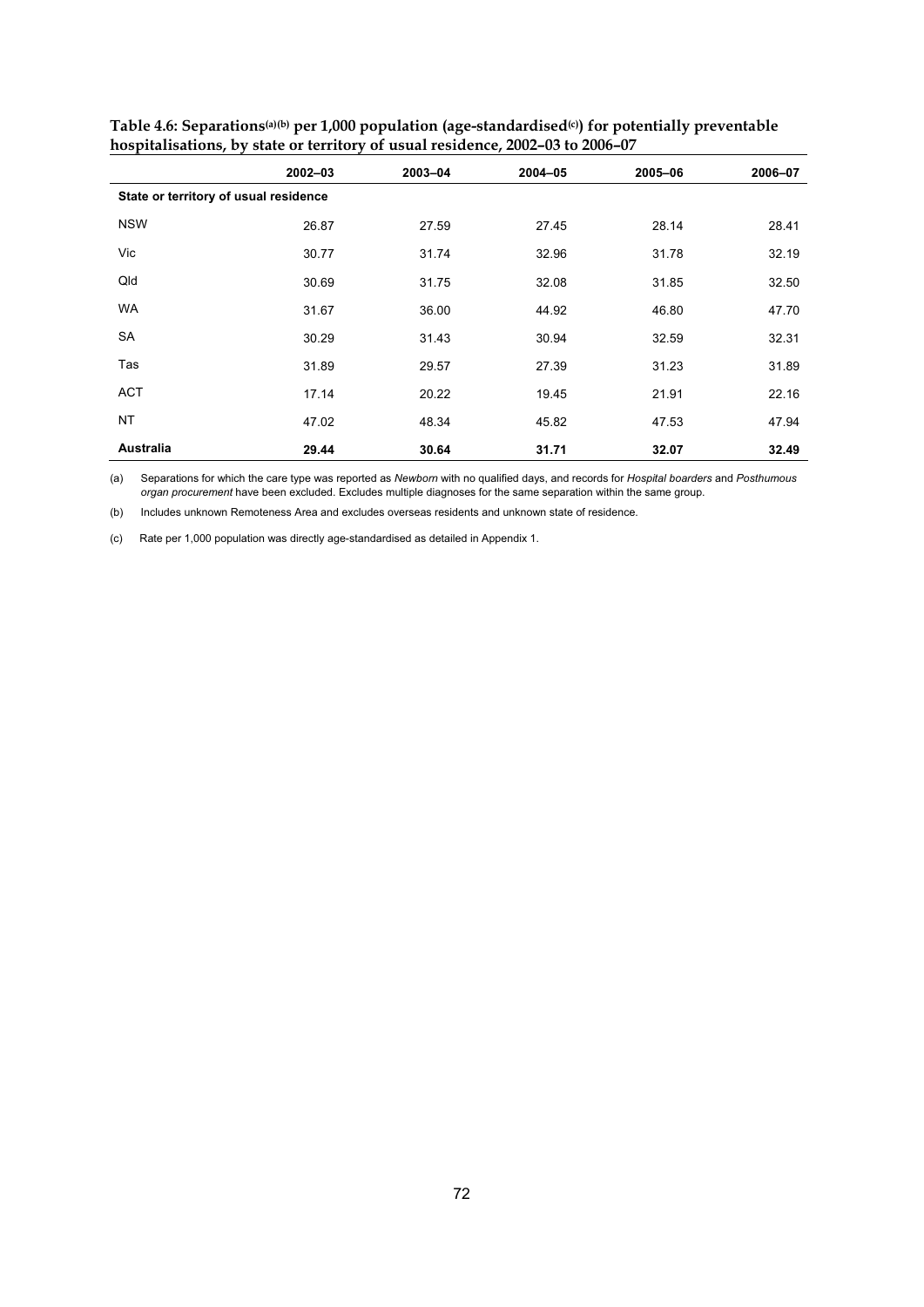| Table 4.7: Separation statistics <sup>(a)</sup> for selected procedures <sup>(b)</sup> , by state or territory of usual residence, |                                   |               |               |               |               | all hospitals(c), 2006-07 |               |               |                      |
|------------------------------------------------------------------------------------------------------------------------------------|-----------------------------------|---------------|---------------|---------------|---------------|---------------------------|---------------|---------------|----------------------|
|                                                                                                                                    | NSW                               | ئ             | る             | ≸             | న్            | Tas                       | 13            | ₹             | Total <sup>(c)</sup> |
| Caesarean section                                                                                                                  |                                   |               |               |               |               |                           |               |               |                      |
| Separations <sup>(d)</sup>                                                                                                         | 041<br>$\boldsymbol{\mathcal{S}}$ | 21,445        | 19,231        | 9,582         | 6,242         | 1,739                     | 1,293         | 1,050         | 88,632               |
| Separations not within state of residence (%)                                                                                      |                                   |               |               |               |               |                           |               |               |                      |
| Proportion of separations public patients (%)                                                                                      | 57                                | 5             |               | 51            |               | 55                        | ន             |               | 56                   |
| Separation rate <sup>(e)</sup>                                                                                                     | 4.26                              | 4.25          | 4.86          | 4.79          | 4.43          | 4.20                      | 3.63          | 4.36          | 4.43                 |
| Standardised separation rate ratio (SRR)                                                                                           | 0.96                              | 0.96          | 1.10          | 1.08          | 1,00          | 0.95                      | 0.82          | 0.99          |                      |
| 95% confidence interval of SRR                                                                                                     | $0.95 - 0.97$                     | $0.95 - 0.97$ | $1.08 - 1.12$ | $1.06 - 1.10$ | $0.98 - 1.02$ | $0.91 - 0.99$             | $0.78 - 0.86$ | $0.93 - 1.05$ |                      |
| In-hospital birth separations                                                                                                      | 94,441                            | 68,259        | 57,514        | 28,736        | 18,783        | 6,242                     | 4,533         | 3,441         | 281,985              |
| Proportion of births to public patients (%)                                                                                        | 67                                | 89            | .<br>ت        | टु            | 89            | 8                         | ନ୍ଦ           |               | 66                   |
| In-hospital birth separation rate <sup>(e)</sup>                                                                                   | 14.3                              | 13.5          | 14.4          | 14.3          | 13.3          | 15.0                      | 12.5          | 14.2          | 14.0                 |
| Separations per 100 in-hospital birth separations <sup>(f)</sup>                                                                   | 29.7                              | 31.4          | 33.4          | 33.3          | 33.2          | 27.9                      | 28.5          | 30.5          | 31.4                 |
| Public hospitals                                                                                                                   | 26.4                              | 28.2          | 27.3          | 27.3          | 29.1          | 27.0                      | 23.5          | 27.6          | 27.3                 |
| Public patients                                                                                                                    | 25.1                              | 27.7          | 26.9          | 27.0          | 28.5          | 25.2                      | 23.1          | 27.2          | 26.5                 |
| Private patients                                                                                                                   | 36.1                              | 37.2          | 37.8          | 33.0          | 37.0          | 41.0                      | 30.5          | 35.8          | 36.4                 |
| Private hospitals                                                                                                                  | 40.0                              | 38.7          |               | 45.8          | 44.5          | 29.8                      | 38.6          | 44.2          | 42.0                 |
| Cholecystectomy                                                                                                                    |                                   |               |               |               |               |                           |               |               |                      |
| Separations <sup>(d)</sup>                                                                                                         | 615<br>$\frac{5}{2}$              | 11,988        | 9,385         | 4,512         | 3,778         | 1,013                     | 654           | 331           | 47,331               |
| Separations not within state of residence (%)                                                                                      |                                   |               |               |               |               |                           |               |               |                      |
| Proportion of separations public patients (%)                                                                                      | 54                                | 55            | 45            | 51            | 54            | 46                        | 50            | 69            | 52                   |
| Separation rate <sup>(e)</sup>                                                                                                     | 2.21                              | 2.25          | 2.26          | 2.15          | 2.26          | 1.95                      | 1.98          | 1.80          | 2.22                 |
| Standardised separation rate ratio (SRR)                                                                                           | 1.00                              | 1.02          | 1.02          | 0.97          | 1.02          | 0.88                      | 0.89          | 0.81          |                      |
| 95% confidence interval of SRR                                                                                                     | $0.98 - 1.02$                     | $1.00 - 1.04$ | $1.00 - 1.04$ | $0.94 - 1.00$ | $0.99 - 1.05$ | $0.83 - 0.93$             | $0.82 - 0.96$ | $0.72 - 0.90$ |                      |
| Coronary angioplasty                                                                                                               |                                   |               |               |               |               |                           |               |               |                      |
| Separations <sup>(d)</sup>                                                                                                         | 12,321                            | 9,398         | 5,625         | 3,192         | 2,599         | 855                       | 438           | 152           | 34,609               |
| Separations not within state of residence (%)                                                                                      |                                   |               |               |               |               |                           |               | $\frac{0}{2}$ |                      |
| Proportion of separations public patients (%)                                                                                      | 47                                |               | 45            | 46            | 5             | 54                        |               | 73            | 47                   |
| Separation rate <sup>(e)</sup>                                                                                                     | 1.67                              | 1.71          | 1,33          | 1.53          | 1.42          | 1.49                      | 1.44          | 1.03          | 1.57                 |
| Standardised separation rate ratio (SRR)                                                                                           | 1.06                              | 1.09          | 0.85          | 0.97          | 0.90          | 0.95                      | 0.92          | 0.66          |                      |
| 95% confidence interval of SRR                                                                                                     | $1.04 - 1.08$                     | $1.07 - 1.11$ | $0.83 - 0.87$ | $0.94 - 1.00$ | $0.87 - 0.93$ | $0.89 - 1.01$             | $0.83 - 1.01$ | $0.56 - 0.76$ |                      |
| Coronary artery bypass graft                                                                                                       |                                   |               |               |               |               |                           |               |               |                      |
| Separations <sup>(d)</sup>                                                                                                         | 4,823                             | 3,477         | 3,026         | 849           | 1,263         | 311                       | 120           | 125           | 14,012               |
| Separations not within state of residence (%)                                                                                      |                                   |               |               |               |               |                           |               | 100           |                      |
| Proportion of separations public patients (%)                                                                                      | 54                                | SO            | 52            | $\frac{4}{7}$ | $\frac{8}{3}$ | 46                        | 55            | 69            | 51                   |
| Separation rate <sup>(e)</sup>                                                                                                     | 0.66                              | 0.63          | 0.73          | 0.41          | 0.68          | 0.54                      | 0.42          | 0.93          | 0.64                 |
| Standardised separation rate ratio (SRR)                                                                                           | 1.03                              | 0.99          | 1.14          | 0.64          | 70.1          | 0.84                      | 0.66          | 1.46          |                      |
| 95% confidence interval of SRR                                                                                                     | $1.00 - 1.06$                     | $0.96 - 1.02$ | $1.10 - 1.18$ | $0.60 - 0.68$ | $1.01 - 1.13$ | $0.75 - 0.93$             | $0.54 - 0.78$ | $1.20 - 1.72$ |                      |
|                                                                                                                                    |                                   |               |               |               |               |                           |               |               | $_{(continued)}$     |

73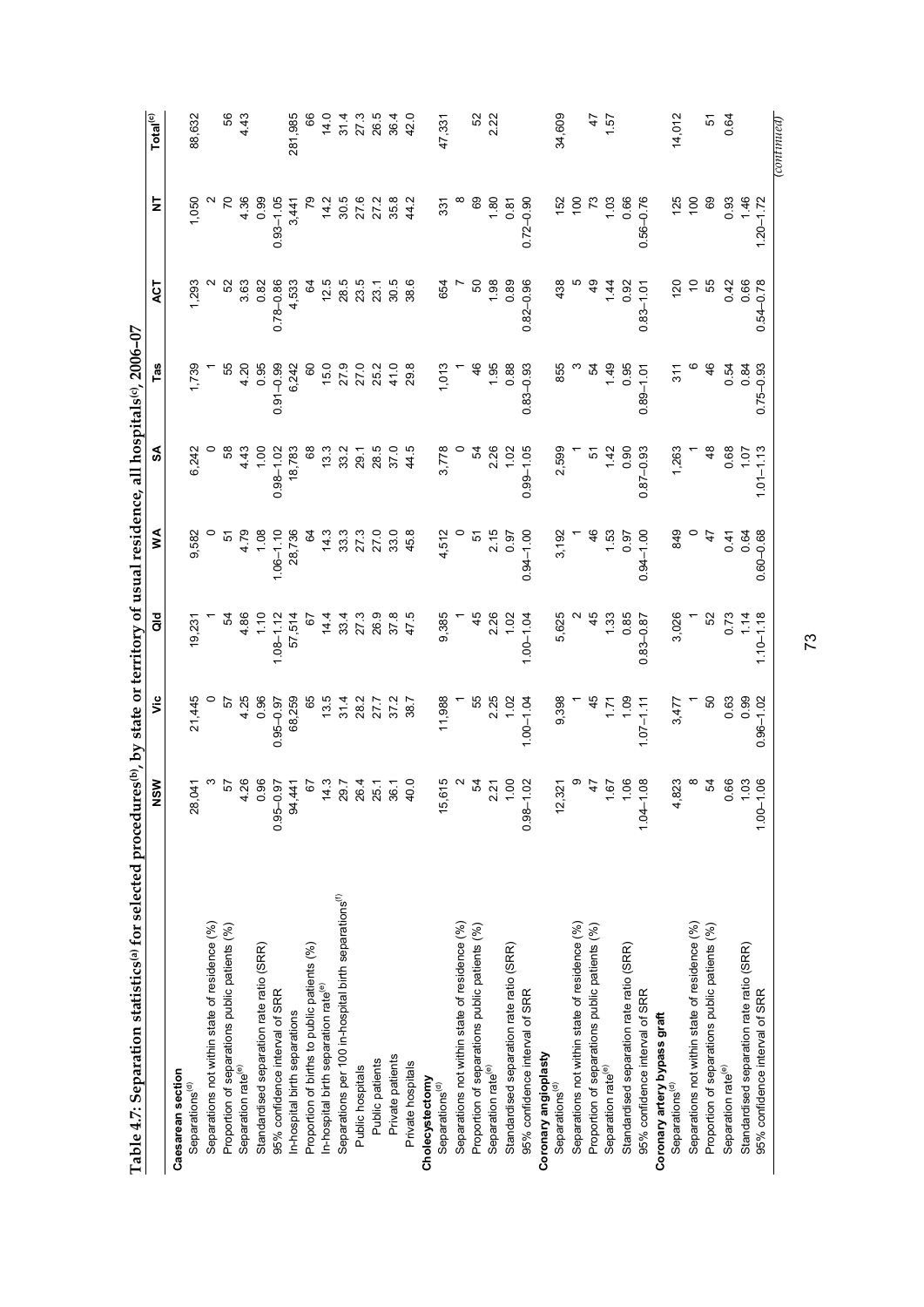| Table 4.7 (continued): Separation statistics <sup>(a)</sup> for selected procedures <sup>(b)</sup> , by state or territory of usual residence, |                     |                                            |                |                |                |               | all hospitals(°), 2006-07 |               |                                |
|------------------------------------------------------------------------------------------------------------------------------------------------|---------------------|--------------------------------------------|----------------|----------------|----------------|---------------|---------------------------|---------------|--------------------------------|
|                                                                                                                                                | <b>NSW</b>          | ۊ                                          | ă              | ≸              | SA             | Tas           | ДCТ                       | ā             | $\mathsf{Tota}^{(\mathrm{c})}$ |
| Hip replacement                                                                                                                                |                     |                                            |                |                |                |               |                           |               |                                |
| Separations <sup>(d)</sup>                                                                                                                     | 9,562               | 7,573                                      | 4,830          | 3,279          | 2,598          | 1,008         | 419                       | 83            | 29,387                         |
| Separations not within state of residence (%)                                                                                                  | G                   |                                            |                |                | $\circ$        |               |                           | 36            |                                |
| Proportion of separations public patients (%)                                                                                                  | $\overline{4}$      | 39                                         | 38             | 42             | 39             | 34            |                           | 48            | 39                             |
| Separation rate <sup>(e)</sup>                                                                                                                 | 1.28                | 1.35                                       | 1.17           | 1.60           | 1.35           | 1.73          | 1.48                      | 0.75          | 1.32                           |
| Standardised separation rate ratio (SRR)                                                                                                       | 0.96                | 1.02                                       | 0.88           | 1.21           | 1.02           | 1.31          | 1.12                      | 0.57          |                                |
| 95% confidence interval of SRR                                                                                                                 | $-0.98$<br>$0.94 -$ | $1.00 - 1.04$                              | $0.86 - 0.90$  | $.17 - 1.25$   | $0.98 - 1.06$  | $1.23 - 1.39$ | $1.01 - 1.23$             | $0.45 - 0.69$ |                                |
| Revision of hip replacement                                                                                                                    |                     |                                            |                |                |                |               |                           |               |                                |
| Separations <sup>(d)</sup>                                                                                                                     | 1,168               | 942                                        | 590            | 366            | 235            | 127           | డ                         |               | 3,507                          |
| Separations not within state of residence (%)                                                                                                  | ∞                   |                                            |                |                |                |               | చ                         | 75            |                                |
| Proportion of separations public patients (%)                                                                                                  |                     | 36                                         | 34             | 36             | ೫              | ಔ             | 38                        | 63            | 35                             |
| Separation rate <sup>(e)</sup>                                                                                                                 | 0.16                |                                            | 0.14           | 0.18           | 0.12           | 0.22          | 0.22                      | 0.06          | 0.16                           |
| Proportion of hip replacements                                                                                                                 | 0.12                | $0.17$<br>$0.12$                           | 0.12           | 0.11           | 0.09           | 0.13          | 0.15                      | 0.10          | 0.12                           |
| Standardised separation rate ratio (SRR)                                                                                                       | 0.98                | 1.06                                       | 0.90           | 1.12           | 0.78           | 1.39          | 1.36                      | 0.38          |                                |
| 95% confidence interval of SRR                                                                                                                 | $0.92 - 1.04$       | $0.99 - 1.13$                              | $0.83 - 0.97$  | $1.01 - 1.23$  | $0.68 - 0.88$  | $1.15 - 1.63$ | $1.02 - 1.70$             | $0.12 - 0.64$ |                                |
| Hysterectomy, females aged 15-69                                                                                                               |                     |                                            |                |                |                |               |                           |               |                                |
| Separations <sup>(d)</sup>                                                                                                                     | 8,717               | 6,207                                      | 5,471          | 2,861          | 2,487          | 753           | 457                       | 233           | 27,203                         |
| Separations not within state of residence (%)                                                                                                  |                     |                                            |                |                |                |               |                           |               |                                |
| Proportion of separations public patients (%)                                                                                                  | $\ddot{4}$          | \$                                         | 36             | $\overline{a}$ | $\overline{4}$ | 42            |                           | 55            | 42                             |
| Separation rate <sup>(e)</sup>                                                                                                                 | 1.25                |                                            | 1.31           | 1.34           | 1.53           | 147           | 1.33                      | 1.09          | 1.28                           |
| Standardised separation rate ratio (SRR)                                                                                                       | 0.98                | $\begin{array}{c} 1,8 \\ 0.92 \end{array}$ | 1.02           | 1.04           | 1.19           | 1.15          | 1.04                      | 0.85          |                                |
| 95% confidence interval of SRR                                                                                                                 | $0.96 - 1.00$       | $0.90 - 0.94$                              | $0.99 - 1.05$  | $1.00 - 1.08$  | $1.14 - 1.24$  | $1.07 - 1.23$ | $0.94 - 1.14$             | $0.74 - 0.96$ |                                |
| Age and sex restricted adjusted separation rate <sup>(n)</sup>                                                                                 | 3.6                 | 3.4                                        |                |                |                |               |                           | 3.1           | 3.6                            |
| Knee replacement                                                                                                                               |                     |                                            |                |                |                |               |                           |               |                                |
| Separations <sup>(d)</sup>                                                                                                                     | 12,660              | 7,068                                      | 6,241          | 3,506          | 2,737          | 824           | 505                       | 113           | 33,743                         |
| Separations not within state of residence (%)                                                                                                  |                     |                                            |                |                |                |               |                           | 58            |                                |
| Proportion of separations public patients (%)                                                                                                  | 36                  | 32                                         | 8              | $\overline{a}$ | $\frac{8}{2}$  | 26            |                           | 26            | 33                             |
| Separation rate <sup>(e)</sup>                                                                                                                 |                     | 1.28                                       | $1.51$<br>0.98 | 1.72           | 147            | 1.42          | 1.73                      | 0.79          | 1.54                           |
| Standardised separation rate ratio (SRR)                                                                                                       | 1.11                | 0.84                                       |                | 1.12           | 0.96           | 0.93          | 1.13                      | 0.52          |                                |
| 95% confidence interval of SRR                                                                                                                 | $1.09 - 1.13$       | $0.82 - 0.86$                              | $0.96 - 1.00$  | $1.08 - 1.16$  | $0.92 - 1.00$  | $0.87 - 0.99$ | $1.03 - 1.23$             | $0.31 - 0.47$ |                                |
| Lens insertion                                                                                                                                 |                     |                                            |                |                |                |               |                           |               |                                |
| Separations <sup>(d)</sup>                                                                                                                     | 62,135              | 42,088                                     | 37,608         | 16,318         | 13,499         | 3,558         | 1,663                     | 813           | 177,999                        |
| Separations not within state of residence (%)                                                                                                  |                     |                                            |                |                |                |               |                           | $\ddot{ }$    |                                |
| Proportion of separations public patients (%)                                                                                                  | ᢌ                   | 26                                         |                | $38\,$         | 80             |               | 52                        | 62            | 26                             |
| Separation rate <sup>(e)</sup>                                                                                                                 | 8.33                | 7.55<br>0.93                               | 9.28           | 8.20           | <b>7.01</b>    | 6.17          | 6.20                      | 7.90          | 8.12                           |
| Standardised separation rate ratio (SRR)                                                                                                       | 1,03                |                                            | 1.14           | 1.01           | 0.86           | 0.76          | 0.76                      | 0.97          |                                |
| 95% confidence interval of SRR                                                                                                                 | $1.02 - 1.04$       | $.92 - 0.94$<br>ö                          | $1.13 - 1.15$  | $0.99 - 1.03$  | $0.85 - 0.87$  | $0.74 - 0.78$ | $0.72 - 0.80$             | $0.68 - 0.80$ |                                |
|                                                                                                                                                |                     |                                            |                |                |                |               |                           |               | (continued)                    |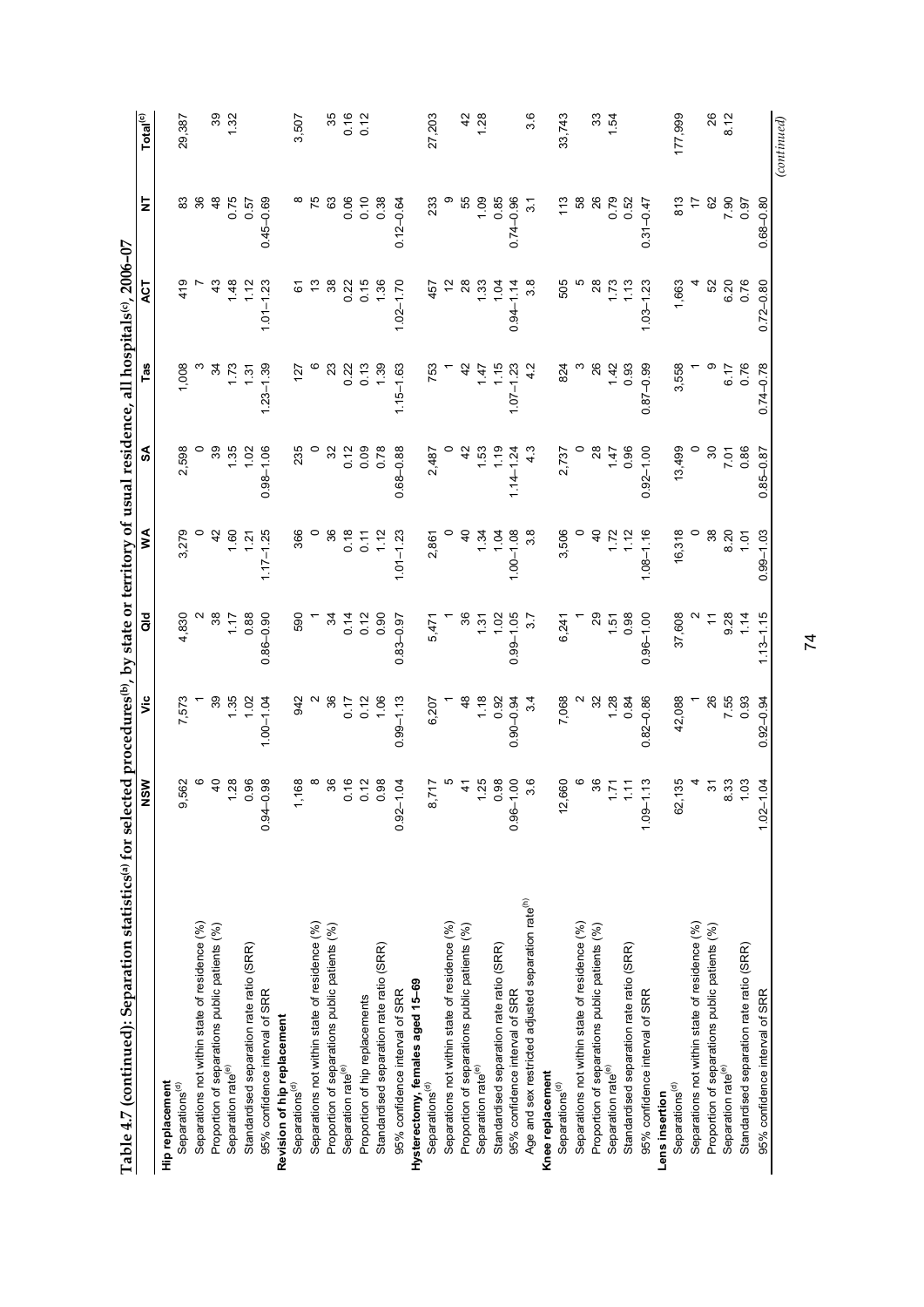| Table 4.7 (continued): Separation statistics of selected procedures by state or territory of usual residence, all hospitals (°, 2006-07                                       |                     |                |               |               |               |               |               |               |                      |
|-------------------------------------------------------------------------------------------------------------------------------------------------------------------------------|---------------------|----------------|---------------|---------------|---------------|---------------|---------------|---------------|----------------------|
|                                                                                                                                                                               | NSW                 | ۶Ë             | as<br>G       | ≸             | S             | Tas           | <b>LSK</b>    | ₹             | Total <sup>(c)</sup> |
| Myringotomy (with insertion of tube)                                                                                                                                          |                     |                |               |               |               |               |               |               |                      |
| Separations <sup>(d)</sup>                                                                                                                                                    | 502                 | 7,573          | 5,259         | 3,415         | 4,085         | 532           | 523           | 136           | 30,044               |
| Separations not within state of residence (%)                                                                                                                                 | ဖ                   |                |               |               |               |               |               | ౖ             |                      |
| Proportion of separations public patients (%)                                                                                                                                 |                     | $\overline{4}$ | ౚ             | 33            | ౢ             | 39            | 26            |               | 35                   |
| Separation rate <sup>(e)</sup>                                                                                                                                                | 1.29                | 1.56           | 1.30          | 1.69          | 2.89          | 1.13          | 1.68          | 0.55          | 1.50                 |
| Standardised separation rate ratio (SRR)                                                                                                                                      | 0.86                | 1.04           | 0.86          | 1.13          | 1.92          | 0.75          | 1.12          | 0.36          |                      |
| 95% confidence interval of SRR                                                                                                                                                | $-0.88$<br>$0.84 -$ | $1.02 - 1.06$  | $0.84 - 0.88$ | $1.09 - 1.17$ | $86 - 1.98$   | $0.69 - 0.81$ | $1.02 - 1.22$ | $0.30 - 0.42$ |                      |
| Prostatectomy                                                                                                                                                                 |                     |                |               |               |               |               |               |               |                      |
| Separations <sup>(d)</sup>                                                                                                                                                    | 942                 | 8,468          | 5,262         | 2,629         | 2,382         | 806           | 335           | 5             | 29,974               |
| Separations not within state of residence (%)                                                                                                                                 |                     |                |               |               |               | N             |               | స్            |                      |
| Proportion of separations public patients (%)                                                                                                                                 | స్                  | 35             |               | 32            | 57            | $\frac{8}{2}$ | ఇ             | 52            | 5                    |
| Separation rate <sup>(e)</sup>                                                                                                                                                | 1.33                | 1.52           | 1.25          | 127           | 1.25          | 1.37          | 1.14          | ნ.<br>0       | 1.35                 |
| Standardised separation rate ratio (SRR)                                                                                                                                      | 0.99                | 1.13           | 0.93          | 0.94          | 0.93          | 1.02          | 0.84          | 0.68          |                      |
| 95% confidence interval of SRR                                                                                                                                                | $0.97 - 1.01$       | $1.11 - 1.15$  | $0.90 - 0.96$ | $0.90 - 0.98$ | $0.89 - 0.97$ | $0.95 - 1.09$ | $0.75 - 0.93$ | $0.54 - 0.82$ |                      |
| Tonsillectomy                                                                                                                                                                 |                     |                |               |               |               |               |               |               |                      |
| Separations <sup>(d)</sup>                                                                                                                                                    | 807<br>Ξ            | 8,627          | 7,312         | 3,858         | 3,514         | 598           | 633           | 252           | 36,638               |
| Separations not within state of residence (%)                                                                                                                                 | Ю                   |                |               |               |               |               |               | ∞             |                      |
| Proportion of separations public patients (%)                                                                                                                                 | 36                  | QÞ             | 24            | 39            |               | 36            | 35            | 59            | 38                   |
| Separation rate <sup>(e)</sup>                                                                                                                                                | 1.80                | 1.75           | 1.79          | 1.89          | 245           | 1.28          | 1.89          | 1.06          | 1.82                 |
| Standardised separation rate ratio (SRR)                                                                                                                                      | 0.98                | 0.96           | 0.98          | 104           | 1.34          | 0.70          | 103           | 0.58          |                      |
| 95% confidence interval of SRR                                                                                                                                                | $0.96 - 1.00$       | $0.94 - 0.98$  | $0.96 - 1.00$ | $1.01 - 1.07$ | $1.30 - 1.38$ | $0.64 - 0.76$ | $0.95 - 1.11$ | $0.51 - 0.65$ |                      |
| (a) Separations for which the care type was reported as Newborn with no qualified days, and records for Hospital boarders and Posthumous organ procurement have been excluded |                     |                |               |               |               |               |               |               |                      |

(b) The procedures and diagnoses are defined using ICD-10-AM codes in Appendix 1.

(c) Includes other territories and excludes overseas residents and unknown state of residence.

(d) Excludes multiple procedures for the same separation within the same group.

(e) Rate per 1,000 population was directly age-standardised as detailed in Appendix 1.

(a) Separations for which the care type was reported as Mew*born* with no qualified days, and records for *Hospital boarders* and *Posithurnous organ procurement* have been excluded.<br>(b) The procedures and diagnoses and es (f) Caesarean section separations divided by separations for which in-hospital birth was reported. This is an approximate measure of the proportion of all births that are by caesarean section, as births out of hospital are (g) Females aged 15–69 years only.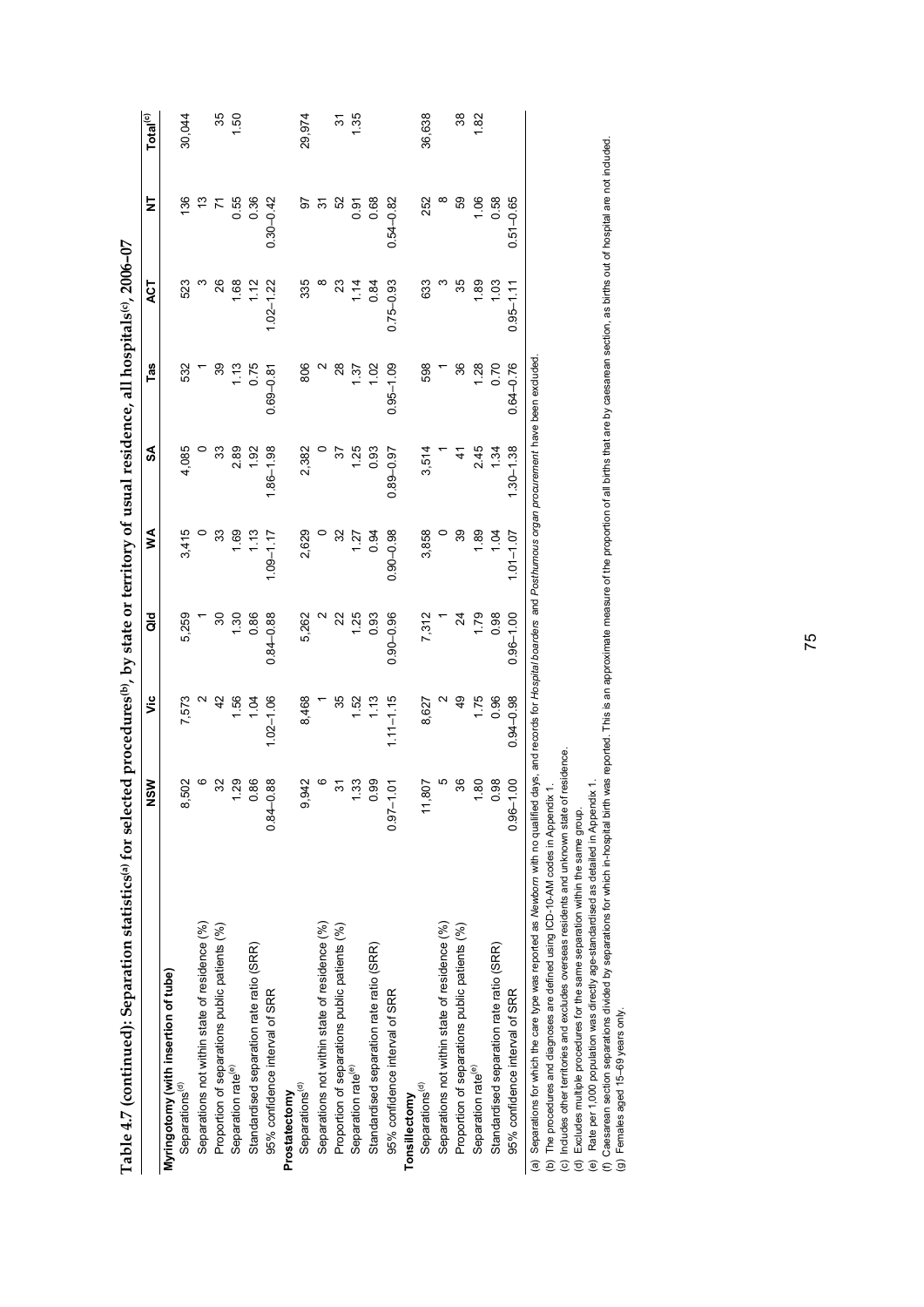| ļ<br>.<br>.<br>.                                |
|-------------------------------------------------|
| l<br>计算机                                        |
|                                                 |
|                                                 |
| l                                               |
| ֕                                               |
| $\overline{a}$<br>ı<br>$\overline{a}$<br>l<br>l |
| ֚<br>ı<br>l<br>į<br>L<br>֕                      |

|                                                                  | <b>Major Cities</b>                         | Inner Regional                                 | Outer Regional                                                               | Remote                                                                         | Very Remote                                 | Australia <sup>(c)</sup> |
|------------------------------------------------------------------|---------------------------------------------|------------------------------------------------|------------------------------------------------------------------------------|--------------------------------------------------------------------------------|---------------------------------------------|--------------------------|
| Caesarean section                                                |                                             |                                                |                                                                              |                                                                                |                                             |                          |
| Separations <sup>(d)</sup>                                       | 63,293                                      | 15,109                                         | 8,058                                                                        | 1,355                                                                          | 806                                         | 88,632                   |
| Proportion of separations public patients (%)                    |                                             |                                                |                                                                              |                                                                                |                                             | 99                       |
| Separation rate <sup>(e)</sup>                                   |                                             |                                                | 4.87                                                                         |                                                                                | 4.32                                        | 4.45                     |
| Standardised separation rate ratio (SRR)                         | $4.99$<br>0.9                               |                                                | 1,09                                                                         | $4.38$<br>0.98                                                                 | 0.97                                        |                          |
| 95% confidence interval of SRR                                   | $0.98 - 1.00$                               | $4.62$<br>1.04<br>1.02-1.06                    | $1.07 - 1.11$                                                                | $0.93 - 1.03$                                                                  | $0.90 - 1.04$                               |                          |
| In-hospital birth separations                                    | 195,879                                     |                                                |                                                                              |                                                                                |                                             | 281,985                  |
| Proportion of separations public patients (%)                    | 61.9                                        |                                                | 26,823<br>74.0                                                               | 4,714<br>78.2                                                                  | 2,922<br>882                                | 66.2                     |
| Separation rate <sup>(e)</sup>                                   | 13.51                                       |                                                |                                                                              |                                                                                |                                             |                          |
| Separations per 100 in-hospital birth separations <sup>(f)</sup> | 32.3                                        |                                                | $\begin{array}{c} 16.26 \\ 30.0 \\ 27.7 \\ 27.3 \\ 31.7 \\ 40.5 \end{array}$ | $\begin{array}{c} 15.35 \\ 28.7 \\ 26.7 \\ 26.7 \\ 36.7 \\ 41. \\ \end{array}$ | 15.55<br>27.6 4 4 7<br>28.6 4 7 7 8<br>39.8 |                          |
| Public hospitals                                                 | 27.3                                        |                                                |                                                                              |                                                                                |                                             |                          |
| Public patients                                                  | 26.5                                        |                                                |                                                                              |                                                                                |                                             |                          |
| Private patients                                                 | 38.1                                        |                                                |                                                                              |                                                                                |                                             |                          |
| Private hospitals                                                | 42.3                                        | 41.1                                           |                                                                              |                                                                                |                                             |                          |
| Cholecystectomy                                                  |                                             |                                                |                                                                              |                                                                                |                                             |                          |
| Separations <sup>(d)</sup>                                       | 31,599                                      | 10,313                                         | 4,590                                                                        | 569                                                                            | 256                                         | 47,331                   |
| Proportion of separations public patients (%)                    |                                             |                                                | 61                                                                           |                                                                                | $\overline{z}$                              | 52                       |
| Separation rate <sup>(e)</sup>                                   | $2.20$<br>0.98                              | $2.44$<br>1.09                                 | $2.27$<br>1.01                                                               |                                                                                |                                             | 2.24                     |
| Standardised separation rate ratio (SRR)                         |                                             |                                                |                                                                              | $\frac{1.87}{0.83}$                                                            | $1.62$<br>0.73                              |                          |
| 95% confidence interval of SRR                                   | $0.97 - 0.99$                               | $1.07 - 1.11$                                  | $0.98 - 1.04$                                                                | $0.76 - 0.90$                                                                  | $0.64 - 0.82$                               |                          |
| Coronary angioplasty                                             |                                             |                                                |                                                                              |                                                                                |                                             |                          |
| Separations <sup>(d)</sup>                                       | 24,187                                      |                                                |                                                                              |                                                                                | 121                                         | 34,609                   |
| Proportion of separations public patients (%)                    | 45                                          |                                                |                                                                              |                                                                                |                                             |                          |
| Separation rate <sup>(e)</sup>                                   |                                             |                                                |                                                                              |                                                                                |                                             | 1.59                     |
| Standardised separation rate ratio (SRR)                         | $\begin{array}{c} 1.68 \\ 1.06 \end{array}$ |                                                |                                                                              |                                                                                | 0.62<br>0.62                                |                          |
| 95% confidence interval of SRR                                   | $1.05 - 1.07$                               | $7,010$<br>49<br>49<br>49<br>1.46<br>1.90-0.94 | $2,909$<br>52<br>52<br>52<br>1.33<br>1.33<br>0.81-0.87                       | 88.0-52.0<br>1.30<br>1.80<br>1.80<br>1.90.00                                   | $0.51 - 0.73$                               |                          |
| Coronary artery bypass graft                                     |                                             |                                                |                                                                              |                                                                                |                                             |                          |
| Separations <sup>(d)</sup>                                       | 9,202                                       | 3,092                                          | 1,481                                                                        | 161                                                                            |                                             | 14,012                   |
| Proportion of separations public patients (%)                    | $\frac{9}{4}$                               | S3                                             | 8                                                                            |                                                                                | 73                                          | 5                        |
| Separation rate <sup>(e)</sup>                                   | 0.65                                        | 0.99                                           | $0.68$<br>1.05                                                               | 0.57<br>0.88                                                                   | 0.57                                        | 0.65                     |
| Standardised separation rate ratio (SRR)                         | 00.1                                        |                                                |                                                                              |                                                                                | 0.88                                        |                          |
| 95% confidence interval of SRR                                   | $0.98 - 1.02$                               | $0.96 - 1.02$                                  | $1.00 - 1.10$                                                                | $0.74 - 1.02$                                                                  | $0.68 - 1.08$                               |                          |
|                                                                  |                                             |                                                |                                                                              |                                                                                |                                             | (continued)              |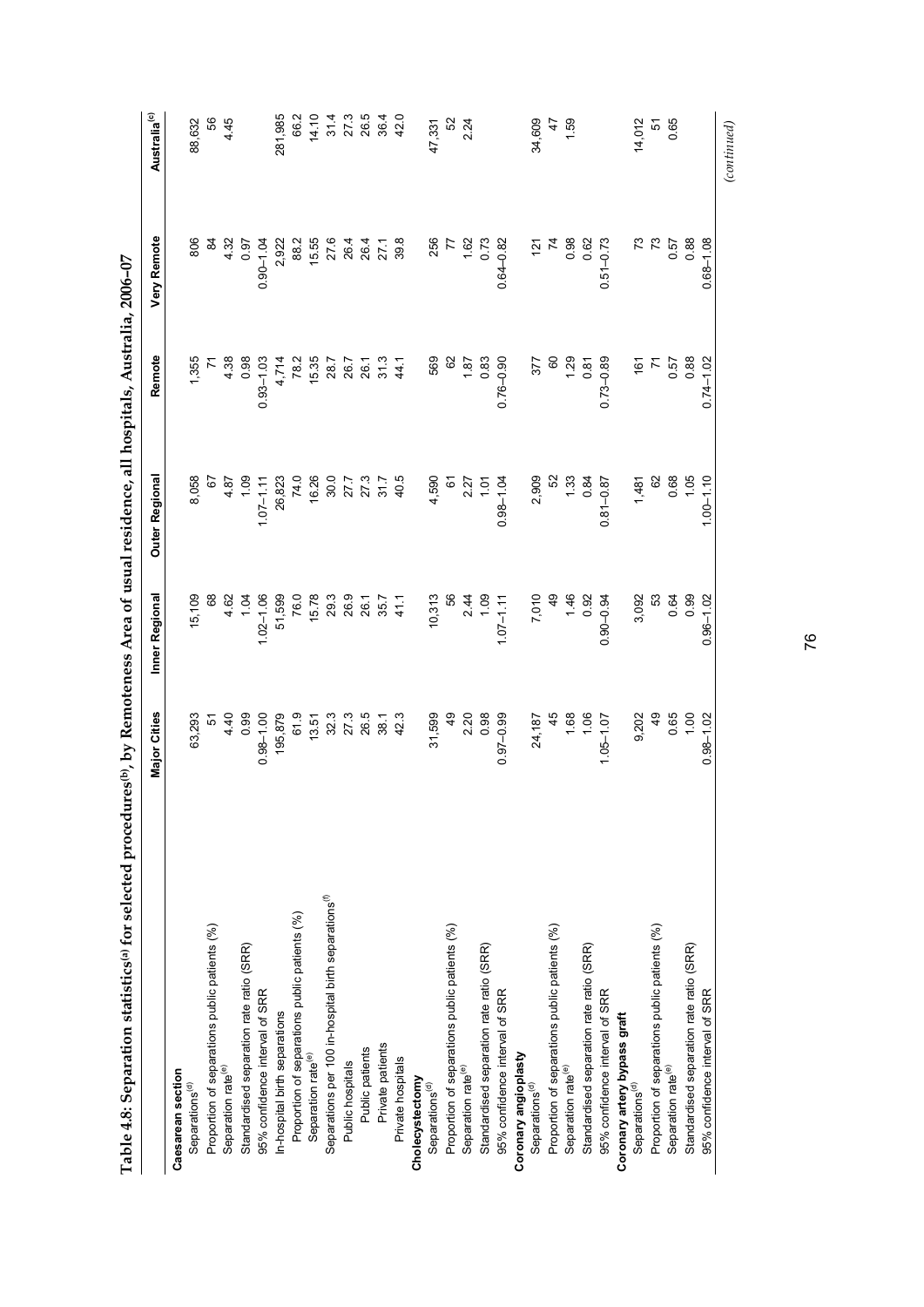| Table 4.8 (continued): Separation statistics <sup>(a</sup> for selected procedures <sup>(b</sup> ) by Remoteness Area of usual residence, all hospitals, Australia, 2006–07 | <b>Major Cities</b> | Inner Regional | Outer Regional | Remote                   | Very Remote   | Australia <sup>(c)</sup> |
|-----------------------------------------------------------------------------------------------------------------------------------------------------------------------------|---------------------|----------------|----------------|--------------------------|---------------|--------------------------|
| Hip replacement                                                                                                                                                             |                     |                |                |                          |               |                          |
| Separations <sup>(e)</sup>                                                                                                                                                  | 18,625              | 7,278          | 3,097          | 311                      |               | 29,387                   |
| Proportion of separations public patients (%)                                                                                                                               | 57                  | 41             | 46             | 42                       | 45            | 39                       |
| Separation rate <sup>(f)</sup>                                                                                                                                              | 1.28                | 1.51           | 1.44           | 1.19                     | 0.74          | 1.34                     |
| Standardised separation rate ratio (SRR)                                                                                                                                    | 0.95                | 1.12           | 1.07           | 0.89                     | 0.55          |                          |
| 95% confidence interval of SRR                                                                                                                                              | $0.94 - 0.96$       | $1.09 - 1.15$  | $1.03 - 1.11$  | $0.79 - 0.99$            | $0.42 - 0.68$ |                          |
| Revision of hip replacement                                                                                                                                                 |                     |                |                |                          |               |                          |
| Separations <sup>(d)</sup>                                                                                                                                                  | 2,177               | 899            | 393            | 5                        |               | 3,507                    |
| Proportion of separations public patients (%)                                                                                                                               | 33                  | 55             | 89             | 29                       | 52            | 35                       |
| Separation rate <sup>(e)</sup>                                                                                                                                              | 0.15                | 0.19           | 0.18           |                          | 0.09          | 0.16                     |
| Standardised separation rate ratio (SRR)                                                                                                                                    | 0.93                | 1.16           | 1.14           | $0.12$<br>$0.77$         | 0.53          |                          |
| 95% confidence interval of SRR                                                                                                                                              | $0.89 - 0.97$       | $1.08 - 1.24$  | $1.03 - 1.25$  | $0.50 - 1.04$            | $0.14 - 0.92$ |                          |
| Hysterectomy, females aged 15-69                                                                                                                                            |                     |                |                |                          |               |                          |
| Separations <sup>(d)</sup>                                                                                                                                                  | 17,408              | 6,240          | 3,002          | 363                      | 186           | 27,203                   |
| Proportion of separations public patients (%)                                                                                                                               | 55                  | $\frac{8}{3}$  | 5              | 58                       | 89            | 42                       |
| Separation rate <sup>(e)</sup>                                                                                                                                              | 1.22                | 1.50           | 1.48           | 1.11                     | 1.16          | 1.29                     |
| Standardised separation rate ratio (SRR)                                                                                                                                    | 0.94                | 1.16           | 1.15           | 0.86                     | 0.90          |                          |
| 95% confidence interval of SRR                                                                                                                                              | $0.93 - 0.95$       | $1.13 - 1.19$  | $1.11 - 1.19$  | $0.77 - 0.95$            | $0.77 - 1.03$ |                          |
| Age and sex restricted adjusted separation rate <sup>(g)</sup>                                                                                                              | 3.46                | 4.25           | 4.22           | 3.14                     | 3.30          | 3.67                     |
| Knee replacement                                                                                                                                                            |                     |                |                |                          |               |                          |
| Separations <sup>(d)</sup>                                                                                                                                                  | 20,888              | 8,676          | 3,702          | 359                      | 112           | 33,743                   |
| Proportion of separations public patients (%)                                                                                                                               |                     | 34             | 38             | ౢ                        | 45            | 33                       |
| Separation rate <sup>(e)</sup>                                                                                                                                              | 1.46                | 1.79           |                |                          | 0.1           | 1.55                     |
| Standardised separation rate ratio (SRR)                                                                                                                                    | 0.94                | 1.15           | $1.08$<br>1.08 | $7.\overline{8}$<br>0.83 | 0.70          |                          |
| 95% confidence interval of SRR                                                                                                                                              | $0.93 - 0.95$       | $1.13 - 1.17$  | $1.05 - 1.11$  | $0.74 - 0.92$            | $0.57 - 0.83$ |                          |
| Lens insertion                                                                                                                                                              |                     |                |                |                          |               |                          |
| Separations <sup>(d)</sup>                                                                                                                                                  | 116,910             | 41,268         | 17,447         | 1,578                    | 764           | 177,999                  |
| Proportion of separations public patients (%)                                                                                                                               | $\mathbb{S}^2$      | 8              | $\tilde{c}$    | 50                       | 58            | 26                       |
| Separation rate <sup>(e)</sup>                                                                                                                                              | 8.13                | 8.53           | 8.23           | 6.37                     | 7.88          | 8.21                     |
| Standardised separation rate ratio (SRR)                                                                                                                                    | 0.99                | 1.04           | 1,00           | 0.78                     | 0.96          |                          |
| 95% confidence interval of SRR                                                                                                                                              | $0.98 - 1.00$       | $1.03 - 1.05$  | $0.99 - 1.01$  | $0.74 - 0.82$            | $0.89 - 1.03$ |                          |
|                                                                                                                                                                             |                     |                |                |                          |               | (continued)              |

# 77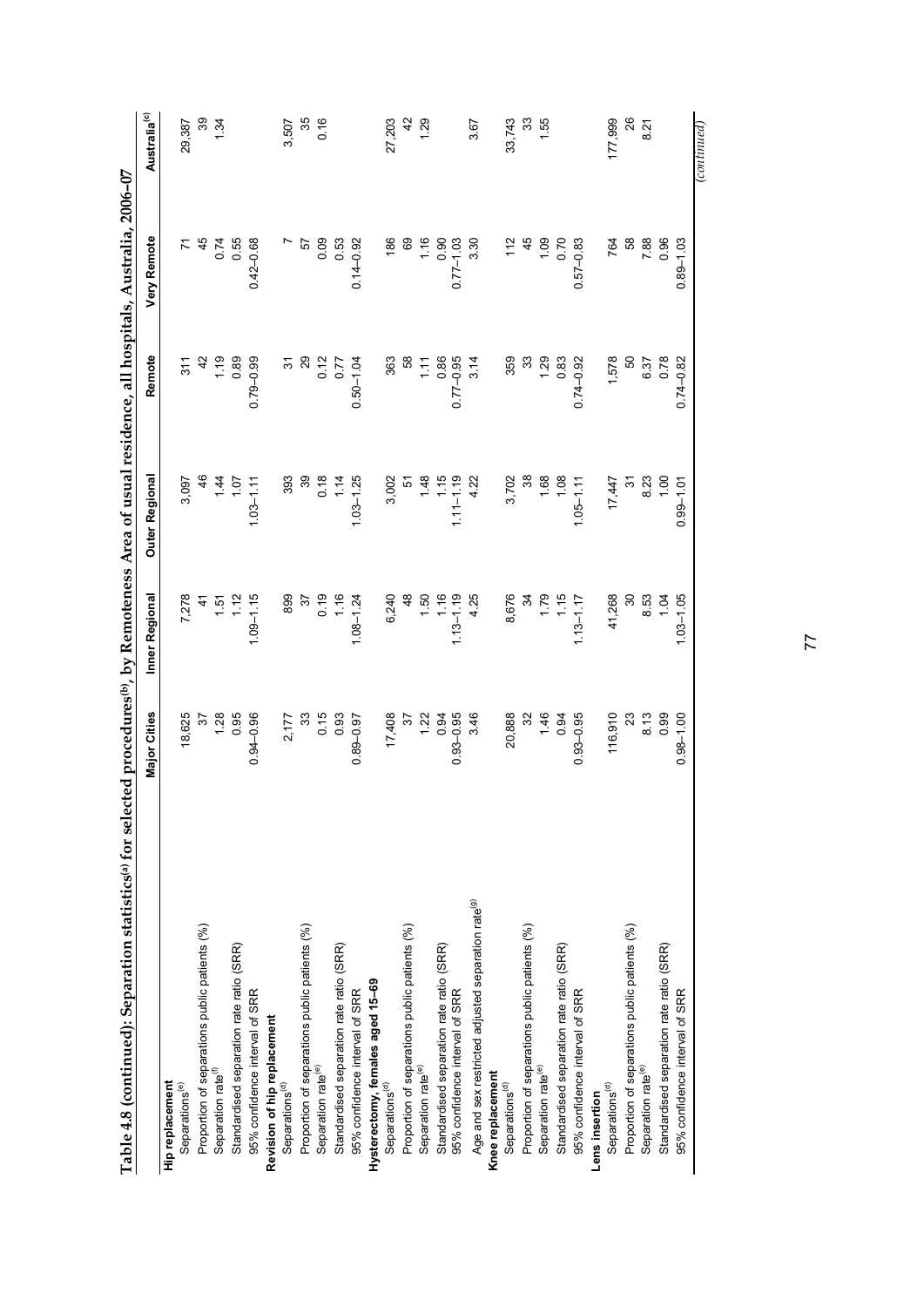| Table 4.8 (continued): Separation statistics(a) for sele                                                                                                                                                                                                                                                                                                                                                                                                                                                                                                                                                                                                                                                                                                                                                           |               |                | cted procedures <sup>(b)</sup> , by Remoteness Area of usual residence, all hospitals, Australia, 2006–07 |                |               |                          |
|--------------------------------------------------------------------------------------------------------------------------------------------------------------------------------------------------------------------------------------------------------------------------------------------------------------------------------------------------------------------------------------------------------------------------------------------------------------------------------------------------------------------------------------------------------------------------------------------------------------------------------------------------------------------------------------------------------------------------------------------------------------------------------------------------------------------|---------------|----------------|-----------------------------------------------------------------------------------------------------------|----------------|---------------|--------------------------|
|                                                                                                                                                                                                                                                                                                                                                                                                                                                                                                                                                                                                                                                                                                                                                                                                                    | Major Cities  | Inner Regional | Outer Regional                                                                                            | Remote         | Very Remote   | Australia <sup>(c)</sup> |
| Myringotomy (with insertion of tube)                                                                                                                                                                                                                                                                                                                                                                                                                                                                                                                                                                                                                                                                                                                                                                               |               |                |                                                                                                           |                |               |                          |
| Separations <sup>(d)</sup>                                                                                                                                                                                                                                                                                                                                                                                                                                                                                                                                                                                                                                                                                                                                                                                         | 20,687        | 6,121          | 2,675                                                                                                     | 386            | 174           | 30,044                   |
| Proportion of separations public patients (%)                                                                                                                                                                                                                                                                                                                                                                                                                                                                                                                                                                                                                                                                                                                                                                      | 28            | 46             | 5                                                                                                         | 58             | 78            | 35                       |
| Separation rate <sup>(e)</sup>                                                                                                                                                                                                                                                                                                                                                                                                                                                                                                                                                                                                                                                                                                                                                                                     | 1.55          | <b>1.53</b>    | 1.34                                                                                                      | 1.06           | 0.82          | 1.51                     |
| Standardised separation rate ratio (SRR)                                                                                                                                                                                                                                                                                                                                                                                                                                                                                                                                                                                                                                                                                                                                                                           | 1.03          | 1.01           | 0.89                                                                                                      | 0.70           | 0.54          |                          |
| 95% confidence interval of SRR                                                                                                                                                                                                                                                                                                                                                                                                                                                                                                                                                                                                                                                                                                                                                                                     | $1.02 - 1.04$ | $0.98 - 1.04$  | $0.86 - 0.92$                                                                                             | $0.63 - 0.77$  | $0.46 - 0.62$ |                          |
| Prostatectomy                                                                                                                                                                                                                                                                                                                                                                                                                                                                                                                                                                                                                                                                                                                                                                                                      |               |                |                                                                                                           |                |               |                          |
| Separations <sup>(d)</sup>                                                                                                                                                                                                                                                                                                                                                                                                                                                                                                                                                                                                                                                                                                                                                                                         | 19,790        | 6,959          | 2,881                                                                                                     | 262            | $\frac{8}{2}$ | 29,974                   |
| Proportion of separations public patients (%)                                                                                                                                                                                                                                                                                                                                                                                                                                                                                                                                                                                                                                                                                                                                                                      | 28            | 35             | 39                                                                                                        | $\overline{4}$ | 46            | 94                       |
| Separation rate <sup>(e)</sup>                                                                                                                                                                                                                                                                                                                                                                                                                                                                                                                                                                                                                                                                                                                                                                                     | 1.37          | 1.42           | 1.31                                                                                                      | 1.00           | 0.77          | 1.37                     |
| Standardised separation rate ratio (SRR)                                                                                                                                                                                                                                                                                                                                                                                                                                                                                                                                                                                                                                                                                                                                                                           | 1.00          | 1.04           | 0.96                                                                                                      | 0.73           | 0.56          |                          |
| 95% confidence interval of SRR                                                                                                                                                                                                                                                                                                                                                                                                                                                                                                                                                                                                                                                                                                                                                                                     | $0.99 - 1.01$ | $1.02 - 1.06$  | $0.92 - 1.00$                                                                                             | $0.64 - 0.82$  | $0.44 - 0.68$ |                          |
| Tonsillectomy                                                                                                                                                                                                                                                                                                                                                                                                                                                                                                                                                                                                                                                                                                                                                                                                      |               |                |                                                                                                           |                |               |                          |
| Separations <sup>(d)</sup>                                                                                                                                                                                                                                                                                                                                                                                                                                                                                                                                                                                                                                                                                                                                                                                         | 23,892        | 8,523          | 3,523                                                                                                     | 533            | 163           | 36,638                   |
| Proportion of separations public patients (%)                                                                                                                                                                                                                                                                                                                                                                                                                                                                                                                                                                                                                                                                                                                                                                      | 33            | 45             | QÞ                                                                                                        | 56             | 61            | 38                       |
| Separation rate <sup>(e)</sup>                                                                                                                                                                                                                                                                                                                                                                                                                                                                                                                                                                                                                                                                                                                                                                                     | 1.76          | 2.18           | 1.85                                                                                                      | 1.58           | 0.79          | 1.83                     |
| Standardised separation rate ratio (SRR)                                                                                                                                                                                                                                                                                                                                                                                                                                                                                                                                                                                                                                                                                                                                                                           | 0.96          | 1.19           | 101                                                                                                       | 0.86           | 0.43          |                          |
| 95% confidence interval of SRR                                                                                                                                                                                                                                                                                                                                                                                                                                                                                                                                                                                                                                                                                                                                                                                     | $0.95 - 0.97$ | $1.16 - 1.22$  | $0.98 - 1.04$                                                                                             | $0.79 - 0.93$  | $0.36 - 0.50$ |                          |
| Caesarean sections divided by separations for which in-hospital birth was reported. This is an approximate measure of the proportion of all births that are by caesarean section, as births out of hospital are not included<br>Separations for which the care type was reported as Newborn with no qualified days, and records for Hospital boarders and Posthurnous organ procurement have been excluded<br>Includes unknown remoteness area and excludes overseas residents and unknown state of residence.<br>Rate per 1,000 population was directly age-standardised as detailed in Appendix 1.<br>Excludes multiple procedures in the same separation within the same group.<br>The procedures are defined using ICD-10-AM codes in Appendix 1.<br>$\widehat{e}$<br>a<br>$\widehat{c}$<br>$\widehat{\sigma}$ |               |                |                                                                                                           |                |               |                          |
| Females aged 15-69 years only.<br>$\widehat{g}$                                                                                                                                                                                                                                                                                                                                                                                                                                                                                                                                                                                                                                                                                                                                                                    |               |                |                                                                                                           |                |               |                          |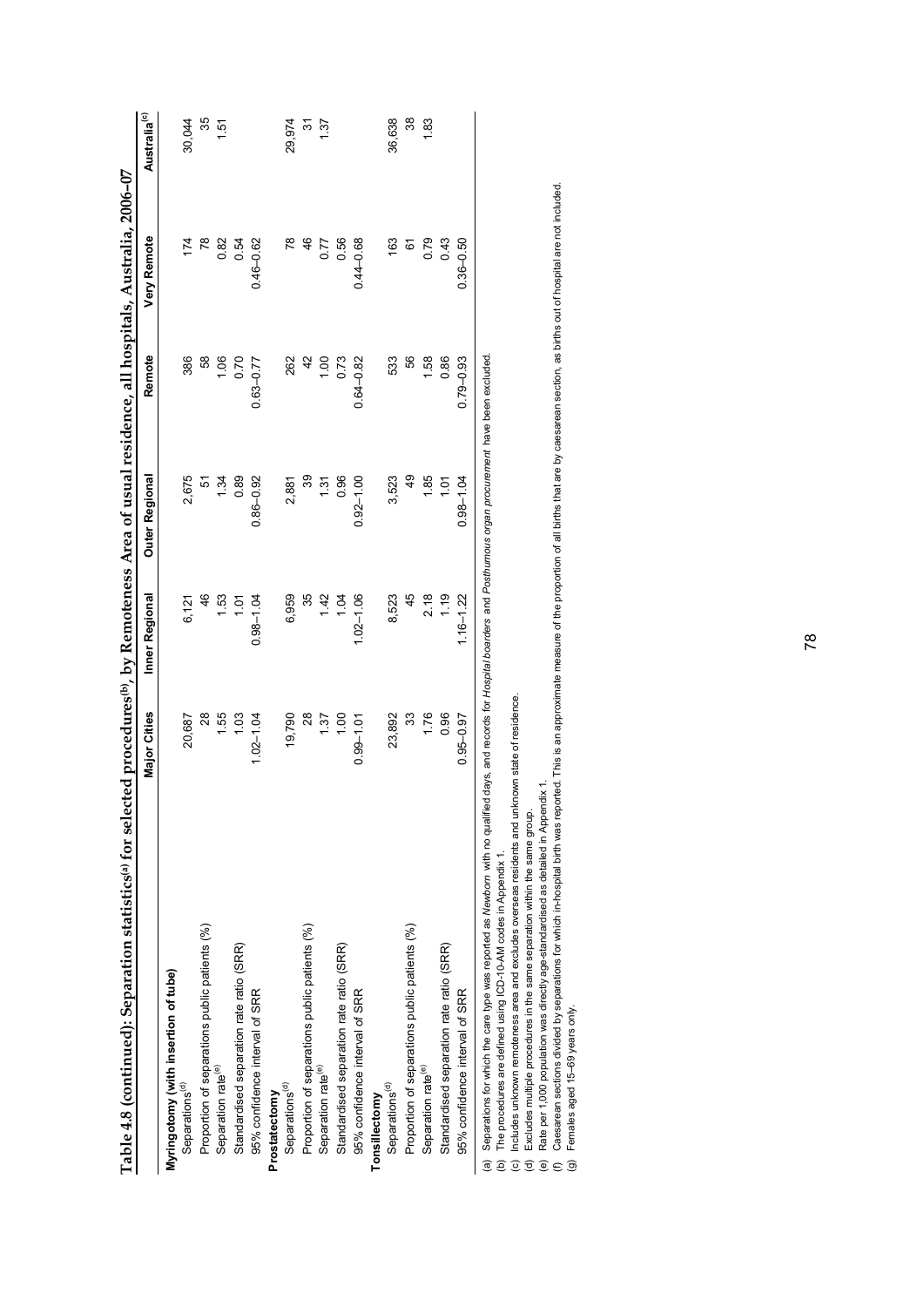| i<br>^        |
|---------------|
|               |
| $\frac{1}{2}$ |
|               |
|               |
|               |
| ı             |
|               |
|               |
|               |
|               |
|               |
| ١             |
|               |
|               |
|               |
|               |
|               |
|               |
|               |
|               |
| l             |
| í             |
|               |
| ç             |
| ł             |
|               |
|               |
|               |
|               |
|               |
|               |
|               |
| l<br>ļ        |
|               |
| .<br>.<br>.   |
| ֕             |

|                                                                  | Most<br>disadvantaged | Second most<br>disadvantaged | Middle quintile | Second most<br>advantaged | advantaged<br>Most | Total <sup>(d)</sup> |
|------------------------------------------------------------------|-----------------------|------------------------------|-----------------|---------------------------|--------------------|----------------------|
| Caesarean section                                                |                       |                              |                 |                           |                    |                      |
| Separations <sup>(e)</sup>                                       | 17,029                | 16,425                       | 17,947          | 18,447                    | 18,776             | 88,632               |
| Proportion of separations public patients (%)                    | 76                    | 89                           | 58              | S                         | 8                  | 56                   |
| Separation rate <sup>(f)</sup>                                   | 4.52                  | 4.50                         | 4.27            | 4.38                      | 4.55               | 445                  |
| Standardised separation rate ratio (SRR)                         | 1.02                  | 1.01                         | 0.96            | 0.99                      | 1.02               |                      |
| 95% confidence interval of SRR                                   | $1.00 - 1.04$         | $0.99 - 1.03$                | $0.95 - 0.97$   | $0.98 - 1.00$             | $1.01 - 1.03$      |                      |
| In-hospital birth separations                                    | 61,662                | 54,859                       | 57,658          | 55,609                    | 52,176             | 281,985              |
| Proportion of separations public patients (%)                    | 82.4                  | 76.2                         | 67.9            | 60.4                      | 40.9               | 66.2                 |
| Separation rate <sup>(f)</sup>                                   | 16.24                 | 14.97                        | 13.66           | 13.19                     | 12.65              | 14.10                |
| Separations per 100 in-hospital birth separations <sup>(9)</sup> | 27.6                  | 29.9                         | 31.1            | 33.2                      | 36.0               | 314                  |
| Public hospitals                                                 | 26.0                  | $273$<br>$26.8$              | 272             | 28.5                      | 28.3               | 27.3<br>26.5         |
| Public patients                                                  | 25.5                  |                              | 26.4            | 27.6                      | 26.8               |                      |
| Private patients                                                 | 34.8                  | 33.7                         | 36.0            | 38.9                      | 39.5               | 364                  |
| Private hospitals                                                | 39.0                  | 42.2                         | 42.3            | 42.0                      | 42.7               | 42.0                 |
| Cholecystectomy                                                  |                       |                              |                 |                           |                    |                      |
| Separations <sup>(e)</sup>                                       | 10,682                | 10,173                       | 9,422           | 8,932                     | 8,121              | 47,331               |
| Proportion of separations public patients (%)                    | 66                    | SS                           | 54              | 45                        | 30                 | 52                   |
| Separation rate <sup>(f)</sup>                                   |                       |                              | 2.21            | 2.16                      | 1.90               | 2.24                 |
| Standardised separation rate ratio (SRR)                         | $2.54$<br>1.4         | $2.40$<br>1.07               | 0.99            | 0.97                      | 0.85               |                      |
| 95% confidence interval of SRR                                   | $1.12 - 1.16$         | $1.05 - 1.09$                | $0.97 - 1.01$   | $0.95 - 0.99$             | $0.83 - 0.87$      |                      |
| Coronary angioplasty                                             |                       |                              |                 |                           |                    |                      |
| Separations <sup>(e)</sup>                                       | 6,962                 | 7,534                        | 6,658           | 6,439                     | 7,016              | 34,609               |
| Proportion of separations public patients (%)                    | 61                    | $\frac{1}{2}$                | ඉ<br>අ          |                           |                    | 47                   |
| Separation rate <sup>(f)</sup>                                   | 1.55                  |                              | 1.55            | 1.60                      | 1.64               | 1.59                 |
| Standardised separation rate ratio (SRR)                         | 0.97                  | $1.62$<br>$1.02$             | 0.98            | 1.01                      | 103                |                      |
| 95% confidence interval of SRR                                   | $0.95 - 0.99$         | $1.00 - 1.04$                | $0.96 - 1.00$   | $0.99 - 1.03$             | $1.01 - 1.05$      |                      |
| Coronary artery bypass graft                                     |                       |                              |                 |                           |                    |                      |
| Separations <sup>(e)</sup>                                       | 3,237                 | 3,116                        | 2,760           | 2,424                     | 2,473              | 14,012               |
| Proportion of separations public patients (%)                    | Z                     | 56                           | 53              | 45                        | 32                 | 57                   |
| Separation rate <sup>(f)</sup>                                   | 0.71                  | 0.67                         | 0.65            | 0.61                      | 0.59               | 0.65                 |
| Standardised separation rate ratio (SRR)                         | 1.10                  | 1.03                         | 1,00            | 0.95                      | 0.91               |                      |
| 95% confidence interval of SRR                                   | $1.06 - 1.14$         | $0.99 - 1.07$                | $0.96 - 1.04$   | $0.91 - 0.99$             | $0.87 - 0.95$      |                      |
|                                                                  |                       |                              |                 |                           |                    | $_{(continued)}$     |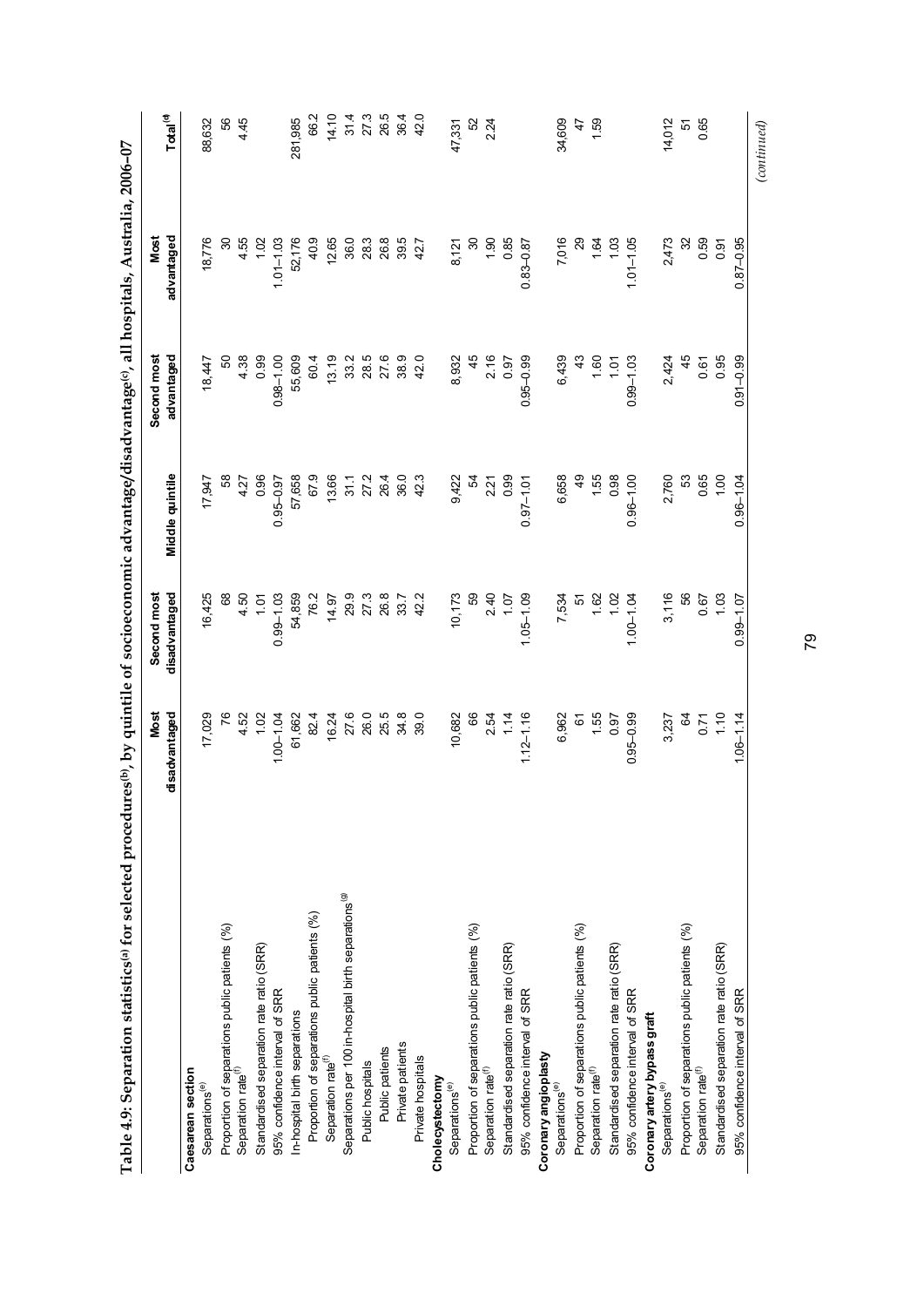| $\frac{1}{2}$                         |   |  |
|---------------------------------------|---|--|
|                                       |   |  |
| $\overline{\mathbf{c}}$               |   |  |
|                                       |   |  |
|                                       |   |  |
|                                       |   |  |
|                                       |   |  |
|                                       |   |  |
|                                       |   |  |
|                                       |   |  |
| quintile of socioeconomic advantage/d |   |  |
| $P$ , by q                            |   |  |
|                                       |   |  |
|                                       |   |  |
| יינים שני                             |   |  |
| )<br>)                                |   |  |
| " for sell.                           |   |  |
|                                       |   |  |
| $-2 + 2 + 2 + 2 + 2$                  |   |  |
| ֪֝֟֜֜֜֜֜֜֜֜֜֜֝֜֜֜                     |   |  |
|                                       |   |  |
|                                       |   |  |
|                                       |   |  |
| ble 4.                                | ₫ |  |
|                                       |   |  |

|                                                                    | <b>Most</b><br>disadvantaged | Second most<br>disadvantaged | Middle quintile | Second most<br>advantaged | Most<br>advantaged | Total <sup>(d)</sup> |
|--------------------------------------------------------------------|------------------------------|------------------------------|-----------------|---------------------------|--------------------|----------------------|
| Hip replacement                                                    |                              |                              |                 |                           |                    |                      |
| Separations <sup>(e)</sup>                                         | 5,699                        | 6,413                        | 5,738           | 5,451                     | 6,083              | 29,387               |
| Proportion of separations public patients (%)                      | 49                           | 46                           | 42              | 35                        | $\mathfrak{p}$     | 39                   |
| Separation rate <sup>(f)</sup>                                     | 1.24                         | 1.36                         | $\overline{3}$  | 1.37                      | 141                | 134                  |
| Standardised separation rate ratio (SRR)                           | 0.93                         | 1.01                         | 1,00            | 1.02                      | 1.05               |                      |
| 95% confidence interval of SRR                                     | $0.91 - 0.95$                | $0.99 - 1.03$                | $0.97 - 1.03$   | $0.99 - 1.05$             | $1.02 - 1.08$      |                      |
| Revision of hip replacement                                        |                              |                              |                 |                           |                    |                      |
| Separations <sup>(e)</sup>                                         | 668                          | 806                          | 693             | 645                       | 695                | 3,507                |
| Proportion of separations public patients (%)                      | $\overline{4}$               | $\frac{8}{3}$                | $\overline{a}$  | $\approx$                 | Z                  | 35                   |
| Separation rate <sup>(1)</sup>                                     | 0.15                         | 0.17                         | 0.16            | 0.16                      | 0.16               | 0.16                 |
| Standardised separation rate ratio (SRR)                           | 0.91                         | 1.06                         | 101             | 1.01                      | 101                |                      |
| 95% confidence interval of SRR                                     | $0.84 - 0.98$                | $0.99 - 1.13$                | $0.93 - 1.09$   | $0.93 - 1.09$             | $0.93 - 1.09$      |                      |
| Hysterectomy, females aged 15-69                                   |                              |                              |                 |                           |                    |                      |
| Separations <sup>(e)</sup>                                         | 5,695                        | 5,817                        | 5,530           | 5,114                     | 5,045              | 27,203               |
| Proportion of separations public patients (%)                      | 89                           | QÞ                           | 43              | 35                        | ର                  | $\frac{2}{3}$        |
| Separation rate <sup>(1)</sup>                                     | 1.40                         | 1.42                         | 1.30            | 1.21                      | 1.15               | 1.29                 |
| Standardised separation rate ratio (SRR)                           | 1.08                         | 1.10                         | 1.00            | 0.94                      | 0.89               |                      |
| 95% confidence interval of SRR                                     | $1.05 - 1.11$                | $1.07 - 1.13$                | $0.97 - 1.03$   | $0.91 - 0.97$             | $0.87 - 0.91$      |                      |
| Age and sex restricted standardised separation rate <sup>(h)</sup> | 4.0                          | 4.0                          | 75              | $3\overline{4}$           | 33                 | 57                   |
| Knee replacement                                                   |                              |                              |                 |                           |                    |                      |
| Separations <sup>(e)</sup>                                         | 7,057                        | 8,072                        | 6,738           | 5,827                     | 6,045              | 33,743               |
| Proportion of separations public patients (%)                      | $\overline{4}$               | $\mathcal{S}^{\mathcal{S}}$  | 36              | $^{28}$                   | $\frac{8}{5}$      | 33                   |
| Separation rate <sup>(f)</sup>                                     | 1.54                         | 1.71                         | 1.58            | 1.48                      | 1.45               | 1.55                 |
| Standardised separation rate ratio (SRR)                           | 0.99                         | 1.10                         | 1.02            | 0.95                      | 0.93               |                      |
| 95% confidence interval of SRR                                     | $0.97 - 1.01$                | $1.08 - 1.12$                | $1.00 - 1.04$   | $0.93 - 0.97$             | $0.91 - 0.95$      |                      |
| Lens insertion                                                     |                              |                              |                 |                           |                    |                      |
| Separations <sup>(e)</sup>                                         | 38,331                       | 38,361                       | 35,077          | 31,247                    | 34,962             | 177,999              |
| Proportion of separations public patients (%)                      | ೫                            | æ                            | 72              | ಸ                         | $\dot{z}$          | 26                   |
| Separation rate <sup>(f)</sup>                                     | 8.35                         | 8.05                         | 828             | 8.01                      | 8.34               | 821                  |
| Standardised separation rate ratio (SRR)                           | 1.02                         | 0.98                         | $\frac{5}{2}$   | 0.98                      | 102                |                      |
| 95% confidence interval of SRR                                     | $1.01 - 1.03$                | $0.97 - 0.99$                | $1.00 - 1.02$   | $0.97 - 0.99$             | $1.01 - 1.03$      |                      |
|                                                                    |                              |                              |                 |                           |                    | $_{(continued)}$     |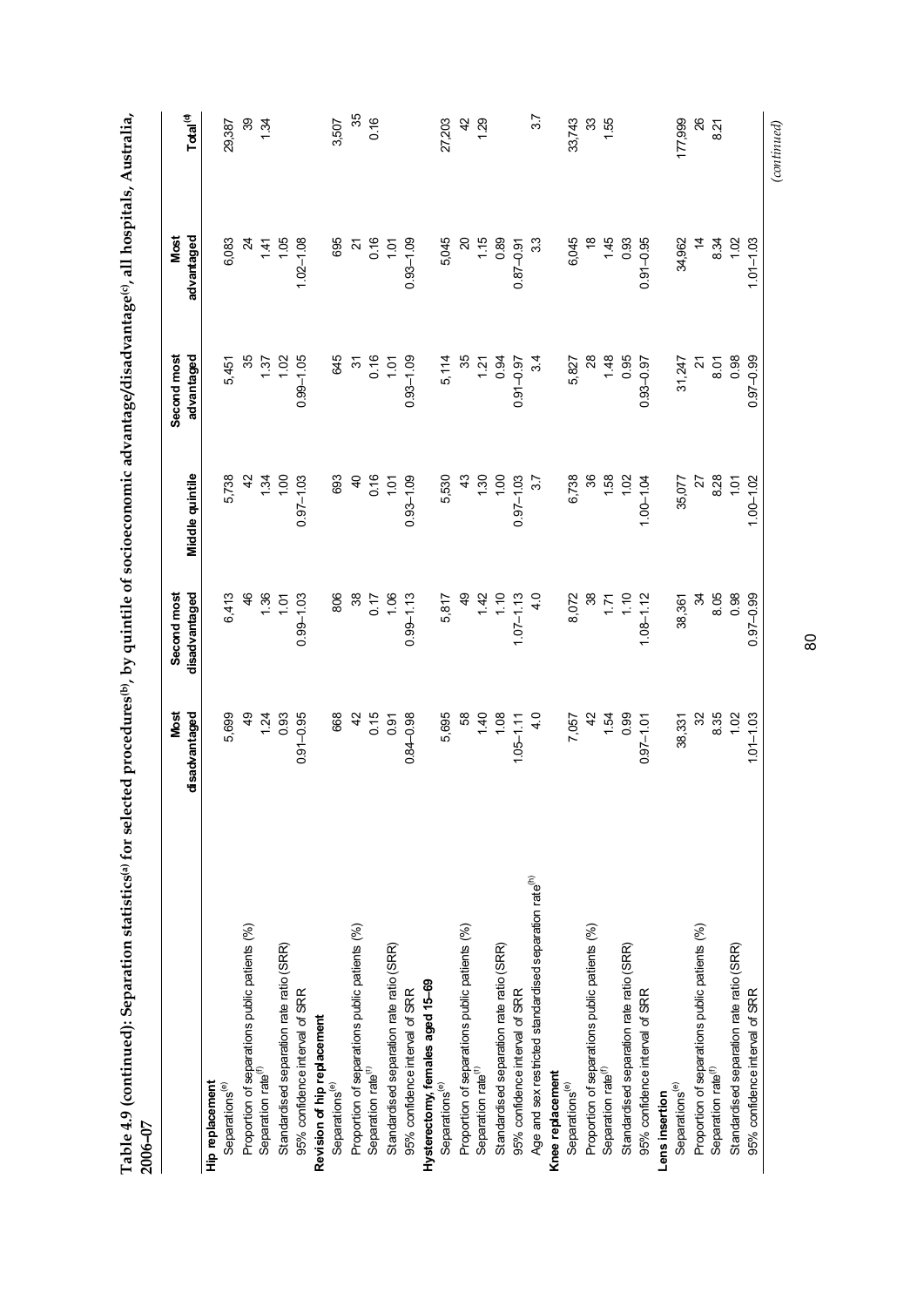| Table 4.9 (continued): Separation statistics(a) for selec<br>2006-07                                                                                                                                                                                                                                                                                                                                                                                                                                                                                |                       |                              |                 |                           | rted procedures <sup>(b)</sup> , by quintile of socioeconomic advantage/disadvantage <sup>(c)</sup> , all hospitals, Australia, |                      |
|-----------------------------------------------------------------------------------------------------------------------------------------------------------------------------------------------------------------------------------------------------------------------------------------------------------------------------------------------------------------------------------------------------------------------------------------------------------------------------------------------------------------------------------------------------|-----------------------|------------------------------|-----------------|---------------------------|---------------------------------------------------------------------------------------------------------------------------------|----------------------|
|                                                                                                                                                                                                                                                                                                                                                                                                                                                                                                                                                     | disadvantaged<br>Most | disadvantaged<br>Second most | Middle quintile | advantaged<br>Second most | advantaged<br>Most                                                                                                              | Total <sup>(d)</sup> |
| Myringotomy (with insertion of tube)<br>Separations <sup>(e)</sup>                                                                                                                                                                                                                                                                                                                                                                                                                                                                                  | 5,237                 | 5,944                        | 5,771           | 6,324                     | 6,768                                                                                                                           | 30,044               |
| Proportion of separations public patients (%)                                                                                                                                                                                                                                                                                                                                                                                                                                                                                                       | 53                    | 47                           | 38              | 28                        | <u>ო</u>                                                                                                                        | 35                   |
| Separation rate <sup>(1)</sup>                                                                                                                                                                                                                                                                                                                                                                                                                                                                                                                      | 1.25                  | 1.51                         | 1.43            | 1.60                      | 1.80                                                                                                                            | $\overline{5}$       |
| Standardised separation rate ratio (SRR)                                                                                                                                                                                                                                                                                                                                                                                                                                                                                                            | 0.83                  | 00.1                         | 0.94            | 1.06                      | 1.19                                                                                                                            |                      |
| 95% confidence interval of SRR                                                                                                                                                                                                                                                                                                                                                                                                                                                                                                                      | $0.81 - 0.85$         | $0.97 - 1.03$                | $0.92 - 0.96$   | $1.03 - 1.09$             | $1.16 - 1.22$                                                                                                                   |                      |
| Prostatectomy                                                                                                                                                                                                                                                                                                                                                                                                                                                                                                                                       |                       |                              |                 |                           |                                                                                                                                 |                      |
| Separations <sup>(e)</sup>                                                                                                                                                                                                                                                                                                                                                                                                                                                                                                                          | 6,042                 | 6,332                        | 5,577           | 5,587                     | 6,433                                                                                                                           | 29,974               |
| Proportion of separations public patients (%)                                                                                                                                                                                                                                                                                                                                                                                                                                                                                                       | $\overline{4}$        | 38                           | 35              | 26                        | 45                                                                                                                              | 22                   |
| Separation rate <sup>(f)</sup>                                                                                                                                                                                                                                                                                                                                                                                                                                                                                                                      | 1.31                  | 1.33                         | 1.30            | 1.41                      | $\frac{15}{1}$                                                                                                                  | 1.37                 |
| Standardised separation rate ratio (SRR)                                                                                                                                                                                                                                                                                                                                                                                                                                                                                                            | 0.96                  | 0.97                         | 0.95            | 1.03                      | $\frac{1}{11}$                                                                                                                  |                      |
| 95% confidence interval of SRR                                                                                                                                                                                                                                                                                                                                                                                                                                                                                                                      | $0.94 - 0.98$         | $0.95 - 0.99$                | $0.93 - 0.97$   | $1.00 - 1.06$             | $1.08 - 1.14$                                                                                                                   |                      |
| Separations <sup>(e)</sup><br>Tonsillectomy                                                                                                                                                                                                                                                                                                                                                                                                                                                                                                         |                       |                              |                 |                           |                                                                                                                                 |                      |
|                                                                                                                                                                                                                                                                                                                                                                                                                                                                                                                                                     | 7,139                 | 7,512                        | 7,481           | 7,179                     | 7,325                                                                                                                           | 36,638               |
| Proportion of separations public patients (%)                                                                                                                                                                                                                                                                                                                                                                                                                                                                                                       | 52                    | 49                           | $\ddot{4}$      | $\frac{8}{3}$             | $\frac{6}{5}$                                                                                                                   | 38                   |
| Separation rate <sup>(1)</sup>                                                                                                                                                                                                                                                                                                                                                                                                                                                                                                                      | 1.74                  | 1.93                         | 1.83            | 1.78                      | 1.88                                                                                                                            | 1.83                 |
| Standardised separation rate ratio (SRR)                                                                                                                                                                                                                                                                                                                                                                                                                                                                                                            | 0.95                  | 1.05                         | 00.1            | 0.97                      | 1.02                                                                                                                            |                      |
| 95% confidence interval of SRR                                                                                                                                                                                                                                                                                                                                                                                                                                                                                                                      | $0.93 - 0.97$         | $1.03 - 1.07$                | $0.98 - 1.02$   | $0.95 - 0.99$             | $1.00 - 1.04$                                                                                                                   |                      |
| Separations for which the care type was reported as Newborn with no qualified days, and records for Hospital boarders and Posthumous organ procurement have been excluded<br>Based on the ABS SEIFA 2006 Index of Advantage/Disadvantage score for the statistical local area of the patient's usual residence.<br>Includes unknown area of usual residence and excludes overseas residents and unknown state of residence<br>The procedures are defined using ICD-10-AM codes in Appendix 1.<br>$\widehat{\sigma}$<br>ම<br>ê<br>$\widehat{\omega}$ |                       |                              |                 |                           |                                                                                                                                 |                      |
| Excludes multiple procedures in the same separation within the same group.<br>$\widehat{e}$                                                                                                                                                                                                                                                                                                                                                                                                                                                         |                       |                              |                 |                           |                                                                                                                                 |                      |
| Caesarean section separations divided by separations for which in-hospital birth was reported. This is an approximate measure of the proportion of all births that are by caesarean section, as births out of hospital are not<br>Rate per 1,000 population was directly age-standardised as detailed in Appendix 1.<br>$\widehat{\mathbf{G}}$<br>€                                                                                                                                                                                                 |                       |                              |                 |                           |                                                                                                                                 |                      |
| Females aged 15-69 years only.<br>$\widehat{\epsilon}$                                                                                                                                                                                                                                                                                                                                                                                                                                                                                              |                       |                              |                 |                           |                                                                                                                                 |                      |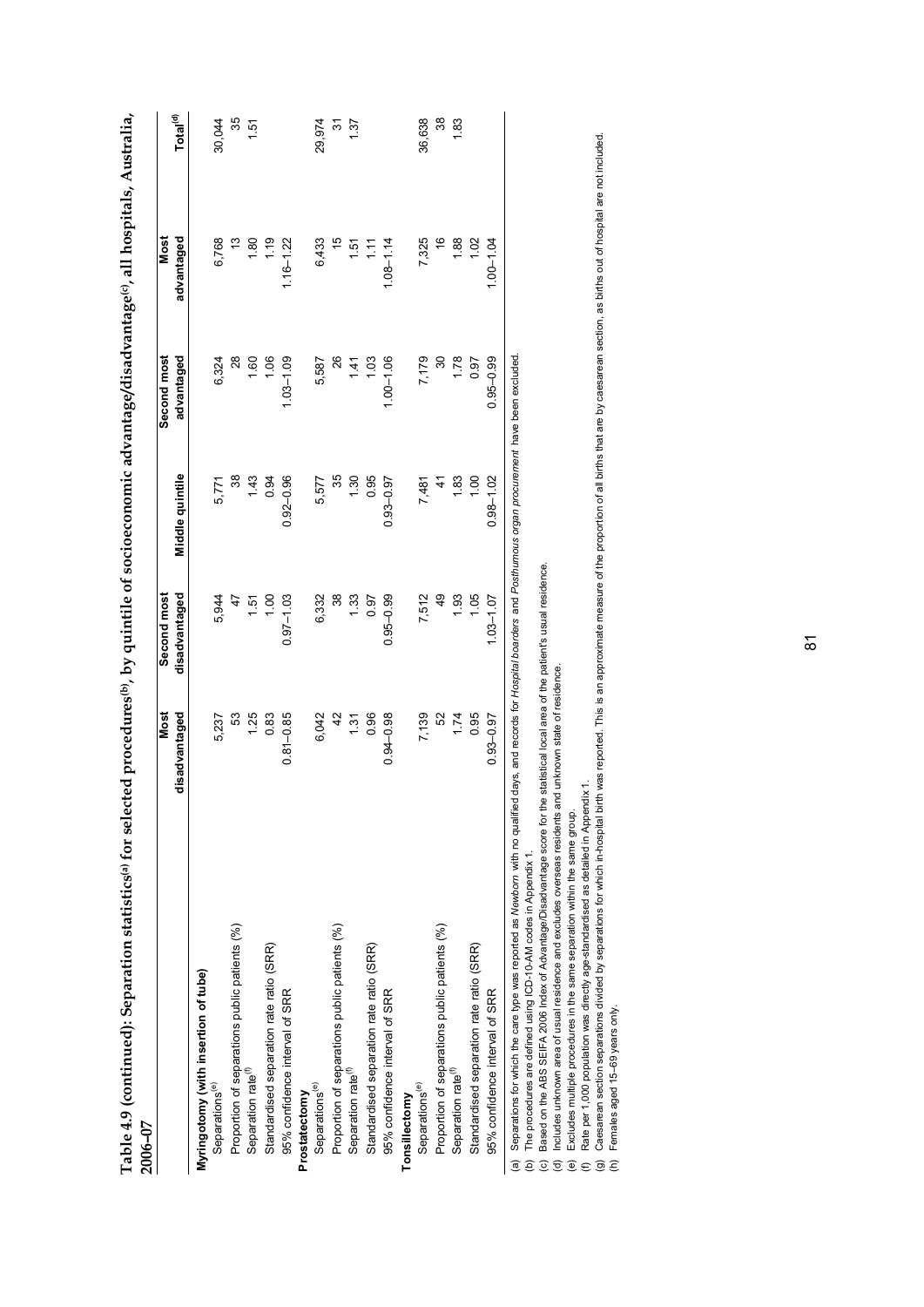| $\frac{6}{1}$<br>496<br>2.2<br>5.7<br>57<br>ρ.<br>Γ<br>ρ.<br>Γ<br>$\frac{\mathsf{p}}{\mathsf{n}}\frac{\mathsf{p}}{\mathsf{p}}.$<br>808<br>n.p.<br>ρ.<br>Γ<br>687<br>$\frac{\alpha}{\Box}$<br>6.1<br>48<br>$\frac{\mathsf{p}}{\mathsf{n}}\frac{\mathsf{p}}{\mathsf{n}}.$<br>n.p.<br>$\frac{p}{n}$<br>ن<br>a<br>n.p.<br>n.p.<br>n.p.<br>571<br>n.p.<br>n.p.<br>3.5<br>5.2<br>$\begin{array}{c} 4 & 0 \\ 2 & 0 \end{array}$<br>2.6<br>10.<br>10.<br>10.<br>2 3 4<br>2 9 4<br>2 9 4<br>3.8<br>1,640<br>530<br>$\ddot{ }$ :<br>1.8<br>2,870<br>116<br>1,949<br>646<br>394<br>1,923<br>2,986<br>5.8<br>595<br>2,034<br>4.7<br>453<br>2,387<br>N,<br>U,<br>3<br>3<br>4<br>9<br>3<br>$\frac{4}{7}$ .0<br>5.3<br>8.3<br>5.7<br>$\frac{8}{1}$<br>$1.8$<br>$7.8$<br>3.5<br>378<br>489<br>$7.7$<br>2.0<br>7.7<br>512<br>2,285<br>1,933<br>2,142<br>2,033<br>545<br>5.4<br>1,924<br>2,263<br>311<br>413<br>121<br>2.<br>2,<br>C,<br>severe CC<br>3,692<br>2.5<br>2.5<br>2.3<br>$4.7$<br>6.9<br>$7.5$<br>$7.6$<br>$7.6$<br>3,916<br>$4.7$<br>7.5<br>5.7<br>1,843<br>4,950<br>$3.76$<br>$3.76$<br>582<br>5,535<br>3,689<br>1,503<br>5.3<br>4,197<br>5,700<br>4,498<br>1,301<br>4,990<br>catastrophic or<br>severe CC<br>$4.0$<br>7.0<br>$1.5$<br>$2.5$<br>$7.5$<br>$470$<br>$750$<br>21<br>21<br>22<br>22<br>1,279<br>489<br>4.6<br>5,198<br>806<br>214<br>$2.7$<br>$2.2$<br>$2.2$<br>7,568<br>1,223<br>7,020<br>3.4<br>6,768<br>6,021<br>7,962<br>6,421<br>1,941<br>πÒ<br>ဖ<br>៰<br>Chronic obstructive airway disease W/O catastrophic<br>Non-major arrhythmia and conduction disorders W/O<br>2.5<br>8.5<br>2.0<br>3.6<br>5.2<br>8,768<br>643<br>0.6<br>$\frac{0}{1}$<br>10,670<br>5.9<br>909<br>3.8<br>5.1<br>$\frac{6}{1}$<br>153<br>8,702<br>2.5<br>10,807<br>1.6<br>5.4<br>8,841<br>10,823<br>9,411<br>9,492<br>6.1<br>9,611<br>651<br>Respiratory infections/inflammations W/O CC<br>Heart failure and shock W/O catastrophic CC<br>Bronchitis and asthma age<50 W/O CC<br>Private<br>Private<br>Private<br>Private<br>Private<br>Private<br>Private<br>Private<br>Private<br>Public<br>Public<br>Public<br>Public<br>Public<br>Public<br>Public<br>Public<br>Public<br>Public<br>Total<br>Total<br>Total<br>Total<br>Total<br>Total<br>Total<br>Total<br>Total<br>ALOS (days)<br>ALOS (days)<br>ALOS (days)<br>ALOS (days)<br>ALOS (days)<br>Separations<br>Separations<br>Separations<br>Separations<br>Separations<br>E69C<br>E62C<br>E65B<br>F71B<br>F62B | AR-DRG | Hospital sector | NSW | š | $\frac{d}{d}$ | Š | SA | Tas | ACT                                                                                                                                                                                                                                                                                                                                                                                                                         | 보                                  | Total               |
|--------------------------------------------------------------------------------------------------------------------------------------------------------------------------------------------------------------------------------------------------------------------------------------------------------------------------------------------------------------------------------------------------------------------------------------------------------------------------------------------------------------------------------------------------------------------------------------------------------------------------------------------------------------------------------------------------------------------------------------------------------------------------------------------------------------------------------------------------------------------------------------------------------------------------------------------------------------------------------------------------------------------------------------------------------------------------------------------------------------------------------------------------------------------------------------------------------------------------------------------------------------------------------------------------------------------------------------------------------------------------------------------------------------------------------------------------------------------------------------------------------------------------------------------------------------------------------------------------------------------------------------------------------------------------------------------------------------------------------------------------------------------------------------------------------------------------------------------------------------------------------------------------------------------------------------------------------------------------------------------------------------------------------------------------------------------------------------------------------------------------------------------------------------------------------------------------------------------------------------------------------------------------------------------------------------------------------------------------------------------------------------------------------------------------------------------------------|--------|-----------------|-----|---|---------------|---|----|-----|-----------------------------------------------------------------------------------------------------------------------------------------------------------------------------------------------------------------------------------------------------------------------------------------------------------------------------------------------------------------------------------------------------------------------------|------------------------------------|---------------------|
|                                                                                                                                                                                                                                                                                                                                                                                                                                                                                                                                                                                                                                                                                                                                                                                                                                                                                                                                                                                                                                                                                                                                                                                                                                                                                                                                                                                                                                                                                                                                                                                                                                                                                                                                                                                                                                                                                                                                                                                                                                                                                                                                                                                                                                                                                                                                                                                                                                                        |        |                 |     |   |               |   |    |     |                                                                                                                                                                                                                                                                                                                                                                                                                             |                                    |                     |
|                                                                                                                                                                                                                                                                                                                                                                                                                                                                                                                                                                                                                                                                                                                                                                                                                                                                                                                                                                                                                                                                                                                                                                                                                                                                                                                                                                                                                                                                                                                                                                                                                                                                                                                                                                                                                                                                                                                                                                                                                                                                                                                                                                                                                                                                                                                                                                                                                                                        |        |                 |     |   |               |   |    |     | 3.0                                                                                                                                                                                                                                                                                                                                                                                                                         | $\frac{1}{4}$                      |                     |
|                                                                                                                                                                                                                                                                                                                                                                                                                                                                                                                                                                                                                                                                                                                                                                                                                                                                                                                                                                                                                                                                                                                                                                                                                                                                                                                                                                                                                                                                                                                                                                                                                                                                                                                                                                                                                                                                                                                                                                                                                                                                                                                                                                                                                                                                                                                                                                                                                                                        |        |                 |     |   |               |   |    |     | $\frac{\alpha}{\alpha}$                                                                                                                                                                                                                                                                                                                                                                                                     | ف<br>n                             |                     |
|                                                                                                                                                                                                                                                                                                                                                                                                                                                                                                                                                                                                                                                                                                                                                                                                                                                                                                                                                                                                                                                                                                                                                                                                                                                                                                                                                                                                                                                                                                                                                                                                                                                                                                                                                                                                                                                                                                                                                                                                                                                                                                                                                                                                                                                                                                                                                                                                                                                        |        |                 |     |   |               |   |    |     | n.p.                                                                                                                                                                                                                                                                                                                                                                                                                        | n.p.                               | $3.76$<br>$5.76$    |
|                                                                                                                                                                                                                                                                                                                                                                                                                                                                                                                                                                                                                                                                                                                                                                                                                                                                                                                                                                                                                                                                                                                                                                                                                                                                                                                                                                                                                                                                                                                                                                                                                                                                                                                                                                                                                                                                                                                                                                                                                                                                                                                                                                                                                                                                                                                                                                                                                                                        |        |                 |     |   |               |   |    |     | 310                                                                                                                                                                                                                                                                                                                                                                                                                         | 578                                | 22,888              |
|                                                                                                                                                                                                                                                                                                                                                                                                                                                                                                                                                                                                                                                                                                                                                                                                                                                                                                                                                                                                                                                                                                                                                                                                                                                                                                                                                                                                                                                                                                                                                                                                                                                                                                                                                                                                                                                                                                                                                                                                                                                                                                                                                                                                                                                                                                                                                                                                                                                        |        |                 |     |   |               |   |    |     |                                                                                                                                                                                                                                                                                                                                                                                                                             |                                    | 4,146               |
|                                                                                                                                                                                                                                                                                                                                                                                                                                                                                                                                                                                                                                                                                                                                                                                                                                                                                                                                                                                                                                                                                                                                                                                                                                                                                                                                                                                                                                                                                                                                                                                                                                                                                                                                                                                                                                                                                                                                                                                                                                                                                                                                                                                                                                                                                                                                                                                                                                                        |        |                 |     |   |               |   |    |     | $\frac{1}{n}$ .<br>$\frac{1}{n}$ .                                                                                                                                                                                                                                                                                                                                                                                          | $\frac{1}{n}$ .<br>$\frac{1}{p}$ . | 27,034              |
|                                                                                                                                                                                                                                                                                                                                                                                                                                                                                                                                                                                                                                                                                                                                                                                                                                                                                                                                                                                                                                                                                                                                                                                                                                                                                                                                                                                                                                                                                                                                                                                                                                                                                                                                                                                                                                                                                                                                                                                                                                                                                                                                                                                                                                                                                                                                                                                                                                                        |        |                 |     |   |               |   |    |     |                                                                                                                                                                                                                                                                                                                                                                                                                             |                                    |                     |
|                                                                                                                                                                                                                                                                                                                                                                                                                                                                                                                                                                                                                                                                                                                                                                                                                                                                                                                                                                                                                                                                                                                                                                                                                                                                                                                                                                                                                                                                                                                                                                                                                                                                                                                                                                                                                                                                                                                                                                                                                                                                                                                                                                                                                                                                                                                                                                                                                                                        |        |                 |     |   |               |   |    |     | 5.3                                                                                                                                                                                                                                                                                                                                                                                                                         |                                    |                     |
|                                                                                                                                                                                                                                                                                                                                                                                                                                                                                                                                                                                                                                                                                                                                                                                                                                                                                                                                                                                                                                                                                                                                                                                                                                                                                                                                                                                                                                                                                                                                                                                                                                                                                                                                                                                                                                                                                                                                                                                                                                                                                                                                                                                                                                                                                                                                                                                                                                                        |        |                 |     |   |               |   |    |     | $\frac{1}{2}$                                                                                                                                                                                                                                                                                                                                                                                                               | $\frac{5}{10}$ $\frac{9}{10}$      | 7.7                 |
|                                                                                                                                                                                                                                                                                                                                                                                                                                                                                                                                                                                                                                                                                                                                                                                                                                                                                                                                                                                                                                                                                                                                                                                                                                                                                                                                                                                                                                                                                                                                                                                                                                                                                                                                                                                                                                                                                                                                                                                                                                                                                                                                                                                                                                                                                                                                                                                                                                                        |        |                 |     |   |               |   |    |     | n.p.                                                                                                                                                                                                                                                                                                                                                                                                                        | n.p.                               | 5.1                 |
|                                                                                                                                                                                                                                                                                                                                                                                                                                                                                                                                                                                                                                                                                                                                                                                                                                                                                                                                                                                                                                                                                                                                                                                                                                                                                                                                                                                                                                                                                                                                                                                                                                                                                                                                                                                                                                                                                                                                                                                                                                                                                                                                                                                                                                                                                                                                                                                                                                                        |        |                 |     |   |               |   |    |     | 202                                                                                                                                                                                                                                                                                                                                                                                                                         | 417                                | 23,389              |
|                                                                                                                                                                                                                                                                                                                                                                                                                                                                                                                                                                                                                                                                                                                                                                                                                                                                                                                                                                                                                                                                                                                                                                                                                                                                                                                                                                                                                                                                                                                                                                                                                                                                                                                                                                                                                                                                                                                                                                                                                                                                                                                                                                                                                                                                                                                                                                                                                                                        |        |                 |     |   |               |   |    |     | ۹.p                                                                                                                                                                                                                                                                                                                                                                                                                         | n.p.                               | 4,550               |
|                                                                                                                                                                                                                                                                                                                                                                                                                                                                                                                                                                                                                                                                                                                                                                                                                                                                                                                                                                                                                                                                                                                                                                                                                                                                                                                                                                                                                                                                                                                                                                                                                                                                                                                                                                                                                                                                                                                                                                                                                                                                                                                                                                                                                                                                                                                                                                                                                                                        |        |                 |     |   |               |   |    |     | n.p.                                                                                                                                                                                                                                                                                                                                                                                                                        | n.p.                               | 27,939              |
|                                                                                                                                                                                                                                                                                                                                                                                                                                                                                                                                                                                                                                                                                                                                                                                                                                                                                                                                                                                                                                                                                                                                                                                                                                                                                                                                                                                                                                                                                                                                                                                                                                                                                                                                                                                                                                                                                                                                                                                                                                                                                                                                                                                                                                                                                                                                                                                                                                                        |        |                 |     |   |               |   |    |     |                                                                                                                                                                                                                                                                                                                                                                                                                             |                                    |                     |
|                                                                                                                                                                                                                                                                                                                                                                                                                                                                                                                                                                                                                                                                                                                                                                                                                                                                                                                                                                                                                                                                                                                                                                                                                                                                                                                                                                                                                                                                                                                                                                                                                                                                                                                                                                                                                                                                                                                                                                                                                                                                                                                                                                                                                                                                                                                                                                                                                                                        |        |                 |     |   |               |   |    |     |                                                                                                                                                                                                                                                                                                                                                                                                                             |                                    |                     |
|                                                                                                                                                                                                                                                                                                                                                                                                                                                                                                                                                                                                                                                                                                                                                                                                                                                                                                                                                                                                                                                                                                                                                                                                                                                                                                                                                                                                                                                                                                                                                                                                                                                                                                                                                                                                                                                                                                                                                                                                                                                                                                                                                                                                                                                                                                                                                                                                                                                        |        |                 |     |   |               |   |    |     |                                                                                                                                                                                                                                                                                                                                                                                                                             | $rac{8}{10}$                       | $1.6$<br>2.3        |
|                                                                                                                                                                                                                                                                                                                                                                                                                                                                                                                                                                                                                                                                                                                                                                                                                                                                                                                                                                                                                                                                                                                                                                                                                                                                                                                                                                                                                                                                                                                                                                                                                                                                                                                                                                                                                                                                                                                                                                                                                                                                                                                                                                                                                                                                                                                                                                                                                                                        |        |                 |     |   |               |   |    |     | $7.7$<br>$7.9$<br>$7.7$                                                                                                                                                                                                                                                                                                                                                                                                     | n.p.                               | 1.6                 |
|                                                                                                                                                                                                                                                                                                                                                                                                                                                                                                                                                                                                                                                                                                                                                                                                                                                                                                                                                                                                                                                                                                                                                                                                                                                                                                                                                                                                                                                                                                                                                                                                                                                                                                                                                                                                                                                                                                                                                                                                                                                                                                                                                                                                                                                                                                                                                                                                                                                        |        |                 |     |   |               |   |    |     | 300                                                                                                                                                                                                                                                                                                                                                                                                                         | 271                                | 27,471              |
|                                                                                                                                                                                                                                                                                                                                                                                                                                                                                                                                                                                                                                                                                                                                                                                                                                                                                                                                                                                                                                                                                                                                                                                                                                                                                                                                                                                                                                                                                                                                                                                                                                                                                                                                                                                                                                                                                                                                                                                                                                                                                                                                                                                                                                                                                                                                                                                                                                                        |        |                 |     |   |               |   |    |     |                                                                                                                                                                                                                                                                                                                                                                                                                             |                                    | 1,208               |
|                                                                                                                                                                                                                                                                                                                                                                                                                                                                                                                                                                                                                                                                                                                                                                                                                                                                                                                                                                                                                                                                                                                                                                                                                                                                                                                                                                                                                                                                                                                                                                                                                                                                                                                                                                                                                                                                                                                                                                                                                                                                                                                                                                                                                                                                                                                                                                                                                                                        |        |                 |     |   |               |   |    |     | $\begin{array}{c} \mathsf{p}.\mathsf{p}.\mathsf{p}.\mathsf{p}.\mathsf{p}.\mathsf{p}.\mathsf{p}.\mathsf{p}.\mathsf{p}.\mathsf{p}.\mathsf{p}.\mathsf{p}.\mathsf{p}.\mathsf{p}.\mathsf{p}.\mathsf{p}.\mathsf{p}.\mathsf{p}.\mathsf{p}.\mathsf{p}.\mathsf{p}.\mathsf{p}.\mathsf{p}.\mathsf{p}.\mathsf{p}.\mathsf{p}.\mathsf{p}.\mathsf{p}.\mathsf{p}.\mathsf{p}.\mathsf{p}.\mathsf{p}.\mathsf{p}.\mathsf{p}.\mathsf{p}.\mathsf$ | $\frac{1}{n}$ .<br>$\frac{1}{p}$ . | 28,679              |
|                                                                                                                                                                                                                                                                                                                                                                                                                                                                                                                                                                                                                                                                                                                                                                                                                                                                                                                                                                                                                                                                                                                                                                                                                                                                                                                                                                                                                                                                                                                                                                                                                                                                                                                                                                                                                                                                                                                                                                                                                                                                                                                                                                                                                                                                                                                                                                                                                                                        |        |                 |     |   |               |   |    |     |                                                                                                                                                                                                                                                                                                                                                                                                                             |                                    |                     |
|                                                                                                                                                                                                                                                                                                                                                                                                                                                                                                                                                                                                                                                                                                                                                                                                                                                                                                                                                                                                                                                                                                                                                                                                                                                                                                                                                                                                                                                                                                                                                                                                                                                                                                                                                                                                                                                                                                                                                                                                                                                                                                                                                                                                                                                                                                                                                                                                                                                        |        |                 |     |   |               |   |    |     | 5.4                                                                                                                                                                                                                                                                                                                                                                                                                         | 3.60                               |                     |
|                                                                                                                                                                                                                                                                                                                                                                                                                                                                                                                                                                                                                                                                                                                                                                                                                                                                                                                                                                                                                                                                                                                                                                                                                                                                                                                                                                                                                                                                                                                                                                                                                                                                                                                                                                                                                                                                                                                                                                                                                                                                                                                                                                                                                                                                                                                                                                                                                                                        |        |                 |     |   |               |   |    |     |                                                                                                                                                                                                                                                                                                                                                                                                                             | ρ.<br>Π                            | $7.7$<br>5.7<br>5.7 |
|                                                                                                                                                                                                                                                                                                                                                                                                                                                                                                                                                                                                                                                                                                                                                                                                                                                                                                                                                                                                                                                                                                                                                                                                                                                                                                                                                                                                                                                                                                                                                                                                                                                                                                                                                                                                                                                                                                                                                                                                                                                                                                                                                                                                                                                                                                                                                                                                                                                        |        |                 |     |   |               |   |    |     | $\frac{1}{n}$ .<br>$\frac{1}{p}$ .                                                                                                                                                                                                                                                                                                                                                                                          | n.p.                               |                     |
|                                                                                                                                                                                                                                                                                                                                                                                                                                                                                                                                                                                                                                                                                                                                                                                                                                                                                                                                                                                                                                                                                                                                                                                                                                                                                                                                                                                                                                                                                                                                                                                                                                                                                                                                                                                                                                                                                                                                                                                                                                                                                                                                                                                                                                                                                                                                                                                                                                                        |        |                 |     |   |               |   |    |     | 259                                                                                                                                                                                                                                                                                                                                                                                                                         | 231                                | 23,458              |
|                                                                                                                                                                                                                                                                                                                                                                                                                                                                                                                                                                                                                                                                                                                                                                                                                                                                                                                                                                                                                                                                                                                                                                                                                                                                                                                                                                                                                                                                                                                                                                                                                                                                                                                                                                                                                                                                                                                                                                                                                                                                                                                                                                                                                                                                                                                                                                                                                                                        |        |                 |     |   |               |   |    |     |                                                                                                                                                                                                                                                                                                                                                                                                                             |                                    | 6,080               |
|                                                                                                                                                                                                                                                                                                                                                                                                                                                                                                                                                                                                                                                                                                                                                                                                                                                                                                                                                                                                                                                                                                                                                                                                                                                                                                                                                                                                                                                                                                                                                                                                                                                                                                                                                                                                                                                                                                                                                                                                                                                                                                                                                                                                                                                                                                                                                                                                                                                        |        |                 |     |   |               |   |    |     | $\frac{a}{n}$ .<br>P.p.                                                                                                                                                                                                                                                                                                                                                                                                     | $\frac{1}{n}$ .<br>$\frac{1}{n}$ . | 29,538              |
|                                                                                                                                                                                                                                                                                                                                                                                                                                                                                                                                                                                                                                                                                                                                                                                                                                                                                                                                                                                                                                                                                                                                                                                                                                                                                                                                                                                                                                                                                                                                                                                                                                                                                                                                                                                                                                                                                                                                                                                                                                                                                                                                                                                                                                                                                                                                                                                                                                                        |        |                 |     |   |               |   |    |     |                                                                                                                                                                                                                                                                                                                                                                                                                             |                                    |                     |
|                                                                                                                                                                                                                                                                                                                                                                                                                                                                                                                                                                                                                                                                                                                                                                                                                                                                                                                                                                                                                                                                                                                                                                                                                                                                                                                                                                                                                                                                                                                                                                                                                                                                                                                                                                                                                                                                                                                                                                                                                                                                                                                                                                                                                                                                                                                                                                                                                                                        |        |                 |     |   |               |   |    |     | 2.0                                                                                                                                                                                                                                                                                                                                                                                                                         | 2.21                               |                     |
|                                                                                                                                                                                                                                                                                                                                                                                                                                                                                                                                                                                                                                                                                                                                                                                                                                                                                                                                                                                                                                                                                                                                                                                                                                                                                                                                                                                                                                                                                                                                                                                                                                                                                                                                                                                                                                                                                                                                                                                                                                                                                                                                                                                                                                                                                                                                                                                                                                                        |        |                 |     |   |               |   |    |     |                                                                                                                                                                                                                                                                                                                                                                                                                             | ρ.<br>Γ                            |                     |
|                                                                                                                                                                                                                                                                                                                                                                                                                                                                                                                                                                                                                                                                                                                                                                                                                                                                                                                                                                                                                                                                                                                                                                                                                                                                                                                                                                                                                                                                                                                                                                                                                                                                                                                                                                                                                                                                                                                                                                                                                                                                                                                                                                                                                                                                                                                                                                                                                                                        |        |                 |     |   |               |   |    |     | $\frac{p}{n}$ .<br>p.                                                                                                                                                                                                                                                                                                                                                                                                       | n.p.                               | 3<br>223<br>23      |
|                                                                                                                                                                                                                                                                                                                                                                                                                                                                                                                                                                                                                                                                                                                                                                                                                                                                                                                                                                                                                                                                                                                                                                                                                                                                                                                                                                                                                                                                                                                                                                                                                                                                                                                                                                                                                                                                                                                                                                                                                                                                                                                                                                                                                                                                                                                                                                                                                                                        |        |                 |     |   |               |   |    |     | 500                                                                                                                                                                                                                                                                                                                                                                                                                         | 212                                | 29,517              |
| ρ.<br>Γ<br>1,357<br>1,222<br>2,996<br>2,770<br>1,760<br>Private                                                                                                                                                                                                                                                                                                                                                                                                                                                                                                                                                                                                                                                                                                                                                                                                                                                                                                                                                                                                                                                                                                                                                                                                                                                                                                                                                                                                                                                                                                                                                                                                                                                                                                                                                                                                                                                                                                                                                                                                                                                                                                                                                                                                                                                                                                                                                                                        |        |                 |     |   |               |   |    |     | $\frac{a}{c}$                                                                                                                                                                                                                                                                                                                                                                                                               | n.p                                | 10,507              |
| n.p.<br>3,744<br>507<br>ω,<br>7,946<br>10,338<br>12,567<br>Total                                                                                                                                                                                                                                                                                                                                                                                                                                                                                                                                                                                                                                                                                                                                                                                                                                                                                                                                                                                                                                                                                                                                                                                                                                                                                                                                                                                                                                                                                                                                                                                                                                                                                                                                                                                                                                                                                                                                                                                                                                                                                                                                                                                                                                                                                                                                                                                       |        |                 |     |   |               |   |    |     | n.p.                                                                                                                                                                                                                                                                                                                                                                                                                        | n.p.                               | 40,024              |
|                                                                                                                                                                                                                                                                                                                                                                                                                                                                                                                                                                                                                                                                                                                                                                                                                                                                                                                                                                                                                                                                                                                                                                                                                                                                                                                                                                                                                                                                                                                                                                                                                                                                                                                                                                                                                                                                                                                                                                                                                                                                                                                                                                                                                                                                                                                                                                                                                                                        |        |                 |     |   |               |   |    |     |                                                                                                                                                                                                                                                                                                                                                                                                                             |                                    | $_{(continued)}$    |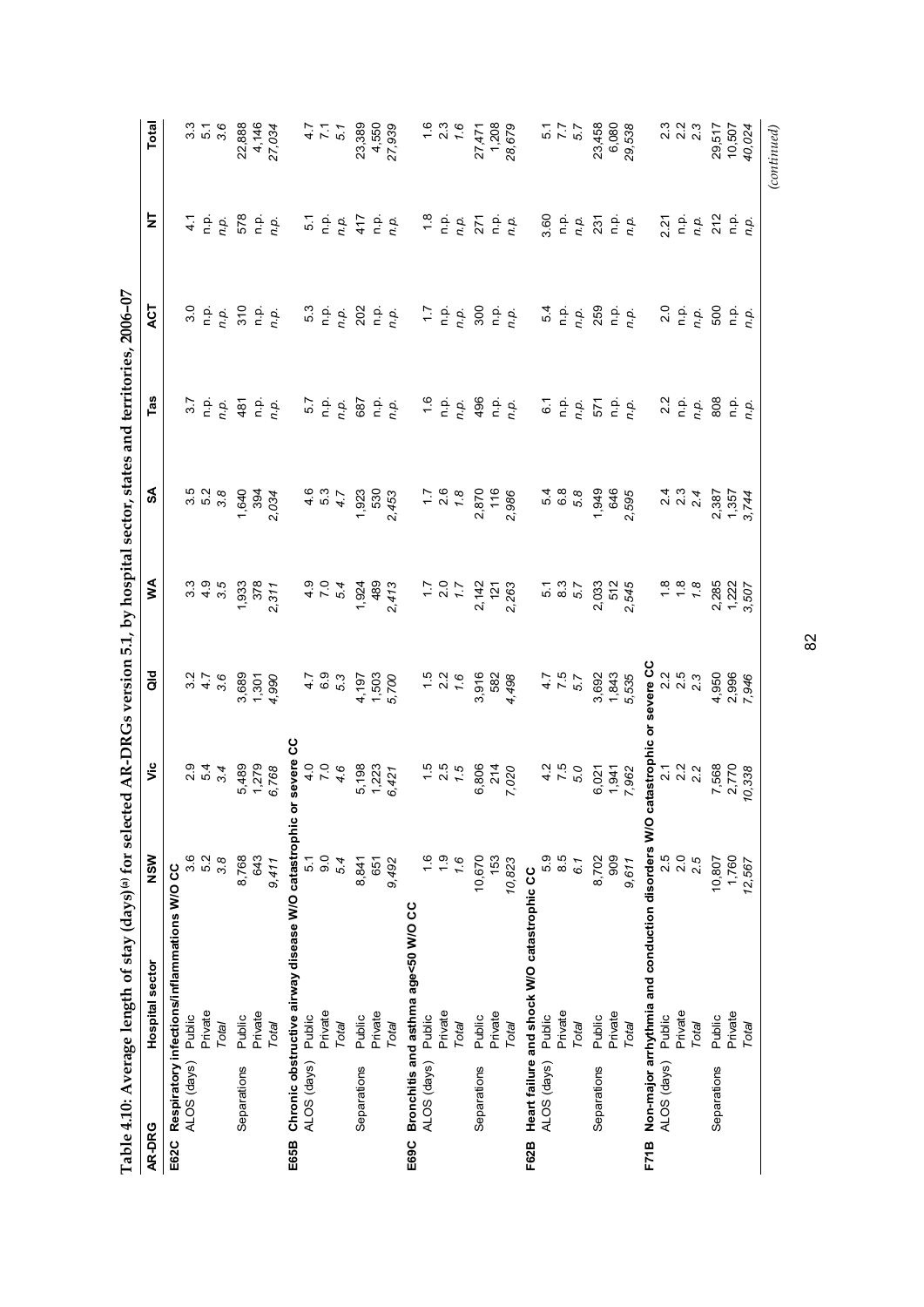|             |             | Table 4.10 (continued): Average length of stay (days) <sup>(a)</sup> for selected AR-DRGs version 5.1, by hospital sector, states and territories, 2006-07                                                               |                 |                                           |                                                              |                                                            |                               |                                                                                    |                                                                               |                                                                                                                   |                                                 |
|-------------|-------------|--------------------------------------------------------------------------------------------------------------------------------------------------------------------------------------------------------------------------|-----------------|-------------------------------------------|--------------------------------------------------------------|------------------------------------------------------------|-------------------------------|------------------------------------------------------------------------------------|-------------------------------------------------------------------------------|-------------------------------------------------------------------------------------------------------------------|-------------------------------------------------|
| AR-DRG      |             | Hospital sector                                                                                                                                                                                                          | NSW             | ۶Ë                                        | $\frac{d}{d}$                                                | Š                                                          | SA                            | Tas                                                                                | ACT                                                                           | Ż                                                                                                                 | Total                                           |
|             |             | G07B Appendicectomy W/O Catastrophic or Severe CC                                                                                                                                                                        |                 |                                           |                                                              |                                                            |                               |                                                                                    |                                                                               |                                                                                                                   |                                                 |
|             | ALOS (days) | Public                                                                                                                                                                                                                   | 3.0             |                                           | $2.5$<br>$2.3$<br>$2.4$                                      | 2.6                                                        | 978<br>228                    | 2.7                                                                                | 27                                                                            | 2.9                                                                                                               | 2.8                                             |
|             |             | Private                                                                                                                                                                                                                  | 2.5             |                                           |                                                              | $2.5$<br>2.6                                               |                               |                                                                                    |                                                                               |                                                                                                                   | $2.\overline{5}$<br>2.7                         |
|             |             | Total                                                                                                                                                                                                                    | 2.9             | $277$<br>$27$<br>$27$                     |                                                              |                                                            |                               | $\frac{a}{n}$ .                                                                    | $\frac{a}{n}$ .                                                               | $\frac{a}{n}$ .                                                                                                   |                                                 |
|             | Separations | Public                                                                                                                                                                                                                   | 6,303           | $4,221$<br>$1,087$<br>$5,308$             |                                                              | 2,071                                                      |                               |                                                                                    | 384<br>D.P.<br>D.P.                                                           | 220                                                                                                               |                                                 |
|             |             | Private                                                                                                                                                                                                                  | 799             |                                           | 2,973<br>1,679<br>4,652                                      | 628<br>2,699                                               | 1,235<br>366<br>1,601         |                                                                                    |                                                                               |                                                                                                                   | $17,815$<br>$4,774$<br>$22,589$                 |
|             |             | Total                                                                                                                                                                                                                    | 7,102           |                                           |                                                              |                                                            |                               | $408$<br>$0.904$                                                                   |                                                                               | $\frac{a}{n}$ .                                                                                                   |                                                 |
| G08B        |             | Abdominal and other hernia procedures age 1 to                                                                                                                                                                           |                 | $59$ or                                   | W catastrophic or severe CC                                  |                                                            |                               |                                                                                    |                                                                               |                                                                                                                   |                                                 |
|             | ALOS (days) | Public                                                                                                                                                                                                                   | $\frac{6}{1}$   |                                           |                                                              |                                                            | $7.7$<br>$7.7$                |                                                                                    |                                                                               |                                                                                                                   |                                                 |
|             |             | Private                                                                                                                                                                                                                  | $\frac{5}{1}$   |                                           |                                                              |                                                            |                               |                                                                                    |                                                                               |                                                                                                                   |                                                 |
|             |             | Total                                                                                                                                                                                                                    | 7.5             | $1.5$<br>$1.5$<br>$1.5$                   | $1.3824$<br>$1.3822$<br>$1.382$<br>$1.4$<br>$1.382$<br>$1.5$ | ハトン                                                        |                               | $1.5$<br>$0.9$<br>$0.9$                                                            | $1.5$<br>$1.9$ $1.9$ $1.9$                                                    | 7.9.9.7                                                                                                           | $\frac{6}{15}$<br>$\frac{6}{15}$                |
|             | Separations | Public                                                                                                                                                                                                                   | 2,248           | 1,825<br>1,508<br>3,333                   |                                                              | 803                                                        | 557                           | 121                                                                                |                                                                               | 87                                                                                                                | 7,119<br>7,239<br>14,358                        |
|             |             | Private                                                                                                                                                                                                                  | 2,177           |                                           |                                                              | 791                                                        | 522<br>1,079                  |                                                                                    |                                                                               |                                                                                                                   |                                                 |
|             |             | Total                                                                                                                                                                                                                    | 4,425           |                                           |                                                              | 1,594                                                      |                               | $\begin{array}{c} \mathsf{p} \ \mathsf{p} \\ \mathsf{r} \ \mathsf{p}. \end{array}$ | $\frac{\mathsf{p}}{\mathsf{n}}\mathsf{p}.$                                    | $\frac{1}{n}$ .<br>$\frac{1}{n}$ .                                                                                |                                                 |
| G09Z        |             | Inguinal and femoral hernia procedures age>0                                                                                                                                                                             |                 |                                           |                                                              |                                                            |                               |                                                                                    |                                                                               |                                                                                                                   |                                                 |
|             | ALOS (days) | Public                                                                                                                                                                                                                   | 4               |                                           |                                                              |                                                            |                               |                                                                                    |                                                                               |                                                                                                                   |                                                 |
|             |             | Private                                                                                                                                                                                                                  | $\frac{3}{2}$   |                                           | $1.3$<br>$1.2$<br>$1.2$                                      |                                                            |                               |                                                                                    |                                                                               |                                                                                                                   | $\frac{1}{4}$ $\frac{1}{3}$ $\frac{4}{4}$       |
|             |             | Total                                                                                                                                                                                                                    | 1.4             | $\frac{1}{1}$ $\frac{1}{4}$ $\frac{4}{4}$ |                                                              |                                                            | $\frac{1}{1}$ 5 5 7           |                                                                                    |                                                                               |                                                                                                                   |                                                 |
|             | Separations | Public                                                                                                                                                                                                                   | 5,622           | 4,519<br>5,268<br>9,787                   | 2,952<br>5,013                                               | $1.3$<br>$1.5$<br>$1.803$<br>$1.803$<br>$1.360$<br>$1.500$ | 1,325<br>1,806<br>3,131       | $7.3$<br>$7.6$<br>$7.45$<br>$7.6$<br>$7.6$<br>$7.6$                                | $7.2$<br>$7.9$<br>$7.9$<br>$7.9$<br>$7.9$<br>$7.9$<br>$7.9$<br>$7.9$<br>$7.9$ | $7.4$ $2.5$ $6.5$ $6.5$ $6.5$ $6.5$ $6.5$                                                                         | 16,926                                          |
|             |             | Private                                                                                                                                                                                                                  | 7,313           |                                           |                                                              |                                                            |                               |                                                                                    |                                                                               |                                                                                                                   | 22,888                                          |
|             |             | Total                                                                                                                                                                                                                    | 12,935          |                                           | 7,965                                                        |                                                            |                               |                                                                                    |                                                                               |                                                                                                                   | 39,814                                          |
| H08B        |             | Laparascopic cholecystectomy W/O closed CDE W/O catastrophic<br>ALOS (days) Public $\begin{array}{c} 1.9 \ \text{Pivate} \ \text{Pivate} \ \text{I.7} \ \end{array}$<br>$\begin{array}{c} 1.9 \ 1.7 \ 1.9 \ \end{array}$ |                 |                                           |                                                              |                                                            |                               |                                                                                    |                                                                               |                                                                                                                   |                                                 |
|             |             |                                                                                                                                                                                                                          |                 |                                           | severe CC<br>1.7<br>1.8<br>1.8                               | $6.9$<br>$7.9$<br>$7.9$                                    |                               |                                                                                    |                                                                               |                                                                                                                   |                                                 |
|             |             |                                                                                                                                                                                                                          |                 |                                           |                                                              |                                                            |                               |                                                                                    |                                                                               |                                                                                                                   |                                                 |
|             |             |                                                                                                                                                                                                                          |                 |                                           |                                                              |                                                            | $-200$<br>$-20$               | $\begin{array}{c}\n 0 \\  0 \\  0 \\  0\n \end{array}$                             | $\begin{array}{c} 0 \\ n \neq 0 \\ n \neq 0. \end{array}$                     | $24$<br>$72$<br>$72$<br>$72$                                                                                      | $\frac{6}{1}$<br>$\frac{6}{1}$<br>$\frac{6}{1}$ |
|             | Separations | Public                                                                                                                                                                                                                   | 6,820           |                                           |                                                              |                                                            |                               | 328                                                                                |                                                                               |                                                                                                                   |                                                 |
|             |             | Private                                                                                                                                                                                                                  | 5,067           | 4,959<br>3,761<br>8,720                   | 3,339<br>3,873<br>7,212                                      | 1,802<br>1,581<br>3,383                                    | $1,591$<br>$1,211$<br>$2,802$ | $\frac{p}{n}$                                                                      | 248<br>n.p.                                                                   | $\begin{array}{c}\n 40 \\  -20 \\  -20\n \end{array}$                                                             | 19,227<br>16,294<br>35,521                      |
|             |             | Total                                                                                                                                                                                                                    | 11,887          |                                           |                                                              |                                                            |                               |                                                                                    |                                                                               |                                                                                                                   |                                                 |
| <b>103C</b> |             | Hip replacement W/O catastrophic or severe CC                                                                                                                                                                            |                 |                                           |                                                              |                                                            |                               |                                                                                    |                                                                               |                                                                                                                   |                                                 |
|             | ALOS (days) | Public                                                                                                                                                                                                                   | $\overline{71}$ |                                           |                                                              |                                                            |                               |                                                                                    | 6.4                                                                           |                                                                                                                   |                                                 |
|             |             | Private                                                                                                                                                                                                                  | 7.0             | $72$<br>$74$<br>$73$                      | $7.3$<br>7.0                                                 | $6.76$<br>$7.8$                                            | $777$<br>7.7                  |                                                                                    |                                                                               |                                                                                                                   | $7.3$<br>$7.3$                                  |
|             |             | Total                                                                                                                                                                                                                    | 7.1             |                                           |                                                              |                                                            |                               | $7.2$<br>$0.9$<br>$0.9$                                                            | $\frac{1}{2}$ $\frac{1}{2}$ $\frac{1}{2}$ $\frac{1}{2}$                       | $\begin{array}{ccc}\n\bullet & \bullet & \bullet & \bullet \\ \bullet & \bullet & \bullet & \bullet\n\end{array}$ |                                                 |
|             | Separations | Public                                                                                                                                                                                                                   | 2,505           | 1,652<br>3,268<br>4,920                   | 1,145                                                        | 843                                                        | 595                           | 234                                                                                |                                                                               | 23                                                                                                                | 7,178                                           |
|             |             | Private                                                                                                                                                                                                                  | 3,386           |                                           | 2,183<br>3,328                                               | 1,216<br>2,059                                             | 1,674                         | n.p.<br>n.p.                                                                       | $\frac{p}{n}$ .                                                               | $\begin{array}{c} \mathsf{p} \ \mathsf{p} \ \mathsf{p} \ \mathsf{n} \ \mathsf{p}. \end{array}$                    | 11,856<br>19,034                                |
|             |             | Total                                                                                                                                                                                                                    | 5,891           |                                           |                                                              |                                                            |                               |                                                                                    |                                                                               |                                                                                                                   |                                                 |
|             |             |                                                                                                                                                                                                                          |                 |                                           |                                                              |                                                            |                               |                                                                                    |                                                                               |                                                                                                                   | (continued)                                     |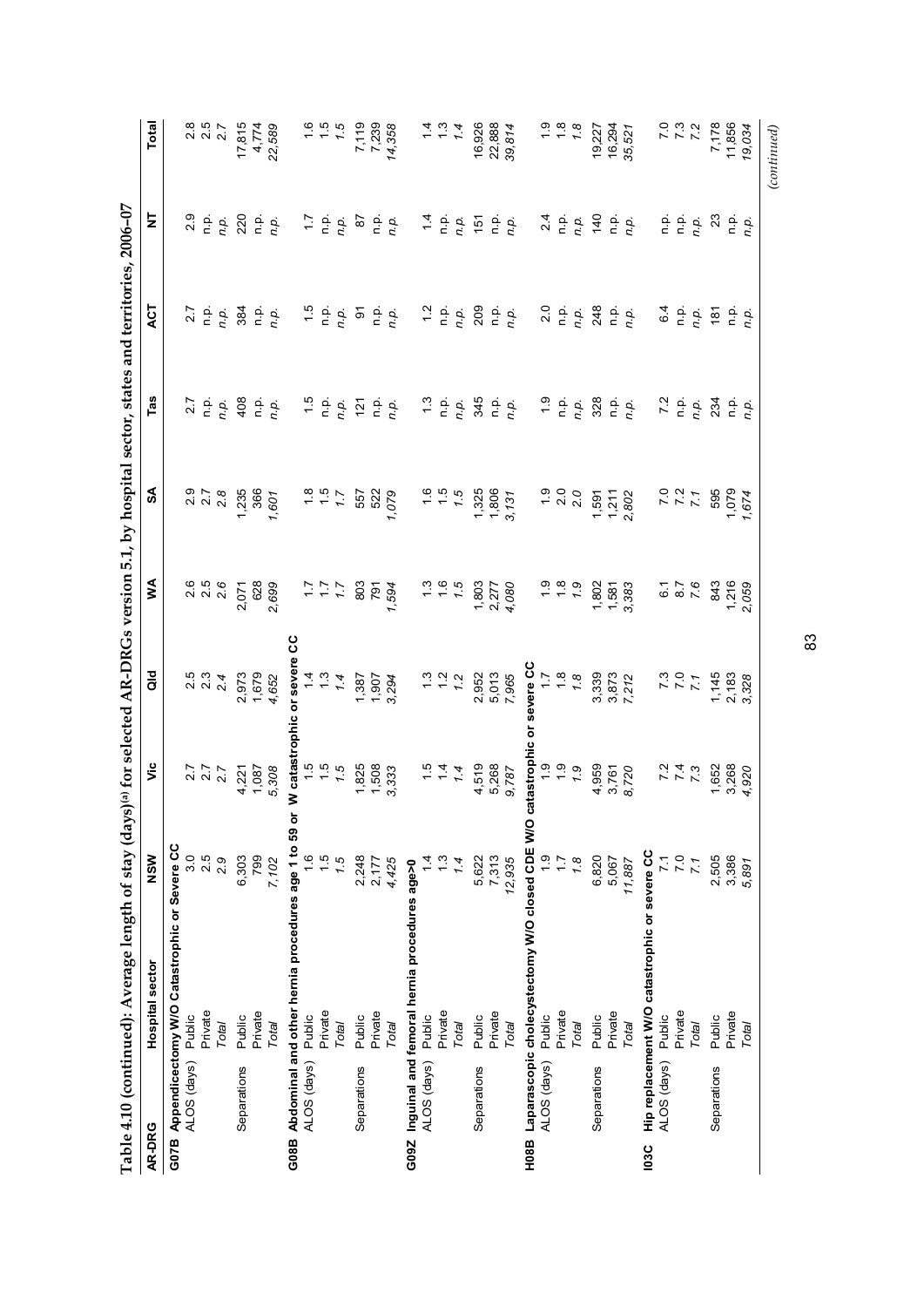|             |             | Table 4.10 (continued): Average length of stay (days) <sup>(a)</sup> for selected AR-DRGs version 5.1, by hospital sector, states and territories, 2006-07 |                |                           |                                  |                                                                                                                                    |                                                  |                                                                  |                                                                                                                                                                                                                                                                                                                                                                                                                             |                                                                                  |                                                         |
|-------------|-------------|------------------------------------------------------------------------------------------------------------------------------------------------------------|----------------|---------------------------|----------------------------------|------------------------------------------------------------------------------------------------------------------------------------|--------------------------------------------------|------------------------------------------------------------------|-----------------------------------------------------------------------------------------------------------------------------------------------------------------------------------------------------------------------------------------------------------------------------------------------------------------------------------------------------------------------------------------------------------------------------|----------------------------------------------------------------------------------|---------------------------------------------------------|
| AR-DRG      |             | Hospital sector                                                                                                                                            | NSW            | ۶Ë                        | $\frac{d}{d}$                    | ⋚                                                                                                                                  | $\mathsf{S}$                                     | Tas                                                              | ACT                                                                                                                                                                                                                                                                                                                                                                                                                         | Ż                                                                                | Total                                                   |
| 1042        |             | Knee replacement and reattachment                                                                                                                          |                |                           |                                  |                                                                                                                                    |                                                  |                                                                  |                                                                                                                                                                                                                                                                                                                                                                                                                             |                                                                                  |                                                         |
|             | ALOS (days) | Public                                                                                                                                                     | 7.2            | $\overline{8}$            |                                  |                                                                                                                                    |                                                  | 7.6                                                              | 6.7                                                                                                                                                                                                                                                                                                                                                                                                                         |                                                                                  |                                                         |
|             |             | Private                                                                                                                                                    |                |                           |                                  |                                                                                                                                    |                                                  |                                                                  |                                                                                                                                                                                                                                                                                                                                                                                                                             |                                                                                  | $776$<br>7.5                                            |
|             |             | Total                                                                                                                                                      | 7.2            | 7.8                       | $7 7 3$<br>$7 3$                 | $7.7$<br>9.1<br>9.1                                                                                                                | $0.70$<br>$7.0$                                  | n.p.<br>n.p.                                                     | $\begin{array}{c} \mathsf{p} \ \mathsf{p}. \\ \mathsf{p}. \ \mathsf{p}. \end{array}$                                                                                                                                                                                                                                                                                                                                        | $\begin{array}{ccc}\n0 & 0 & 0 \\ 0 & 0 & 0\n\end{array}$                        |                                                         |
|             | Separations | Public                                                                                                                                                     | 4,584          |                           |                                  |                                                                                                                                    |                                                  | 220                                                              | 200                                                                                                                                                                                                                                                                                                                                                                                                                         | $\overline{z}$                                                                   | 11,627                                                  |
|             |             | Private                                                                                                                                                    | 6,728          | 2,393<br>4,554<br>6,947   | 1,934<br>4,209<br>6,143          | $1,421$<br>$1,946$<br>$3,367$                                                                                                      | 848<br>1,905<br>2,753                            | 흔                                                                |                                                                                                                                                                                                                                                                                                                                                                                                                             | م.<br>P                                                                          | 20,338<br>37,965                                        |
|             |             | Total                                                                                                                                                      | 11,312         |                           |                                  |                                                                                                                                    |                                                  | n.p.                                                             | $\frac{p}{n}$ .                                                                                                                                                                                                                                                                                                                                                                                                             | n.p.                                                                             |                                                         |
| <b>116Z</b> |             | Other shoulder procedures                                                                                                                                  |                |                           |                                  |                                                                                                                                    |                                                  |                                                                  |                                                                                                                                                                                                                                                                                                                                                                                                                             |                                                                                  |                                                         |
|             | ALOS (days) | Public                                                                                                                                                     | 17             |                           |                                  |                                                                                                                                    |                                                  |                                                                  |                                                                                                                                                                                                                                                                                                                                                                                                                             |                                                                                  |                                                         |
|             |             | Private                                                                                                                                                    | $\frac{5}{1}$  |                           |                                  |                                                                                                                                    |                                                  |                                                                  |                                                                                                                                                                                                                                                                                                                                                                                                                             |                                                                                  |                                                         |
|             |             | Total                                                                                                                                                      | 7.5            | $1.5$<br>$1.5$            | $\frac{1}{1}$ 5<br>$\frac{1}{2}$ | $460$<br>$460$                                                                                                                     | $\begin{array}{c} 1.7 \\ 1.7 \\ 2.1 \end{array}$ | $7.7$<br>$7.7$<br>$7.7$                                          | $\begin{array}{c} 1.6 \\ n. p. \\ n. p. \end{array}$                                                                                                                                                                                                                                                                                                                                                                        | $\begin{array}{ccc}\n 1 & 0 & 0 \\  0 & 0 & 0 \\  0 & 0 & 0\n\end{array}$        | $\frac{1}{1}$ 5 5 $\frac{1}{1}$                         |
|             | Separations | Public                                                                                                                                                     | 1,692          | $7,331$<br>6,741<br>8,072 | 1,021                            | 968                                                                                                                                | 494                                              | 137                                                              | $\ddot{1}$                                                                                                                                                                                                                                                                                                                                                                                                                  | 38                                                                               | 5,792                                                   |
|             |             | Private                                                                                                                                                    | 6,622          |                           | 5,365                            | 4,257<br>5,225                                                                                                                     |                                                  |                                                                  |                                                                                                                                                                                                                                                                                                                                                                                                                             |                                                                                  | 26,804                                                  |
|             |             | Total                                                                                                                                                      | 8,314          |                           | 6,386                            |                                                                                                                                    | 2,722<br>3,216                                   | $\frac{p}{n}$ .                                                  | $\begin{array}{c} \mathsf{p}.\mathsf{p}.\mathsf{p}.\mathsf{p}.\mathsf{p}.\mathsf{p}.\mathsf{p}.\mathsf{p}.\mathsf{p}.\mathsf{p}.\mathsf{p}.\mathsf{p}.\mathsf{p}.\mathsf{p}.\mathsf{p}.\mathsf{p}.\mathsf{p}.\mathsf{p}.\mathsf{p}.\mathsf{p}.\mathsf{p}.\mathsf{p}.\mathsf{p}.\mathsf{p}.\mathsf{p}.\mathsf{p}.\mathsf{p}.\mathsf{p}.\mathsf{p}.\mathsf{p}.\mathsf{p}.\mathsf{p}.\mathsf{p}.\mathsf{p}.\mathsf{p}.\mathsf$ | $\frac{p}{n}$ .<br>p.                                                            | 32,596                                                  |
| L63B        |             | Kidney and urinary tract infections age>69 W/O catastrophic CC                                                                                             |                |                           |                                  |                                                                                                                                    |                                                  |                                                                  |                                                                                                                                                                                                                                                                                                                                                                                                                             |                                                                                  |                                                         |
|             | ALOS (days) | Public                                                                                                                                                     | 5.7            | $4.8$<br>$6.8$<br>$4.8$   |                                  |                                                                                                                                    |                                                  |                                                                  |                                                                                                                                                                                                                                                                                                                                                                                                                             | 5.3                                                                              |                                                         |
|             |             | Private                                                                                                                                                    | 7.5            |                           | $464$<br>$64$                    | 5.3<br>7.0<br>5.7                                                                                                                  | 5.5<br>6.2<br>5.7                                | 4.9                                                              |                                                                                                                                                                                                                                                                                                                                                                                                                             |                                                                                  | 5.7<br>6.7                                              |
|             |             | Total                                                                                                                                                      | 5.9            |                           |                                  |                                                                                                                                    |                                                  | n.p.                                                             | $44$ p.<br>n.p.<br>n.p.                                                                                                                                                                                                                                                                                                                                                                                                     |                                                                                  | 5.4                                                     |
|             | Separations | Public                                                                                                                                                     | 6,677          |                           |                                  | 1,352                                                                                                                              | 1,278                                            | 283                                                              | 211                                                                                                                                                                                                                                                                                                                                                                                                                         | n.p.<br>138                                                                      | 16,796                                                  |
|             |             | Private                                                                                                                                                    | 545            |                           | 2,655<br>1,385                   | 305                                                                                                                                | 316                                              |                                                                  |                                                                                                                                                                                                                                                                                                                                                                                                                             |                                                                                  | 3,847                                                   |
|             |             | Total                                                                                                                                                      | 7,222          | 4,202<br>1,145<br>5,347   | 4,040                            | 1,657                                                                                                                              | 1,594                                            | $\frac{p}{n}$ .                                                  | $\begin{array}{c} \mathsf{p}.\mathsf{p}.\ \mathsf{p}.\ \mathsf{p}.\ \end{array}$                                                                                                                                                                                                                                                                                                                                            | $\frac{p}{n}$ .<br>p.                                                            | 20,643                                                  |
|             |             | M02B Transurethral prostatectomy W/O catastrophic or sever                                                                                                 |                | ပ္ပ                       |                                  |                                                                                                                                    |                                                  |                                                                  |                                                                                                                                                                                                                                                                                                                                                                                                                             |                                                                                  |                                                         |
|             | ALOS (days) | Public                                                                                                                                                     | 3.2            |                           |                                  |                                                                                                                                    |                                                  |                                                                  |                                                                                                                                                                                                                                                                                                                                                                                                                             |                                                                                  |                                                         |
|             |             | Private                                                                                                                                                    | 3.0            |                           |                                  |                                                                                                                                    |                                                  |                                                                  |                                                                                                                                                                                                                                                                                                                                                                                                                             |                                                                                  | $\begin{array}{c} 0 \\ 7 \\ 0 \\ 0 \\ 0 \\ \end{array}$ |
|             |             | Total                                                                                                                                                      | 3.1            | 8<br>೧ ೧ ೧<br>೧ ೧         | 8<br>2<br>8<br>2<br>2<br>2<br>2  | 8<br>2<br>8<br>2<br>2<br>2<br>2<br>2<br>2<br>2<br>2<br>2<br>2<br>2<br>2<br>2<br>2<br>2<br>2<br>1<br>2<br>2<br>1<br>2<br>1<br>2<br> | 0 4 0<br>0 9 0<br>0 0                            | $34$<br>$79.$                                                    | $4.0$<br>$0.9$<br>$0.9$                                                                                                                                                                                                                                                                                                                                                                                                     | $\begin{array}{ccc}\n0 & 0 & 0 \\ 0 & 0 & 0\n\end{array}$                        |                                                         |
|             | Separations | Public                                                                                                                                                     | 1,978          | 1,988                     | 812                              | 583                                                                                                                                | 715<br>898                                       | $\frac{1}{24}$                                                   | 52                                                                                                                                                                                                                                                                                                                                                                                                                          | $\frac{8}{3}$                                                                    | 6,280                                                   |
|             |             | Private                                                                                                                                                    | 3,583<br>5,561 | 3,178<br>5,166            | 2,530<br>3,342                   | $1,032$<br>$1,615$                                                                                                                 |                                                  | $\frac{p}{n}$ .                                                  |                                                                                                                                                                                                                                                                                                                                                                                                                             |                                                                                  | 11,714                                                  |
|             |             | Total                                                                                                                                                      |                |                           |                                  |                                                                                                                                    | 1,613                                            |                                                                  | $\begin{array}{c} \mathsf{p}.\mathsf{p}.\mathsf{p}.\mathsf{p}.\mathsf{p}.\mathsf{p}.\mathsf{p}.\mathsf{p}.\mathsf{p}.\mathsf{p}.\mathsf{p}.\mathsf{p}.\mathsf{p}.\mathsf{p}.\mathsf{p}.\mathsf{p}.\mathsf{p}.\mathsf{p}.\mathsf{p}.\mathsf{p}.\mathsf{p}.\mathsf{p}.\mathsf{p}.\mathsf{p}.\mathsf{p}.\mathsf{p}.\mathsf{p}.\mathsf{p}.\mathsf{p}.\mathsf{p}.\mathsf{p}.\mathsf{p}.\mathsf{p}.\mathsf{p}.\mathsf{p}.\mathsf$ | $\begin{array}{c} \mathsf{p}.\mathsf{p}.\ \mathsf{p}.\ \mathsf{p}.\ \end{array}$ | 17,994                                                  |
| N04Z        |             | Hysterectomy for non-malignancy                                                                                                                            |                |                           |                                  |                                                                                                                                    |                                                  |                                                                  |                                                                                                                                                                                                                                                                                                                                                                                                                             |                                                                                  |                                                         |
|             | ALOS (days) | Public                                                                                                                                                     | 3.9            | $3.6$<br>$4.2$            | 5<br>6<br>6<br>6<br>6<br>6<br>5  | $3.34$<br>$4.4$                                                                                                                    | $3.7$<br>$4.3$<br>$4.0$                          | $\begin{array}{c} 3.5 \\ n \text{ p} \\ n \text{ p} \end{array}$ | 4.2                                                                                                                                                                                                                                                                                                                                                                                                                         | 4.4                                                                              | $3.8$<br>$4.9$<br>$4.9$                                 |
|             |             | Private                                                                                                                                                    | 4.7            |                           |                                  |                                                                                                                                    |                                                  |                                                                  |                                                                                                                                                                                                                                                                                                                                                                                                                             |                                                                                  |                                                         |
|             |             | Total                                                                                                                                                      | 4.0            |                           |                                  |                                                                                                                                    |                                                  |                                                                  | $\begin{array}{c} \mathsf{p}.\mathsf{p}.\mathsf{p}.\mathsf{p}.\mathsf{p}.\end{array}$                                                                                                                                                                                                                                                                                                                                       | $\frac{1}{2}$ $\frac{1}{2}$ $\frac{1}{2}$ $\frac{1}{2}$                          |                                                         |
|             | Separations | Public                                                                                                                                                     | 3,794          | 3,258                     | 2,078                            | $1,540$<br>$1,540$<br>$2,742$                                                                                                      | 1,088<br>1,307<br>2,395                          | 302                                                              | 135                                                                                                                                                                                                                                                                                                                                                                                                                         |                                                                                  | 11,968                                                  |
|             |             | Private                                                                                                                                                    | 4,367          | 2,796<br>6,054            | 3,266<br>5,344                   |                                                                                                                                    |                                                  | n.p.                                                             | $\frac{\mathsf{p}}{\mathsf{n}}\frac{\mathsf{p}}{\mathsf{p}}.$                                                                                                                                                                                                                                                                                                                                                               | $\frac{a}{n}$                                                                    | 14,152                                                  |
|             |             | Total                                                                                                                                                      | 8,161          |                           |                                  |                                                                                                                                    |                                                  |                                                                  |                                                                                                                                                                                                                                                                                                                                                                                                                             |                                                                                  | 26,120                                                  |
|             |             |                                                                                                                                                            |                |                           |                                  |                                                                                                                                    |                                                  |                                                                  |                                                                                                                                                                                                                                                                                                                                                                                                                             |                                                                                  | (continued)                                             |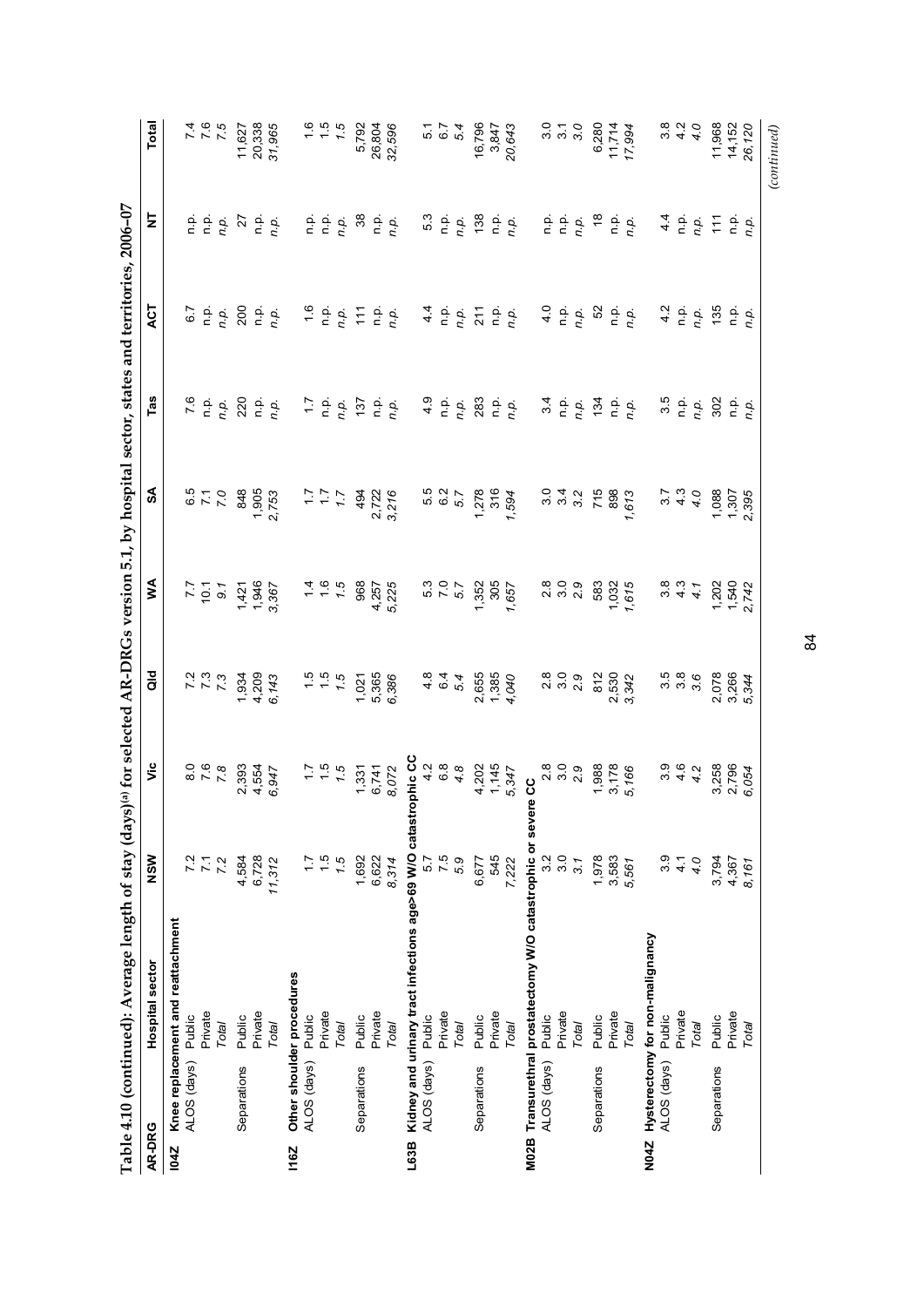|               |                    | Table 4.10 (continued): Average length of stay (day                                                                                                                                  |                  |                                                                             |                   |                     |                                                                                   |               | s) <sup>(a)</sup> for selected AR-DRGs version 5.1, by hospital sector, states and territories, 2006-07 |                                                                                                                              |                 |
|---------------|--------------------|--------------------------------------------------------------------------------------------------------------------------------------------------------------------------------------|------------------|-----------------------------------------------------------------------------|-------------------|---------------------|-----------------------------------------------------------------------------------|---------------|---------------------------------------------------------------------------------------------------------|------------------------------------------------------------------------------------------------------------------------------|-----------------|
| AR-DRG        |                    | Hospital sector                                                                                                                                                                      | NSW              | yic                                                                         | a<br>G            | Š                   | ઙ∡                                                                                | Tas           | ДCТ                                                                                                     | ξ                                                                                                                            | Total           |
| N06Z          |                    | Female reproductive system reconstructive procedure                                                                                                                                  |                  |                                                                             |                   |                     |                                                                                   |               |                                                                                                         |                                                                                                                              |                 |
|               | ALOS (days) Public |                                                                                                                                                                                      | 3.0              |                                                                             |                   |                     |                                                                                   | 2.7           | 2.6                                                                                                     |                                                                                                                              |                 |
|               |                    | Private                                                                                                                                                                              | $3.\overline{2}$ | 2.5<br>2.5<br>2.9                                                           | 2.3<br>2.6<br>2.5 | 2. 3<br>2. 3        | 2.3<br>2.3                                                                        | ρ.<br>Γ       | ن<br>ء                                                                                                  | $\begin{array}{ccc}\n\bullet & \bullet & \bullet \\ \bullet & \bullet & \bullet \\ \bullet & \bullet & \bullet\n\end{array}$ | 2.7<br>3.0      |
|               |                    | Total                                                                                                                                                                                | 3.1              |                                                                             |                   | 3.0                 | 3.1                                                                               | n.p.          | n.p.                                                                                                    |                                                                                                                              | 2.9             |
|               | Separations        | Public                                                                                                                                                                               | 2,082            | 1,737                                                                       | 1,250             | 740                 | 651                                                                               | 158           | 68                                                                                                      | 23                                                                                                                           | 6,709           |
|               |                    | Private                                                                                                                                                                              | 3,270            | 1,939                                                                       | 2,525<br>3,775    | 1,053<br>1,793      | $1,741$<br>$1,741$                                                                | ف<br>P        | $\frac{1}{2}$                                                                                           |                                                                                                                              | 10,381          |
|               |                    | Total                                                                                                                                                                                | 5,352            | 3,676                                                                       |                   |                     |                                                                                   | n.p.          | n.p.                                                                                                    | $\frac{\mathsf{p}}{\mathsf{n}}\frac{\mathsf{p}}{\mathsf{p}}.$                                                                | 17,090          |
|               |                    | O01C Caesarean delivery W moderate complicating diagnosis                                                                                                                            |                  |                                                                             |                   |                     |                                                                                   |               |                                                                                                         |                                                                                                                              |                 |
|               | ALOS (days)        | Public                                                                                                                                                                               | 4.3              |                                                                             | 5.7               | 4.4                 | $4.\overline{6}$                                                                  | $\frac{2}{4}$ | $\frac{0}{4}$                                                                                           | $\frac{6}{4}$                                                                                                                | 4.2             |
|               |                    | Private                                                                                                                                                                              | 54               | $4.04$<br>$4.04$                                                            | $4.7$<br>$4.2$    | 6.0<br>5.2          | 5.7<br>5.0                                                                        | n p.          | $\frac{a}{c}$                                                                                           |                                                                                                                              | $\frac{53}{46}$ |
|               |                    | Total                                                                                                                                                                                | 4.7              |                                                                             |                   |                     |                                                                                   | n.p.          | n.p.                                                                                                    | $\frac{1}{2}$                                                                                                                |                 |
|               | Separations        | Public                                                                                                                                                                               | 14,354           | 10,222                                                                      | 8,268             | 3,759               | 2,856                                                                             | 876           | 635                                                                                                     | 531                                                                                                                          | 41,501          |
|               |                    | Private                                                                                                                                                                              | 7,371            | 6,514                                                                       | 7,002             |                     |                                                                                   | نې<br>D       | ن<br>ء                                                                                                  |                                                                                                                              | 27,653          |
|               |                    | Total                                                                                                                                                                                | 21,725           | 16,736                                                                      | 15,270            | 3,662<br>7,421      | 4,700<br>4,700                                                                    | n.p.          | n.p.                                                                                                    | n.p.<br>n.p.                                                                                                                 | 69,154          |
| O60B          |                    | Vaginal delivery W severe complicating diagnosis                                                                                                                                     |                  |                                                                             |                   |                     |                                                                                   |               |                                                                                                         |                                                                                                                              |                 |
|               | ALOS (days)        | Public                                                                                                                                                                               | 3.0              |                                                                             |                   |                     |                                                                                   | 3.0           | 2.6                                                                                                     | 3.2                                                                                                                          |                 |
|               |                    | Private                                                                                                                                                                              | $4.\overline{3}$ | $27$<br>$42$<br>$32$                                                        |                   |                     |                                                                                   | ن<br>ء        | n p.                                                                                                    | n p.                                                                                                                         |                 |
|               |                    | Total                                                                                                                                                                                | $3.\overline{3}$ |                                                                             |                   |                     |                                                                                   | n.p.          | n.p.                                                                                                    | n.p.                                                                                                                         |                 |
|               | Separations        | Public                                                                                                                                                                               | 35,808           | 26,529                                                                      | 18,039            | 9,547               | 6,710                                                                             | 2,049         | 1,700                                                                                                   | 1,250                                                                                                                        | 101,632         |
|               |                    | Private                                                                                                                                                                              | 10,689           | 10,282                                                                      | 7,155             | 3,932               | 2,265<br>8,975                                                                    | ن<br>ء        |                                                                                                         |                                                                                                                              | 36,428          |
|               |                    | Total                                                                                                                                                                                | 46,497           | 36,811                                                                      | 25,194            | 13,479              |                                                                                   | n.p.          | $\frac{a}{n}$ .                                                                                         | n.p.<br>n.p.                                                                                                                 | 138,060         |
| R61B          |                    | Lymphoma and non-acute leukaemia W/O catastrophi                                                                                                                                     |                  | ပ္ပ<br>ပ                                                                    |                   |                     |                                                                                   |               |                                                                                                         |                                                                                                                              |                 |
|               | ALOS (days)        | Public                                                                                                                                                                               | 5.2              | $\begin{smallmatrix} 0 & 0 & 0 \\ 4 & 0 & 0 \\ 0 & 0 & 0 \end{smallmatrix}$ |                   |                     |                                                                                   | 5.6           |                                                                                                         | م م                                                                                                                          |                 |
|               |                    | Private                                                                                                                                                                              | 5.2              |                                                                             | 5.1<br>5.9<br>5.0 | 4<br>4 3 9<br>4 9 9 | 4<br>9<br>9<br>9<br>9<br>9<br>9<br>9<br>9<br>9<br>9<br>9<br>9<br>9<br>9<br>1<br>9 | n.<br>E       |                                                                                                         |                                                                                                                              | $444$<br>$44$   |
|               |                    | Total                                                                                                                                                                                | 5.2              |                                                                             |                   |                     |                                                                                   | n.p.          | $7.7$<br>$7.9$<br>$7.7$                                                                                 | $\frac{p}{n}$                                                                                                                |                 |
|               | Separations        | Public                                                                                                                                                                               | 3,028            | 2,341                                                                       | 1,041             | 638                 | 735                                                                               | 266           | $\frac{6}{16}$                                                                                          | $\mathfrak{Z}$                                                                                                               | 8,242           |
|               |                    | Private                                                                                                                                                                              | 738              | 2,247                                                                       | 1,784             | 896                 | 521                                                                               | $\frac{a}{c}$ |                                                                                                         |                                                                                                                              | 6,344           |
|               |                    | Total                                                                                                                                                                                | 3,766            | 4,588                                                                       | 2,825             | 1,534               | 1,256                                                                             | n.p.          | $\frac{p}{n}$ .                                                                                         | $\frac{p}{n}$ .<br>$\frac{p}{p}$ .                                                                                           | 14,586          |
|               |                    | U63B Major affective disorders age<70 W/O catastrophic or                                                                                                                            |                  | severe CC                                                                   |                   |                     |                                                                                   |               |                                                                                                         |                                                                                                                              |                 |
|               | ALOS (days)        | Public                                                                                                                                                                               | 13.8             | 13.0                                                                        | 14.1              | 15.4                | 12.6                                                                              | 11.7          | 15.1                                                                                                    | $\frac{9}{11}$                                                                                                               | 13.6            |
|               |                    | Private                                                                                                                                                                              | 21.8             | 17.4                                                                        | 19.0              | 13.1                | $16.0$<br>$13.4$                                                                  | ن<br>P        | n p.                                                                                                    |                                                                                                                              | 18.0            |
|               |                    | Total                                                                                                                                                                                | 16.2             | 15.2                                                                        | 16.3              | 14.4                |                                                                                   | n.p.          | n.p.                                                                                                    | $\begin{array}{c} \mathsf{p}.\mathsf{p}.\mathsf{p}.\mathsf{p}.\mathsf{p}.\end{array}$                                        | 15.3            |
|               | Separations        | Public                                                                                                                                                                               | 5,828            | 3,802                                                                       | 2,726             | 1,882               | 2,313<br>766                                                                      | 364           | 260                                                                                                     | 159                                                                                                                          | 17,334          |
|               |                    | Private                                                                                                                                                                              | 2,530            | 3,709                                                                       | 2,267             | 1,570               |                                                                                   | $\frac{a}{c}$ | $\frac{a}{c}$                                                                                           |                                                                                                                              | 11,351          |
|               |                    | Total                                                                                                                                                                                | 8,358            | 7,511                                                                       | 993               | 3,452               | 3,079                                                                             | n.p.          | n.p.                                                                                                    | $\frac{1}{2}$                                                                                                                | 28,685          |
| $\widehat{a}$ |                    | Separations for which the care type was reported as Ac <i>ute, Unknown</i> and Newborn with qualified days. Excludes separations where the length of stay was greater than 120 days. |                  |                                                                             |                   |                     |                                                                                   |               |                                                                                                         |                                                                                                                              |                 |

5 (a) separations for which the care type was reported as *Acute, Unknown* and Ne*wborn w*ith qualified days. Excludes separations where the life<br>*Abbreviations:* ALOS—average length of stay, CC—complications and comorbidit *Abbreviations:* ALOS—average length of stay, CC—complications and comorbidities, CDE—common duct exploration, W/O—without, W—with.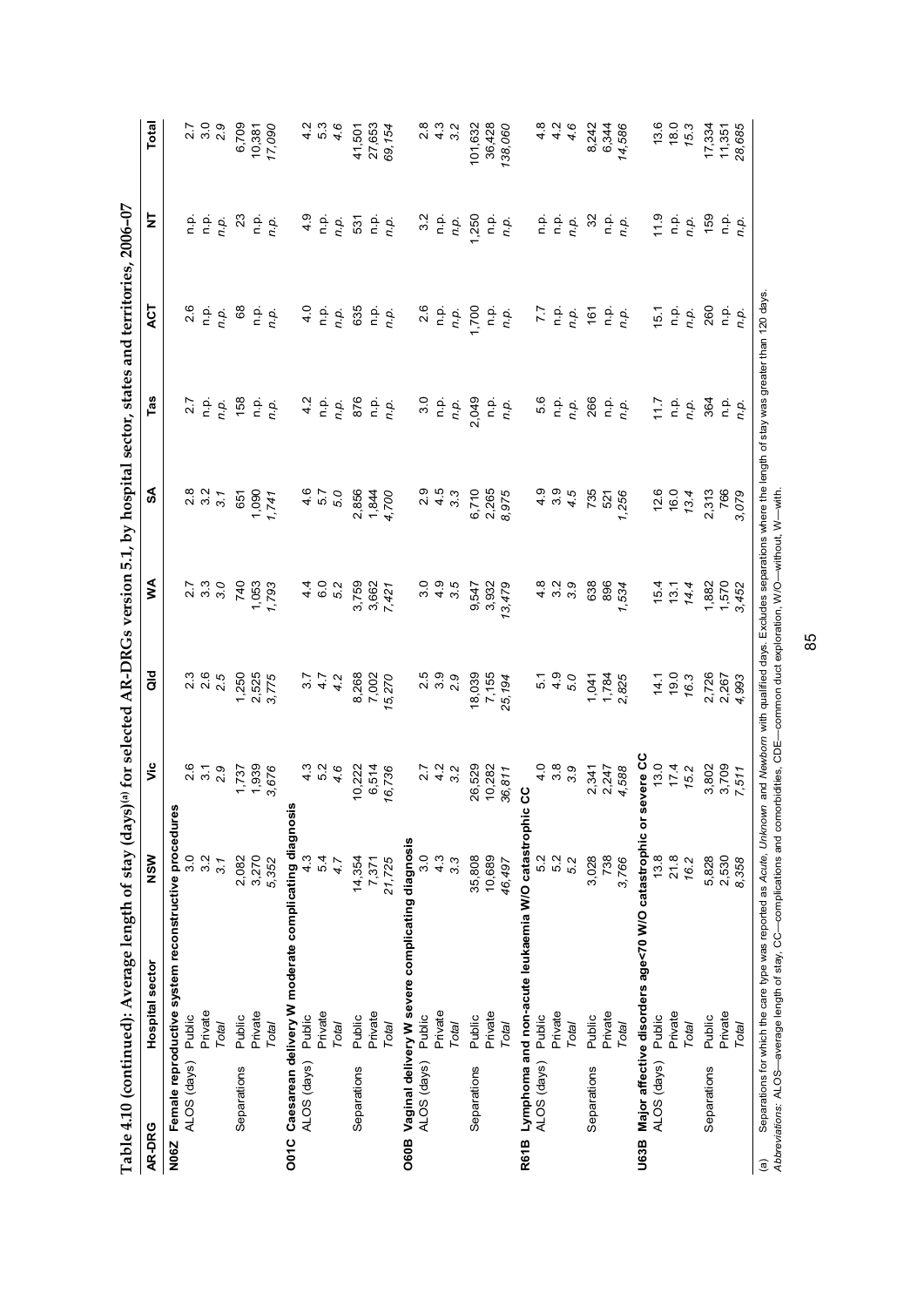| Table 4.11: Relative stay index(a)(b), by hospital sector,                                                                     |                            |                               |                      |                                            | patient election status and funding source, states and territories, 2006-07 |                                                                                                                                                                                                                                                                                                                                                          |                  |                                                                                                                                                                                       |                         |
|--------------------------------------------------------------------------------------------------------------------------------|----------------------------|-------------------------------|----------------------|--------------------------------------------|-----------------------------------------------------------------------------|----------------------------------------------------------------------------------------------------------------------------------------------------------------------------------------------------------------------------------------------------------------------------------------------------------------------------------------------------------|------------------|---------------------------------------------------------------------------------------------------------------------------------------------------------------------------------------|-------------------------|
|                                                                                                                                | NSW                        | ۊ                             | ă                    | ≸                                          | SA                                                                          | Tas                                                                                                                                                                                                                                                                                                                                                      | <b>ACT</b>       | ₹                                                                                                                                                                                     | Total                   |
| Public hospitals                                                                                                               |                            |                               |                      |                                            |                                                                             |                                                                                                                                                                                                                                                                                                                                                          |                  |                                                                                                                                                                                       |                         |
| Public patients <sup>(c)</sup>                                                                                                 | 1.03                       |                               |                      |                                            |                                                                             |                                                                                                                                                                                                                                                                                                                                                          |                  |                                                                                                                                                                                       |                         |
| Public <sup>(d)</sup>                                                                                                          | 1.03                       |                               |                      | 8 8 8 8 9 8 5 9 9 9<br>6 9 9 9 9 9 9 9 9 9 | 288877588                                                                   |                                                                                                                                                                                                                                                                                                                                                          |                  |                                                                                                                                                                                       |                         |
| Private patients                                                                                                               | 1.08                       |                               |                      |                                            |                                                                             |                                                                                                                                                                                                                                                                                                                                                          |                  |                                                                                                                                                                                       |                         |
| Private health insurance                                                                                                       |                            |                               |                      |                                            |                                                                             |                                                                                                                                                                                                                                                                                                                                                          |                  |                                                                                                                                                                                       |                         |
| Self-funded                                                                                                                    | 0.800                      |                               |                      |                                            |                                                                             |                                                                                                                                                                                                                                                                                                                                                          |                  |                                                                                                                                                                                       |                         |
| Workers compensation                                                                                                           |                            |                               |                      |                                            |                                                                             |                                                                                                                                                                                                                                                                                                                                                          |                  |                                                                                                                                                                                       |                         |
| Motor vehicle third party personal claim                                                                                       |                            |                               |                      |                                            |                                                                             |                                                                                                                                                                                                                                                                                                                                                          |                  |                                                                                                                                                                                       |                         |
| Department of Veterans' Affairs                                                                                                |                            |                               |                      |                                            |                                                                             |                                                                                                                                                                                                                                                                                                                                                          |                  |                                                                                                                                                                                       |                         |
| Other <sup>(e)</sup>                                                                                                           | $1.21$<br>$1.00$<br>$2.14$ |                               |                      |                                            |                                                                             |                                                                                                                                                                                                                                                                                                                                                          |                  |                                                                                                                                                                                       |                         |
| Patient election status not reported                                                                                           | 0.82                       |                               |                      |                                            |                                                                             | 5595 : 234584                                                                                                                                                                                                                                                                                                                                            |                  |                                                                                                                                                                                       |                         |
| Total                                                                                                                          | 1.04                       | 0.92                          | 0.95                 | 0.98                                       | $\frac{1}{1.02}$                                                            | 1.02                                                                                                                                                                                                                                                                                                                                                     | $\frac{1}{0.93}$ | $\begin{array}{cccccc}\n 2 & 2 & 3 & 3 & 3 & 4 & 5 & 5 & 7 \\  2 & 3 & 3 & 3 & 3 & 4 & 5 & 5 & 7 \\  3 & 4 & 3 & 3 & 4 & 5 & 5 & 7\n\end{array}$                                      |                         |
| Private hospitals                                                                                                              |                            |                               |                      |                                            |                                                                             |                                                                                                                                                                                                                                                                                                                                                          |                  |                                                                                                                                                                                       |                         |
| Public patients <sup>(c)</sup>                                                                                                 | 0.57                       |                               |                      |                                            |                                                                             |                                                                                                                                                                                                                                                                                                                                                          |                  |                                                                                                                                                                                       |                         |
| Public <sup>(d)</sup>                                                                                                          | 0.57                       | 8882385235882<br>0.8925255882 |                      |                                            |                                                                             | $\begin{array}{cccccccccc} c_{1}^{1} & c_{2}^{1} & c_{3}^{1} & c_{4}^{1} & c_{5}^{1} & c_{6}^{1} & c_{7}^{1} & c_{8}^{1} & c_{9}^{1} & c_{1}^{1} & c_{1}^{1} & c_{1}^{1} & c_{1}^{1} & c_{1}^{1} & c_{1}^{1} & c_{1}^{1} & c_{1}^{1} & c_{1}^{1} & c_{1}^{1} & c_{1}^{1} & c_{1}^{1} & c_{1}^{1} & c_{1}^{1} & c_{1}^{1} & c_{1}^{1} & c_{1}^{1} & c_{1$ |                  |                                                                                                                                                                                       |                         |
| Private patients                                                                                                               | 1.04                       |                               |                      |                                            |                                                                             |                                                                                                                                                                                                                                                                                                                                                          |                  |                                                                                                                                                                                       |                         |
| Private health insurance                                                                                                       | 1.05                       |                               |                      |                                            |                                                                             |                                                                                                                                                                                                                                                                                                                                                          |                  |                                                                                                                                                                                       |                         |
| Self-funded                                                                                                                    |                            |                               |                      |                                            |                                                                             |                                                                                                                                                                                                                                                                                                                                                          |                  |                                                                                                                                                                                       |                         |
| Workers compensation                                                                                                           |                            |                               |                      |                                            |                                                                             |                                                                                                                                                                                                                                                                                                                                                          |                  |                                                                                                                                                                                       |                         |
| Motor vehicle third party personal claim                                                                                       |                            |                               |                      |                                            |                                                                             |                                                                                                                                                                                                                                                                                                                                                          |                  |                                                                                                                                                                                       |                         |
| Department of Veterans' Affairs                                                                                                | 1.15                       |                               |                      |                                            |                                                                             |                                                                                                                                                                                                                                                                                                                                                          |                  |                                                                                                                                                                                       |                         |
| Other <sup>(e)</sup>                                                                                                           | 1.04<br>0.72               |                               |                      |                                            |                                                                             |                                                                                                                                                                                                                                                                                                                                                          |                  |                                                                                                                                                                                       |                         |
| Patient election status not reported                                                                                           |                            |                               | $\ddot{\phantom{a}}$ |                                            | ÷                                                                           |                                                                                                                                                                                                                                                                                                                                                          |                  |                                                                                                                                                                                       |                         |
| Total                                                                                                                          | 1.04                       |                               | 1.03                 | 7.06                                       | 0.99                                                                        |                                                                                                                                                                                                                                                                                                                                                          |                  | $\frac{1}{6}$ $\frac{1}{6}$ $\frac{1}{6}$ $\frac{1}{6}$ $\frac{1}{6}$ $\frac{1}{6}$ $\frac{1}{6}$ $\frac{1}{6}$ $\frac{1}{6}$ $\frac{1}{6}$ $\frac{1}{6}$ $\frac{1}{6}$ $\frac{1}{6}$ |                         |
| All hospitals                                                                                                                  |                            |                               |                      |                                            |                                                                             |                                                                                                                                                                                                                                                                                                                                                          |                  |                                                                                                                                                                                       |                         |
| Public patients <sup>(c)</sup>                                                                                                 | 1.03                       |                               |                      | 0.98                                       |                                                                             |                                                                                                                                                                                                                                                                                                                                                          |                  |                                                                                                                                                                                       | 0.98                    |
| Public(d)                                                                                                                      | 1.03                       |                               | 0.98888887777.8      |                                            | $0.88888888$<br>$0.8558888888$                                              |                                                                                                                                                                                                                                                                                                                                                          |                  | 을 흘흘흘흘흘흘흘흘흘                                                                                                                                                                           | 88888888888888888888888 |
| Private patients                                                                                                               | $\frac{106}{1.06}$         |                               |                      |                                            |                                                                             |                                                                                                                                                                                                                                                                                                                                                          |                  |                                                                                                                                                                                       |                         |
| Private health insurance                                                                                                       |                            |                               |                      |                                            |                                                                             |                                                                                                                                                                                                                                                                                                                                                          |                  |                                                                                                                                                                                       |                         |
| Self-funded                                                                                                                    |                            |                               |                      |                                            |                                                                             |                                                                                                                                                                                                                                                                                                                                                          |                  |                                                                                                                                                                                       |                         |
| Workers compensation                                                                                                           | 0.5578                     |                               |                      |                                            |                                                                             |                                                                                                                                                                                                                                                                                                                                                          |                  |                                                                                                                                                                                       |                         |
| Motor vehicle third party personal claim                                                                                       |                            |                               |                      |                                            |                                                                             |                                                                                                                                                                                                                                                                                                                                                          |                  |                                                                                                                                                                                       |                         |
| Department of Veterans' Affairs                                                                                                |                            |                               |                      |                                            |                                                                             |                                                                                                                                                                                                                                                                                                                                                          |                  |                                                                                                                                                                                       |                         |
| Other <sup>(e)</sup>                                                                                                           | 2.02                       | 1.14                          |                      |                                            |                                                                             |                                                                                                                                                                                                                                                                                                                                                          |                  |                                                                                                                                                                                       |                         |
| Patient election status not reported                                                                                           | 0.77                       |                               |                      |                                            |                                                                             |                                                                                                                                                                                                                                                                                                                                                          |                  |                                                                                                                                                                                       |                         |
| Total                                                                                                                          | 1.04                       | 0.95                          |                      | ਼ਣੂ                                        | $\frac{1}{2}$                                                               | 유                                                                                                                                                                                                                                                                                                                                                        | 윤                | 흔                                                                                                                                                                                     | $\frac{8}{1}$           |
| Separations for which the care type was reported as Acute or Newborn with qualified days, or was Not reported<br>$\widehat{a}$ |                            |                               |                      |                                            |                                                                             |                                                                                                                                                                                                                                                                                                                                                          |                  |                                                                                                                                                                                       |                         |

(b) Relative stay index based on all hospitals using the indirect method using AR-DRG version 5.1. The indirectly standardised relative stay index is not the hotlinically comparable between cells but is a comparison of the Relative stay index based on all hospitals using the indirect method using AR-DRG version 51. The indirectly standardised relative stay index is not technically comparable between cells but is a comparison of the hospital national average based on the casemix of that group. national average based on the casemix of that group.

(c) Includes separations whose patient election status was Pu*blic* and whose funding source was reported as Australian Health Care agreements, Steciprocal Health Care agreements, Other hospital or public authority, Other ncludes separations whose patient election status was Public and whose funding source was reported a Australian Health Care enrements. Reciprocal Health Care agreements, Other hospital or public authority, Other or Not *reported,* and most patients in Public psychiatric hospitals.

(d) Includes patients whose funding source was reported as *Australian Health Care Agreements, Other hospital or public authority* and most patients in Public psychiatric hospitals.

(e) Includes patients whose funding source was reported as *Other compensation, Department of Defence, Correctional facilities, Other hospital or public authority, Other* and *Unknown.*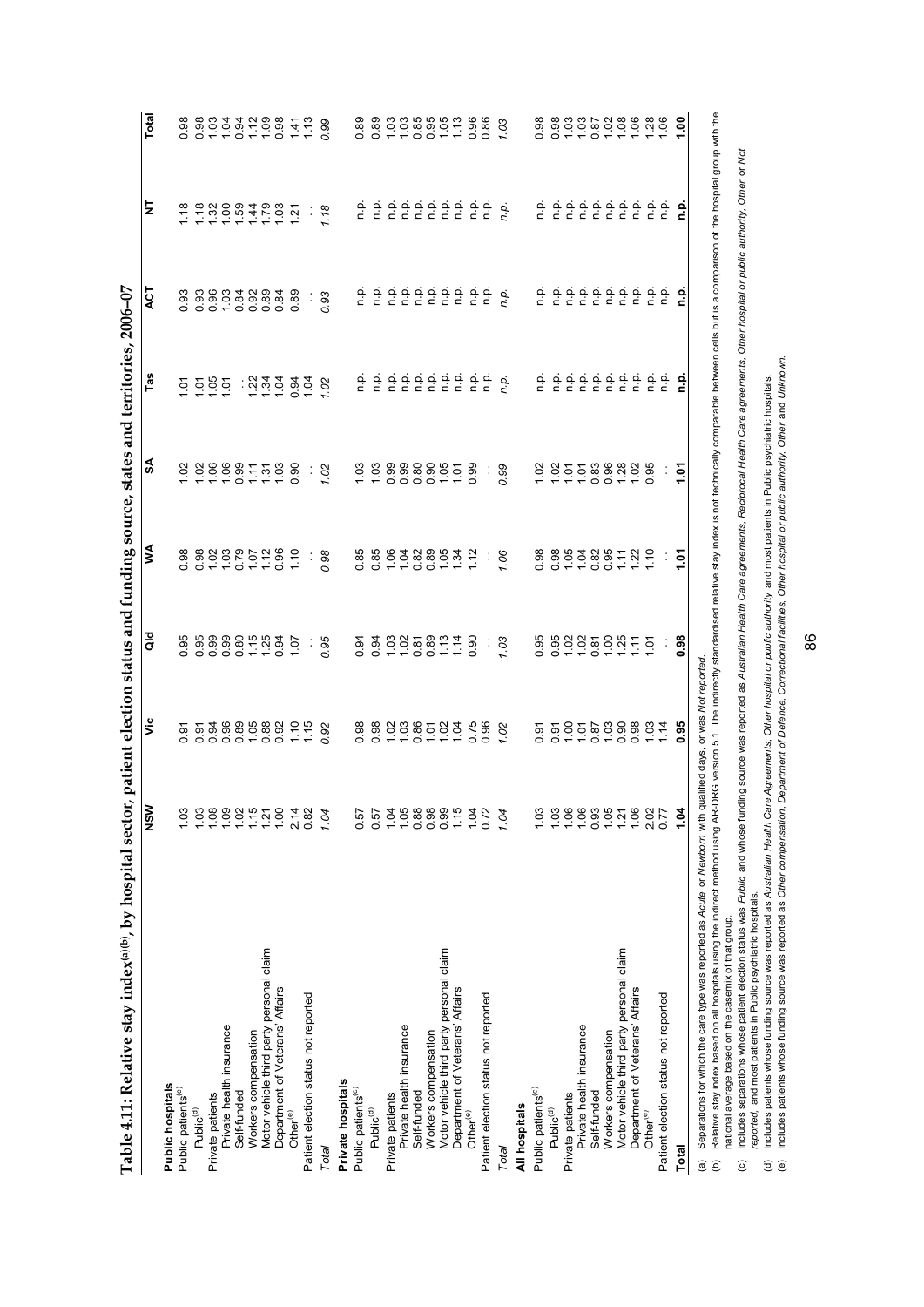| $\frac{1}{2}$<br>֕                                                    |                       |
|-----------------------------------------------------------------------|-----------------------|
| ֧֧ׅ֧ׅ֧ׅ֧ׅ֧ׅ֧ׅ֧֛֧ׅ֧֛֧ׅ֧֧֦֧ׅ֧֦֧֚֚֚֚֚֚֚֚֚֚֚֚֚֚֚֚֚֡֕֝֓֜֓֓֜֓֜֓֜֓֜֓֜֓֜֜֓֜֜֜ |                       |
|                                                                       |                       |
| $-4$ and maps<br>į                                                    |                       |
| $\frac{1}{2}$<br>:<br>;                                               |                       |
| ֧֖֧֧֧֧֧֧֚֚֚֚֚֚֚֚֚֚֚֚֚֚֚֚֚֚֚֚֚֚֝֝֓֝֓֝֬֜֜֝֬                             |                       |
|                                                                       |                       |
|                                                                       |                       |
|                                                                       |                       |
|                                                                       | -<br>^<br>^<br>ך<br>! |
| l<br>ļ                                                                | $\mathsf{I}$          |

| Type of hospital                                           | NSW            | Š              | <b>aid</b> | ≶                                                                     | SA                 | Tas                                                               | <b>ACT</b>                                                   | ż                                                       | Total              |
|------------------------------------------------------------|----------------|----------------|------------|-----------------------------------------------------------------------|--------------------|-------------------------------------------------------------------|--------------------------------------------------------------|---------------------------------------------------------|--------------------|
| Indirectly standardised relative stay index <sup>(b)</sup> |                |                |            |                                                                       |                    |                                                                   |                                                              |                                                         |                    |
| <b>Public hospitals</b>                                    | <u>ड</u>       | 0.92           |            |                                                                       |                    |                                                                   |                                                              |                                                         |                    |
| Medical                                                    | $\overline{c}$ | 0.88           |            |                                                                       |                    |                                                                   |                                                              |                                                         |                    |
| Surgical                                                   | 0.08           | 0.99           |            |                                                                       |                    |                                                                   | $3888$<br>$-0000$                                            |                                                         |                    |
| Other                                                      | 1.18           | 0.96           |            | $\frac{8}{9}$ $\frac{6}{9}$ $\frac{8}{9}$ $\frac{8}{9}$ $\frac{8}{9}$ | $28072$<br>$7207$  | 2588                                                              |                                                              | 227.58                                                  | 38828              |
| Private hospitals                                          | 1.04           | 1.02           |            |                                                                       |                    |                                                                   |                                                              |                                                         |                    |
| Medical                                                    | 1.26           | 1.10           |            |                                                                       |                    |                                                                   |                                                              |                                                         |                    |
| Surgical                                                   | 0.93           | 0.96           |            |                                                                       | $0.588$<br>$-0.58$ |                                                                   |                                                              |                                                         |                    |
| Other                                                      | 0.89           | 0.94           | 2288       | 6578                                                                  |                    | $\frac{a}{c}$ $\frac{a}{c}$ $\frac{a}{c}$ $\frac{a}{c}$           | គុំ ខុំ ខុំ ខ្ញុំ<br>គុំ ខ្ញុំ ខ្ញុំ                         | $\frac{a}{c}$ $\frac{a}{c}$ $\frac{a}{c}$ $\frac{a}{c}$ | $77.88$<br>$75.88$ |
| All hospitals                                              | 1.04           | 0.95           |            |                                                                       | 1.01               |                                                                   |                                                              |                                                         |                    |
| Medical                                                    | 1.05           | 0.93           | 88888      | 2580                                                                  |                    |                                                                   | គុំ ខុំ ខុំ ខ្ញុំ<br>គុំ ខុំ ខុំ ខុំ                         |                                                         | 8888               |
| Surgical                                                   | 1.02           | 0.98           |            |                                                                       | 258                |                                                                   |                                                              |                                                         |                    |
| Other                                                      | 1.06           | 0.95           |            |                                                                       |                    | $\frac{a}{c}$ $\frac{c}{c}$ $\frac{c}{c}$ $\frac{c}{c}$           |                                                              | $\frac{a}{c}$ $\frac{a}{c}$ $\frac{c}{c}$ $\frac{c}{c}$ |                    |
| Directly standardised relative stay index <sup>(c)</sup>   |                |                |            |                                                                       |                    |                                                                   |                                                              |                                                         |                    |
| Public hospitals                                           | $\mathbf{S}$   | <u>हैं</u>     |            |                                                                       |                    |                                                                   |                                                              |                                                         |                    |
| Medical                                                    | S.             | 0.87           |            |                                                                       |                    |                                                                   |                                                              |                                                         |                    |
| Surgical                                                   | 0.05           | $\overline{5}$ | 88888      |                                                                       |                    |                                                                   | 5885<br>0885                                                 | $1988$<br>$1988$                                        |                    |
| Other                                                      | 1.21           | 10.1           |            | 88828                                                                 | 88820              | $\frac{88805}{000}$                                               |                                                              |                                                         | 0.388              |
| Private hospitals                                          | 70.1           | 1.06           |            |                                                                       |                    | ف<br>ء                                                            | م.<br>ء                                                      |                                                         |                    |
| Medical                                                    | 1.28           | 1.17           | 3.688      |                                                                       |                    |                                                                   |                                                              |                                                         | $8088$<br>$-000$   |
| Surgical                                                   | 0.96           | 0.99           |            |                                                                       |                    |                                                                   |                                                              |                                                         |                    |
| Other                                                      | 0.95           | 0.97           |            | 2228                                                                  |                    | $\begin{array}{ccc}\n0 & 0 & 0 \\ \hline\n0 & 0 & 0\n\end{array}$ | $\begin{array}{ccc}\n 2 & 2 & 2 \\  3 & 2 & 2\n \end{array}$ | $\frac{a}{c}$ $\frac{a}{c}$ $\frac{c}{c}$ $\frac{c}{c}$ |                    |
| All hospitals                                              | 1.03           | 0.96           | 8885       | $7.880$<br>$7.880$                                                    | 1.01               | ف<br>ء                                                            | n.p.                                                         | n.p.                                                    | 8888               |
| Medical                                                    | 1.05           | 0.94           |            |                                                                       | 258                |                                                                   | ρ.<br>Γ                                                      | م.<br>n                                                 |                    |
| Surgical                                                   | 00.1           | 1.00           |            |                                                                       |                    | $\begin{array}{ccc}\n 2 & 2 & 2 \\  2 & 3 & 2\n\end{array}$       | $\frac{1}{2}$                                                | ن ۾<br>ح                                                |                    |
| Other                                                      | 03             | 0.98           |            |                                                                       |                    |                                                                   |                                                              |                                                         |                    |

(b) The indirectly standardised relative stay index is not technically comparable between cells but is a comparison of the hospital group with the national average based on the casemix of that group.<br>(c) The directly stand (c) The directly standardised relative stay index is rescaled so each group represents the national casemix and is therefore directly comparable between cells. The indirectly standardised relative stay index is not technically comparable between cells but is a comparison of the hospital group with the national average based on the casemix of that group.

87